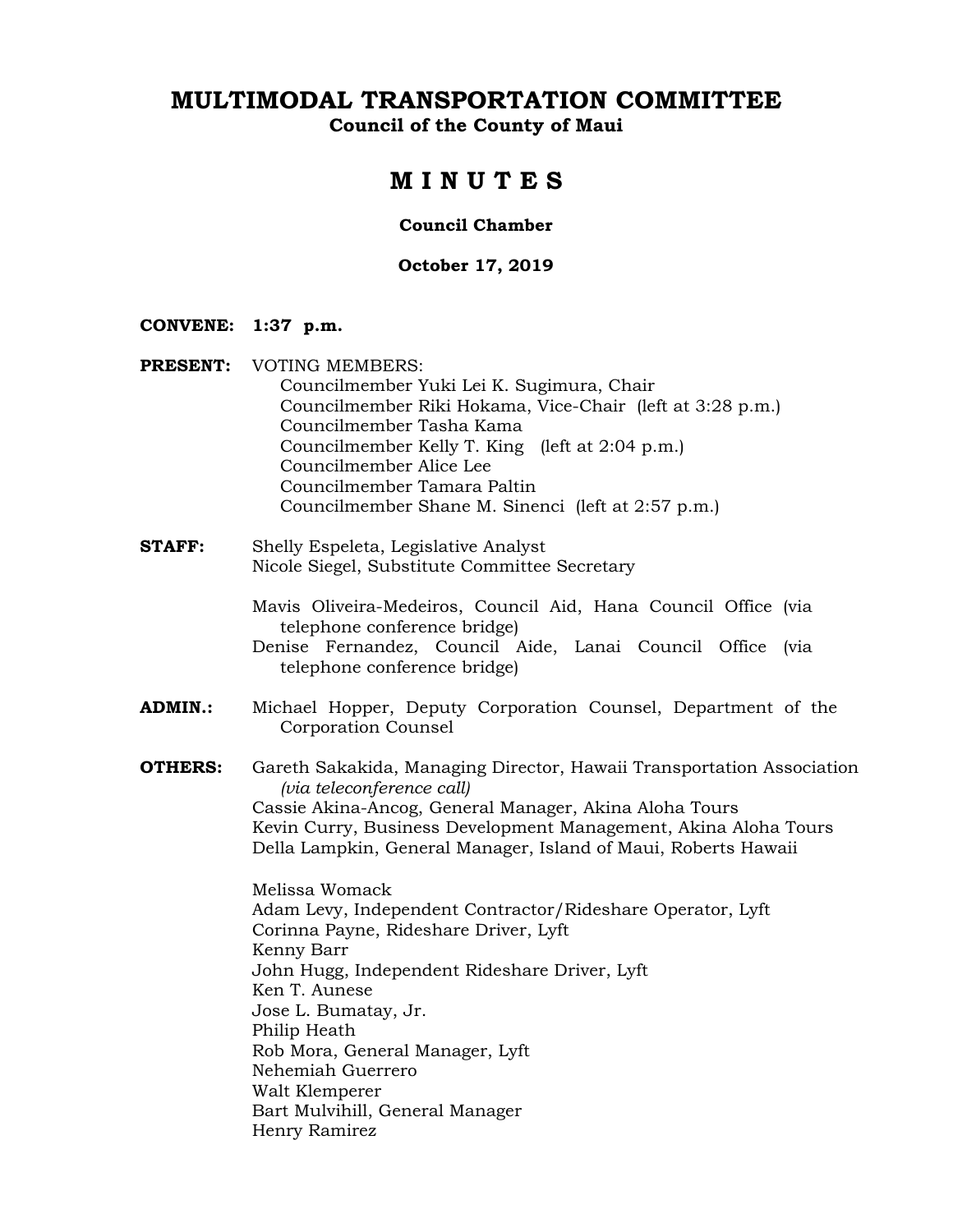**Council of the County of Maui** 

### **October 17, 2019**

 Nick Crowley Leslie Knoles Miriam Tuttle Jody Yoshida Jasee Law Others (7)

#### **PRESS:** *Akaku Maui Community Television, Inc.*  - - - - - - - - - - - - - - - - - - - - - - - - - - - - - - - - - - - - - - - - - - - - - - - - - - - - - - - - - - - - - - - -

CHAIR SUGIMURA: . . . *(gavel)* . . . Good afternoon, everyone, welcome to my Multimodal Transportation Committee. Today is October  $17<sup>th</sup>$ , the time, right now, is 1:37 p.m. Welcome, everybody, my name is Yuki Lei Sugimura, I am the Chair of this Committee. Thank you, Mr. Hokama, he's the Vice-Chair, Mr. Hokama, from Lanai. Shane Sinenci, from Hana.

COUNCILMEMBER SINENCI: Aloha, Chair.

CHAIR SUGIMURA: Aloha. Alice Lee, from Wailuku.

COUNCILMEMBER LEE: Konnichiwa.

CHAIR SUGIMURA: Konnichiwa, I can handle that. Tamara Paltin, from West Maui.

COUNCILMEMBER PALTIN: Aloha auinala, Chair.

CHAIR SUGIMURA: Aloha. Kelly King --

COUNCILMEMBER KING: Aloha.

CHAIR SUGIMURA: --from South Maui.

COUNCILMEMBER KING: Good afternoon.

CHAIR SUGIMURA: Good afternoon. And, Tamara…I'm sorry, Tasha Kama, from Kahului.

COUNCILMEMBER KAMA: Aloha auinala, Chair.

CHAIR SUGIMURA: Aloha. Welcome, everybody. Today, on the agenda, I only have one item, which is the Taxicab, Ridesharing Platform Companies, Item Number 3. Also with us today is, we have Mr. Hopper, from Corp. Counsel. We also have from, we have Cassie Akina, from Akina Tours, and Kevin Curry, the Business Manager, thank you both for making the time. We also have Della Lampkin, the General Manager from Roberts Hawaii, appreciate that. Online we'll have Gareth Sakakida, who is the Managing Director from Hawaii Transportation Association, just talking about PUC in general and transportation, via telephone conference call. Shelly Espeleta is my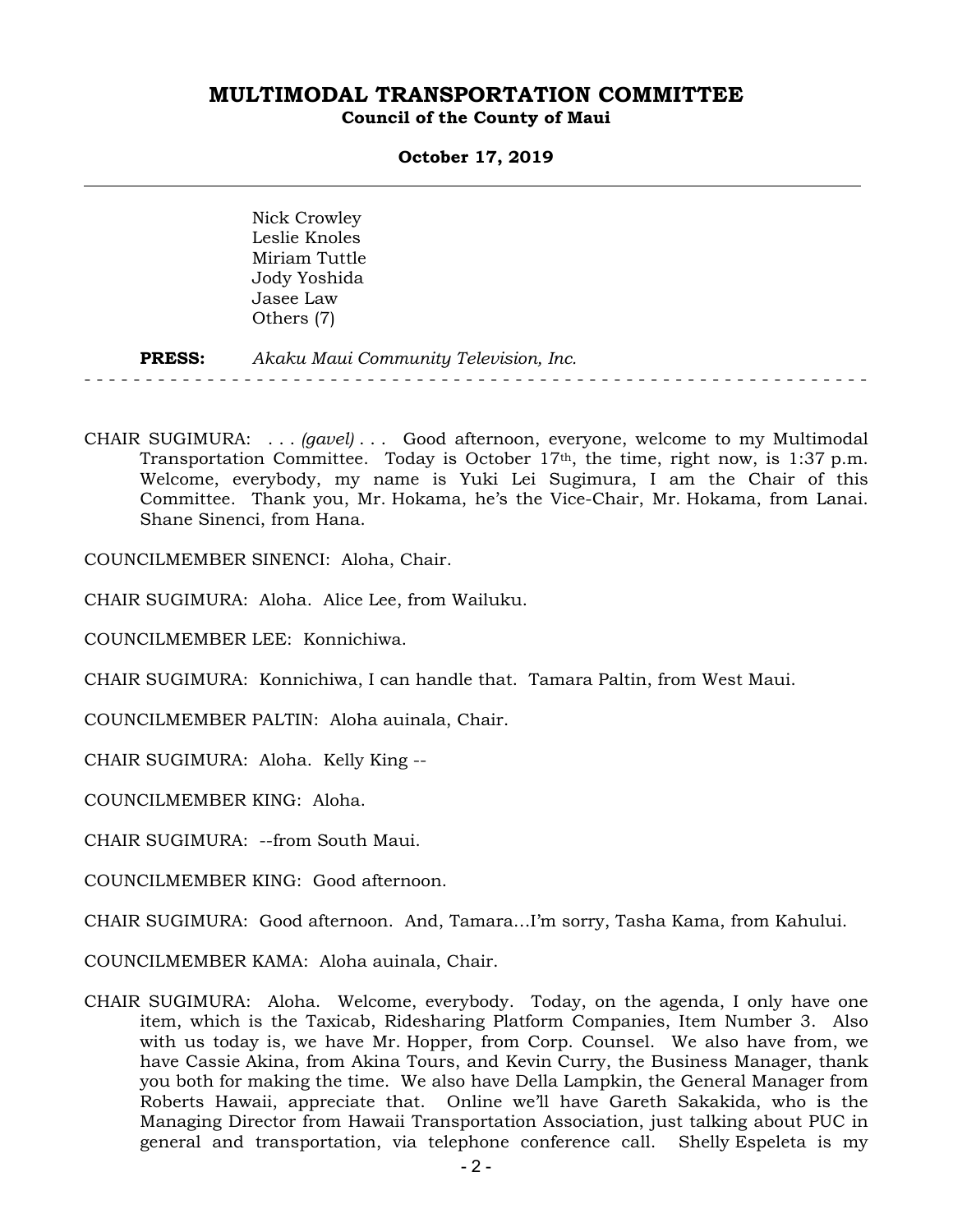### **October 17, 2019**

Legislative Analyst, Nicole Siegel is Committee Secretary, welcome, everybody. District Offices, we have--one of the District Offices is closed. Molokai is closed, okay, Molokai is closed. And we have Hana, Mavis Medeiros, and Denise Fernandez from Lanai. So, at this time, Members, I'm gonna, we have one item on our agenda, and because Gareth Sakakida is only available 'till two o'clock--Shelly, I wanted to kinda take him first, if that's…oh, I'm gonna take a short, okay, recess. *. . .(gavel). . .* 

 **RECESS: 1:39 p.m.** 

 **RECONVENE: 1:41 p.m.** 

- CHAIR SUGIMURA: *. . .(gavel). . .* I have Mr. Sakakida, who is from the Hawaii Transportation Association, on conference call. And, Members, today's meeting I wanted to focus on, as you know, I have, this is my third meeting. First meeting I, we basically heard, in general, about taxi, Uber communication. The next one I took up the TNC or the taxi and Uber. And, today I wanted to take up information from PUC, as well as those that provide the services, just so that we understand, in general, what all the available services are provided to our residents, our visitors, with the different platforms, right. So, Ms. Paltin?
- COUNCILMEMBER PALTIN: I just was wondering if we're having the presentations first and the testimony second.
- CHAIR SUGIMURA: Yes, so, I'm going to take up Mister--because Mr. Sakakida has to leave, he's only with us, he's calling us in from Honolulu up 'till two o'clock, so I wanted to take his presentation first and he can give us information, and then we can take up the testifiers. It's a little bit out of order, but I wanted to accommodate him 'cause he basically cleared his calendar for us. So, that's what I'm going to do. So, Mr. Sakakida, can you introduce yourself and what your organization does and how you represent the transportation industry?
- MR. SAKAKIDA: Yes. I'm the Managing Director for the Hawaii Transportation Association. The Association is an organization that fosters the ground transportation industry, commercial ground transportation industry in Hawaii, generally heavy vehicles, trucks, as well as passenger carriers.
- CHAIR SUGIMURA: So, when you say, passenger carriers, what kind of passenger carriers, and how are you licensed, how are they licensed?
- MR. SAKAKIDA: Okay, the passenger carriers we represent, or who are members of the organization, include limousine operations, vans, minibuses and motor coaches. They are generally involved in, what they call, prearranged transportation, where they're actually contracted for services prior to the arrival of the guest or the rider, and they are, basically, regulated by two primary agencies. One is the Public Utilities Commission, a State agency, and other is the Federal Motor Carrier Safety Administration, whose regulations are, actually, executed by the State Motor Vehicle Safety Office. And, did you want me to get into the various regulations?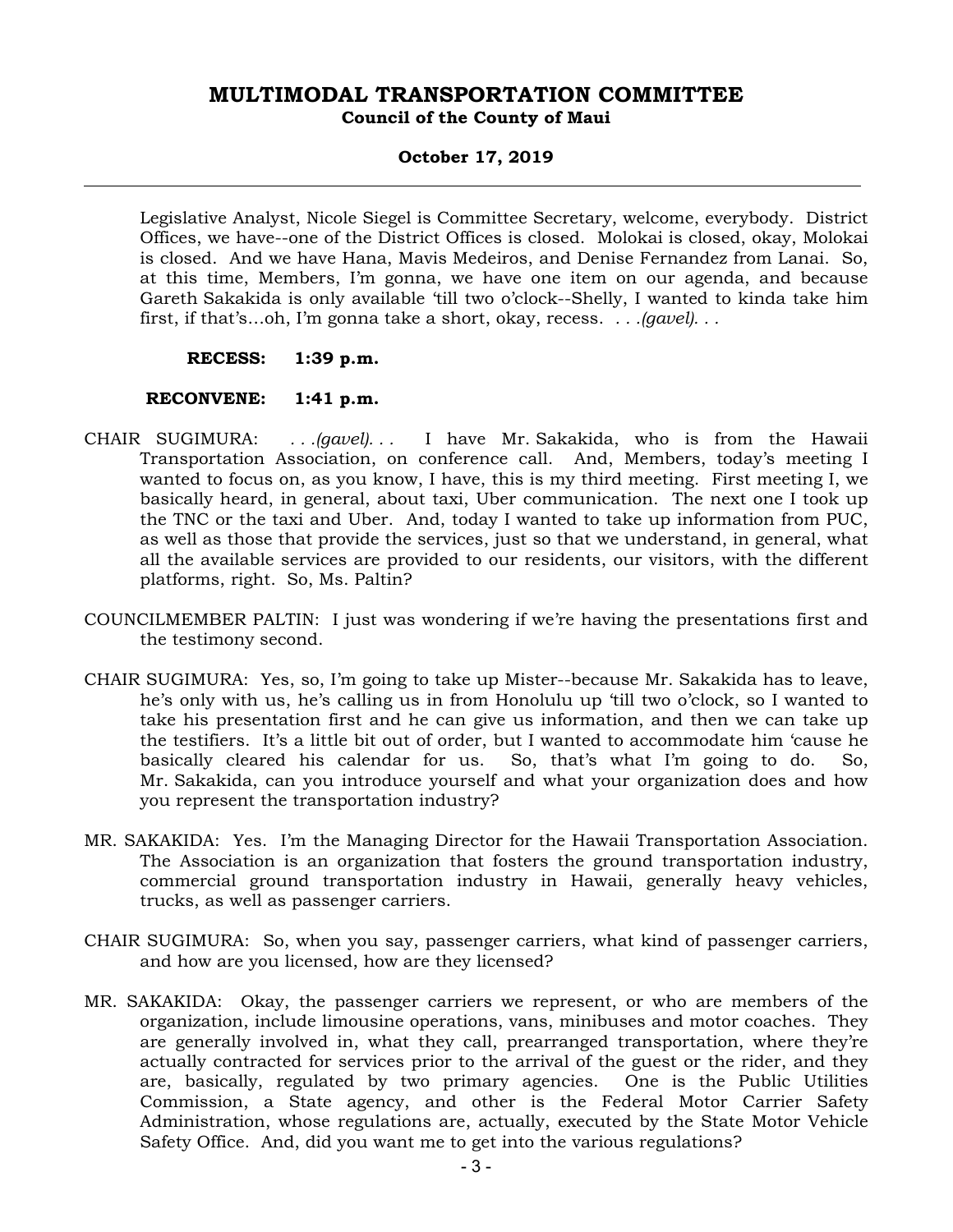### **October 17, 2019**

- CHAIR SUGIMURA: So, my committee, we're basically focusing on taxicab, ridesharing platform companies, and I'm interested in what you can contribute for what your organization then helps in terms of regulating transportation for our residents and visitors. And, I guess, primarily, is it PUC?
- MR. SAKAKIDA: Yes, well, the PUC has their, certain types of regulations. For example, they require or they must approve your application for entry into the industry. They also regulate charges. So, the motor carrier has a duty to establish, observe and enforce just and reasonable rates, fares and charges. These rates, fares and charges are on a tariff filed with the PUC and are open to public inspection. They, the PUC, also has insurance requirements for motor carriers, vehicle marking requirements, for example, lettering,  $2\frac{1}{2}$  inches high with a  $\frac{1}{4}$  inch stroke. They're allowed to randomly inspect drivers, motor vehicles, and records and documents required by the Commission, require vehicle inventory lists as well. And that's, in a nutshell, what the PUC regulates over the industry. But the, when you talk about the Federal Motor Carrier safety regulations, there are drug and alcohol testing for these drivers, there's public liability, which is far greater than the PUC requirements or no-fault. For example, vehicles with 16 passengers or more capacity has a, required to have a public liability level of 5 million and 16 passengers or less is 1.5 million. They also have vehicle marking requirements. There are driver qualification requirements, including age as 21, and continuous monitoring of medical conditions and driving performance, very strict vehicle requirements and specifications, preventative maintenance, activities and daily inspections, and hours of service, you can only drive a limited amount of time every shift. So, those are the kinds of regulations that those two entities impose on the industry.
- CHAIR SUGIMURA: Mr. Sakakida, so are there passenger, number of passengers for vehicle requirements that you have?
- MR. SAKAKIDA: I beg your pardon?
- CHAIR SUGIMURA: Are there number of passengers allowed for the…
- MR. SAKAKIDA: Oh, yes. The PUC actually has passenger classifications. They'll be 1 to 7, so limousine types, 8 to 25, covering vans and mini buses, and over 25, covering motor coaches.
- CHAIR SUGIMURA: Okay. For our discussion, what we've been talking about is the onset of the TNC or the Uber and Lyft --
- MR. SAKAKIDA: Yes.
- CHAIR SUGIMURA: --into the market, and I just wonder if you may see any impacts that your network of vehicles may be feeling or maybe not at all, if you have a comment about that.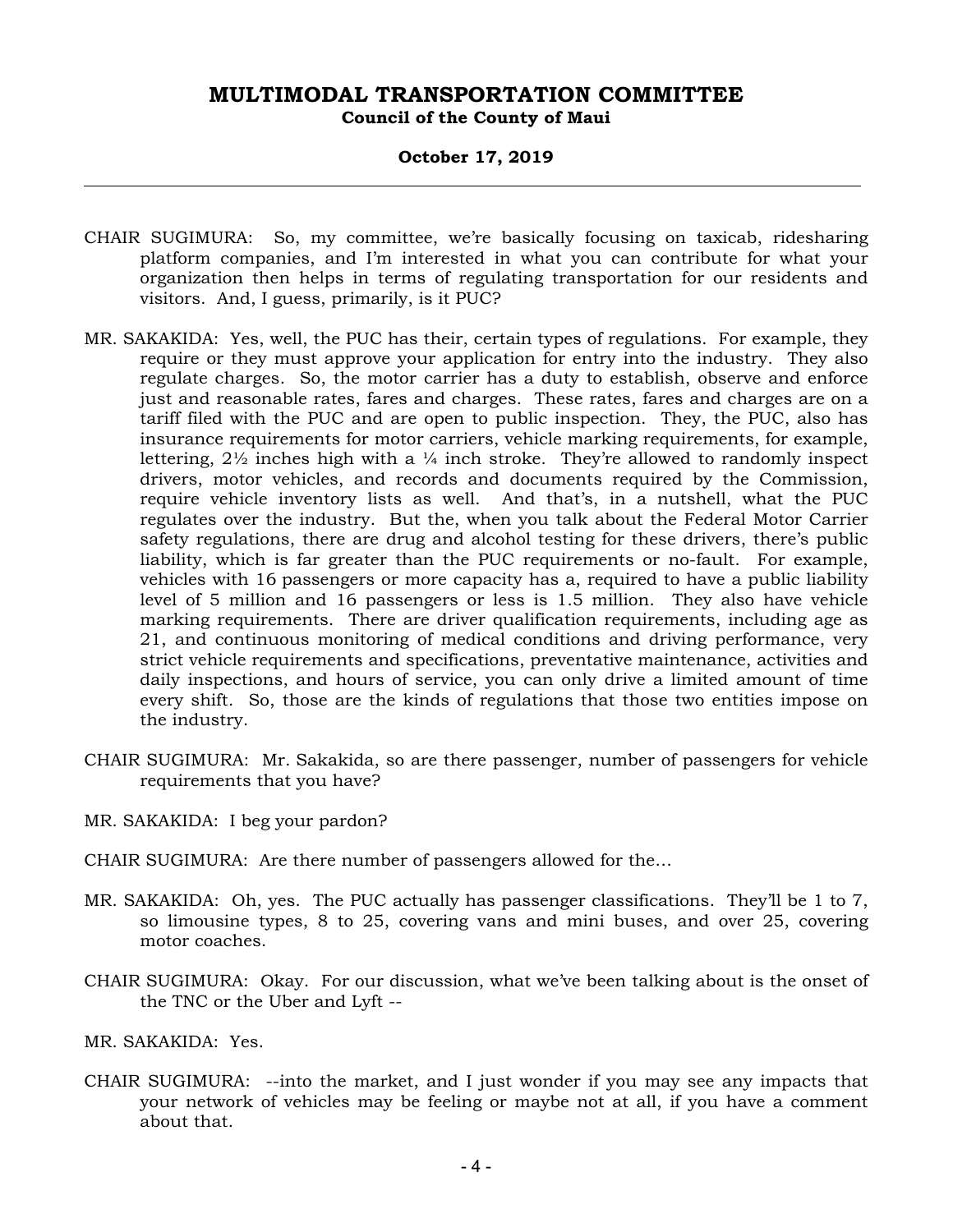### **October 17, 2019**

MR. SAKAKIDA: I believe there are great impacts.

CHAIR SUGIMURA: Can you describe them, or can you share them, or what you see?

- MR. SAKAKIDA: I think the…describe the impacts. I think the segment most impacted would be, like, the airporter bus. They're not quite prearranged as some of the other operations, so you can, upon arrival at the airport, you can just hop on to the bus. They have been impacted most heavily, as well as the taxis, by TNC operations, and there's some feelings of inequity, where various accessies [*sic*] are different, perhaps the access might be different. I'm not really attuned to the operations of the Maui Airport so I can't really use specifics there.
- CHAIR SUGIMURA: Okay. You know, we have Roberts and Akina Tours here, so maybe they can provide us some information on that.
- MR. SAKAKIDA: They will be very well versed --

CHAIR SUGIMURA: Yeah --

MR. SAKAKIDA: --with that.

CHAIR SUGIMURA: --they have actual, so, maybe later. I'll get questions first. So, Mr. Sakakida, I'm going to ask the Members if they may have questions for you and then that'll allow you to meet your two o'clock deadline, 'cause I know you have other things planned for today, so thank you very much for joining us. Members, anybody --

MR. SAKAKIDA: Thank you.

CHAIR SUGIMURA: --have questions for him? Mr. Hokama, no? Nobody has questions? Okay, that's good. So, I'm gonna, we're basically done with questions for you.

MR. SAKAKIDA: Okay.

- CHAIR SUGIMURA: And, you can either stay online or you can, we can say goodbye and I want to thank you very much for making the time to give us the overview of how your organization impacts with transportation services here. So, thank you very much.
- MR. SAKAKIDA: You're very welcome.
- CHAIR SUGIMURA: Yeah, thank you. I'm going to call a short recess so we can get the District Offices on the line. Short recess. *. . .(gavel). . .*

 **RECESS: 1:50 p.m.** 

 **RECONVENE: 1:51 p.m.**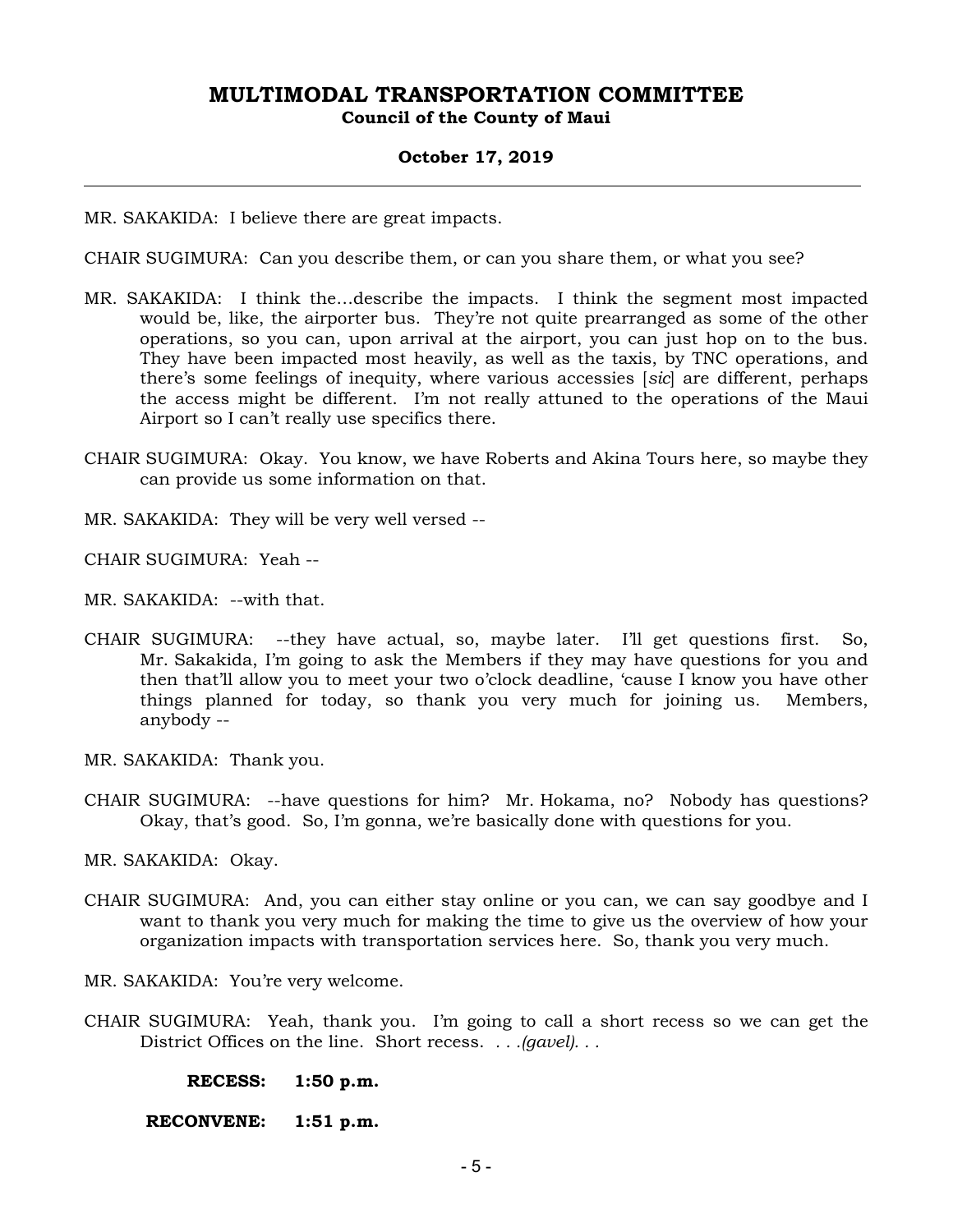### **October 17, 2019**

CHAIR SUGIMURA: *. . .(gavel). . .* Welcome back to the Multimodal Transportation Committee. Before we start our public testimony, I just want to briefly say, as I said earlier, we only have one item on our agenda, which is to talk about the Taxicab, Ridesharing Platform and Platform Companies, which is MT-3 on the agenda. I wanted to explore the PUC and different services that are provided under that umbrella and how it affects all the transportation needs that you do in your services to our community. So, that's the focus for today. and I did give you a rundown of what I did in the past meetings, and will tell you that at the next meeting, which will probably in November, after I gather some information, I'm going to be asking the Administration to put a task force together to look at rates and fees because I think the last time the taxicab rates and fees were looked at was 2006. And, so, we'll see what the Administration comes up with. And it will not, it will be something that we would be able to take up during the next Budget session and we'll learn from that experience and what the Administration comes up with. I am looking at possible legislation for all of us to look at and it will be kinda mirrored after what City and County, Honolulu, has done, as it is the same legislation that the Legislature looked at. So, I'm doing a comparison with what is happening in Honolulu, what information is available, and seeing how we can implement that for taxis. I am interested in seeing how we can equalize, as I heard from previous meetings, how we can equalize the services with taxicabs and ridesharing, and I think there's a great disparity in terms of rates and fees and services and insurance and different things and I want to take the time--and thank you very much, everybody, for listening in on, this is our third meeting, but just to kinda gain information so that we can figure out how to equalize services is really my goal, and support you for what you do and the services that you provide the community, and make sure that it's safe, right, we're concerned about public safety. So, that's what I hope to accomplish today. So, at this time, let's take public testimony. Everyone will have three minutes. And, identify yourself, say what organization you're from, and I'm really anxious to hear what you have to say and share with us. So, thank you. Shelly?

### *. . . BEGIN PUBLIC TESTIMONY . . .*

- MS. ESPELETA: Thank you, Madame Chair. You have total of 15 testifiers signed up to testify. The first testifier is Melissa Womack, followed by Adam Levy.
- MS. WOMACK: Where do I go?
- CHAIR SUGIMURA: Oh, right here. So, light will go on, turn green, you can start talking. When it turns red, then that's the end, you can do, follow up, and finish couple lines --

MS. WOMACK: Okay.

CHAIR SUGIMURA: --three minutes total.

MS. WOMACK: Okay.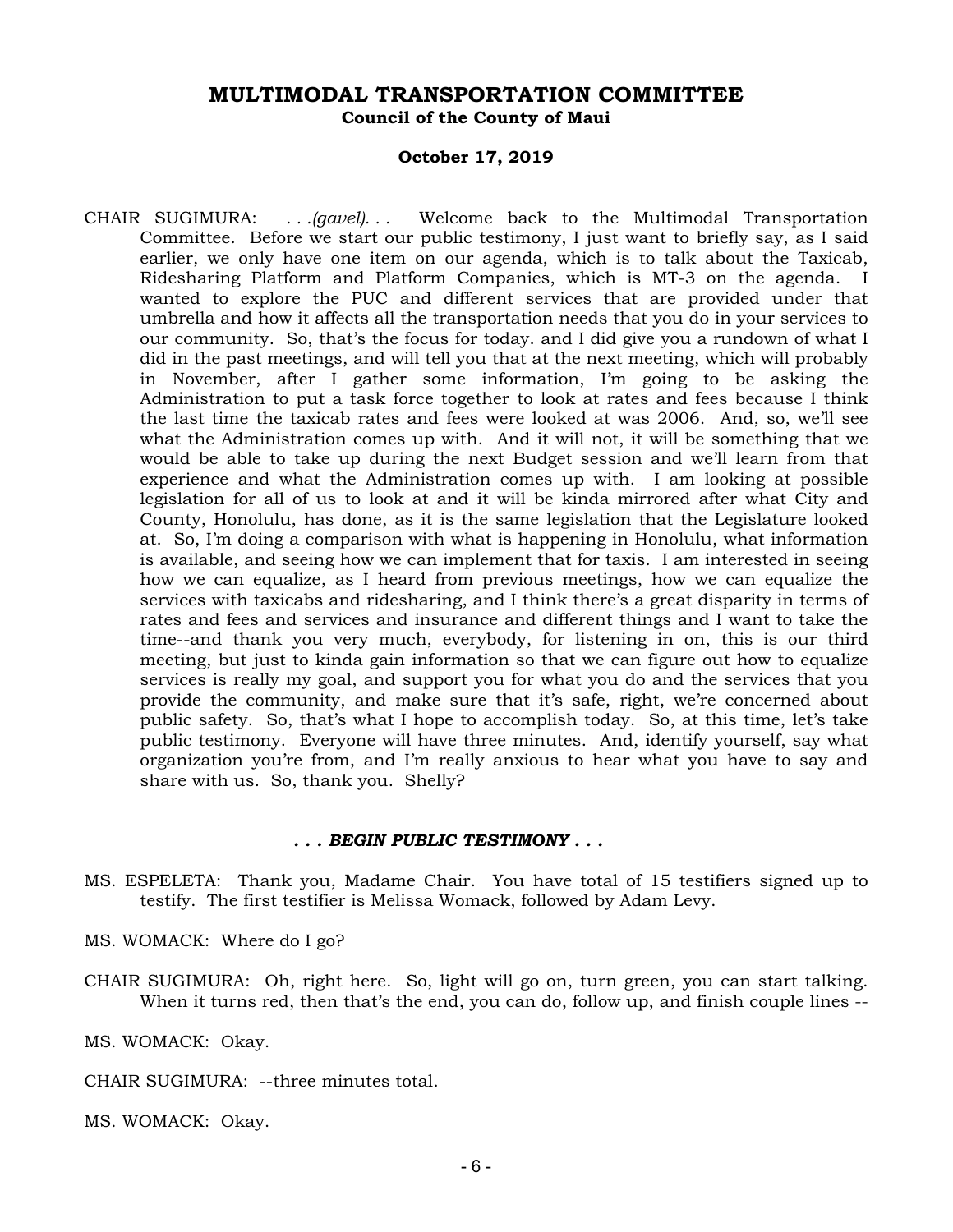**Council of the County of Maui** 

### **October 17, 2019**

CHAIR SUGIMURA: Thank you.

MS. WOMACK: So, I just supposed to say what I do and --

CHAIR SUGIMURA: Yeah.

MS. WOMACK: --okay.

CHAIR SUGIMURA: Introduce yourself, and if you are from a company, you can tell us.

MS. WOMACK: Okay. So, my name is Melissa Womack. I moved on island almost two years ago from Oregon. And, I am, actually, a retired dental assistant, I did that for 20 years until it ruined by body. And so, I decided after moving here, that what a better way to learn the island and stuff like that than to drive, it's beautiful out, why not. It's been one of my main sources of income for the last two years and I highly enjoy it, I enjoy the people, I enjoy the stories. I spend, probably, I try to do at least 30 hours or so a week. Like I said, it's pretty much my main source of income. And like most people here on island, you gotta have multiple jobs in order to survive around here, so it's really great. I think that having the option of picking people up from the airport has been a great change to the platform 'cause I do both Uber and Lyft, and I think that it offers the community a great source of another way, other than just the taxis, 'cause I think they're overly priced and, typically, I hear people have a much better experience with that than taxi. So, that's kind of where I'm at.

CHAIR SUGIMURA: Okay, thank you.

- MS. WOMACK: You're welcome.
- CHAIR SUGIMURA: Thank you very much. Anyone have questions for her? One moment. Tamara Paltin?
- COUNCILMEMBER PALTIN: Thank you, Chair. Thank you, Ms. Womack, for being here. I had a question.

MS. WOMACK: Yes.

COUNCILMEMBER PALTIN: Last time, previously, and I just was wondering, because of an incident that occurred in West Maui, if you were to get hit by somebody without any insurance and it wasn't your fault --

MS. WOMACK: Uh-huh.

- COUNCILMEMBER PALTIN: --what is the type of insurance coverage a rider could expect to be covered by?
- MS. WOMACK: Well, I have my own insurance, my own personal insurance, and then I also believe I had to set up something else on top of that in order to be able to do the Uber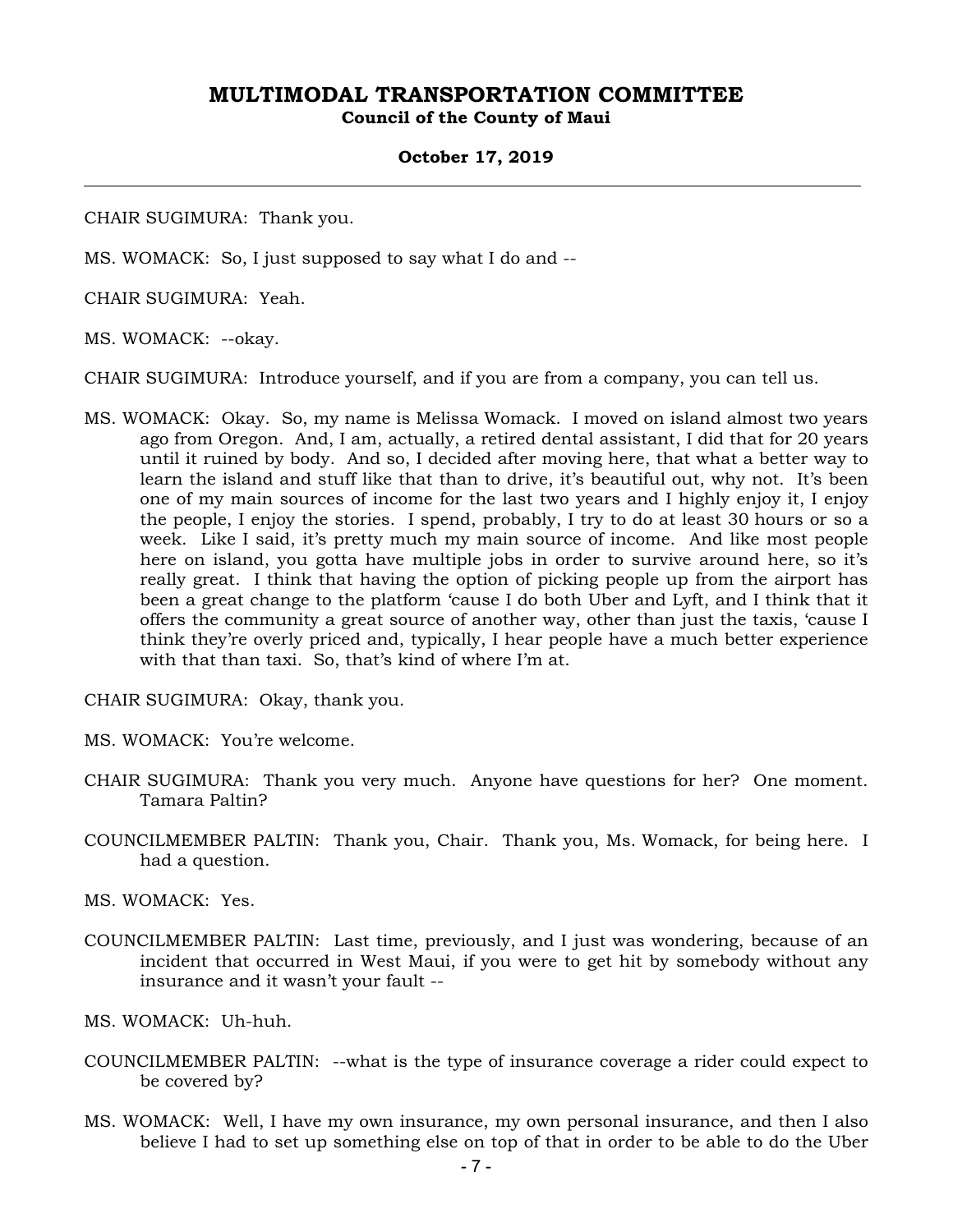### **October 17, 2019**

and Lyft. And then, of course, Uber and Lyft, they have their own insurance policy that also covers me, as well, and the passenger. As far as I know, it covers more the passenger, more than me.

- COUNCILMEMBER PALTIN: So, my understanding was that personal insurance doesn't cover you while you're --
- MS. WOMACK: Correct.
- COUNCILMEMBER PALTIN: --doing that, so that one wouldn't count. And my understanding of the rideshare platform was, it was, if it was your fault, it kicks in, not if it was other person's fault and they didn't have insurance, and then maybe they died, and then your passengers died, and maybe you died, but some of the family is left behind, like, it wasn't clear that they would be covered because the Uber, Lyft policy is for your fault, but I'm referring to an accident that would've been not your  $fall - -$

MS. WOMACK: I think that…

COUNCILMEMBER PALTIN: --and that person doesn't have insurance --

MS. WOMACK: Right.

COUNCILMEMBER PALTIN: --which is illegal but…

MS. WOMACK: Right, well, of course. That question probably be better to somebody that's, like, actually in the Uber and Lyft, like, they're the ones that, 'cause I don't really know, I'm just a driver.

COUNCILMEMBER PALTIN: Okay.

MS. WOMACK: So, I don't really know much about that. All I know is that once I turn on, I am not covered by my insurance anymore, from my understanding, I'm covered by their insurance.

COUNCILMEMBER PALTIN: Okay.

MS. WOMACK: And, really, it's more the passenger's covered and not really particularly me, I think. But again --

COUNCILMEMBER PALTIN: So you're --

MS. WOMACK: --it's really…

COUNCILMEMBER PALTIN: --not concerned about?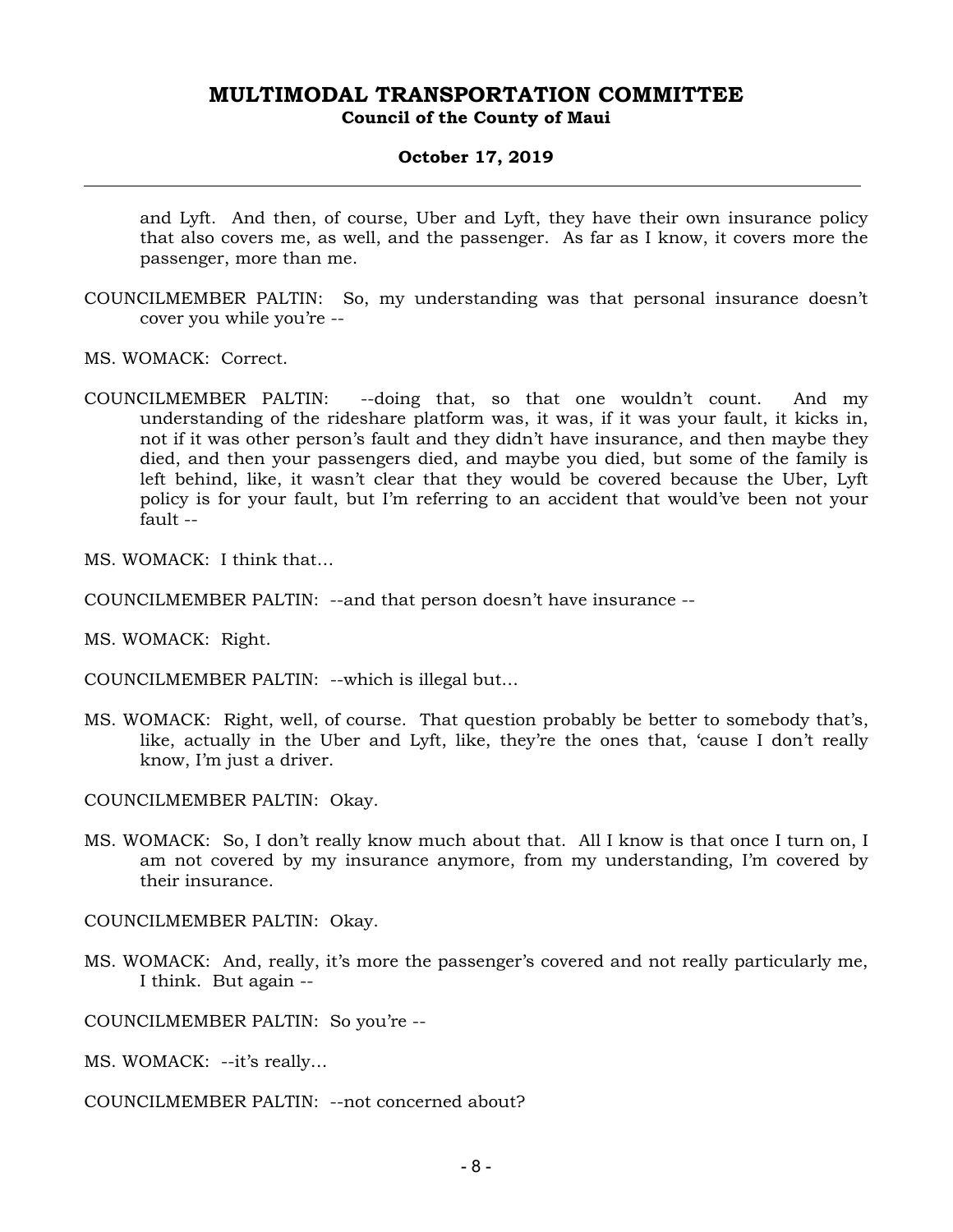**Council of the County of Maui** 

### **October 17, 2019**

MS. WOMACK: I'm not really concerned about that. I'm a pretty safe driver and I'm always got my, you know, I mean, there's always going to be an accident happen, I mean, it happens. But, I'm also not --

COUNCILMEMBER PALTIN: So, my second question --

- MS. WOMACK: --concerned about it.
- COUNCILMEMBER PALTIN: --is, having moved here from Oregon and starting up this driving thing to get to know the island, were there ever times where you didn't know where you were going?
- MS. WOMACK: No, the app and the--I don't always trust my GPS here on island, you know, we are out in the middle of the Pacific Ocean, so, I mean, I gotta give it some credit for doing a good job that it does but, I mean, sometimes there are issues where it's not correct but --

COUNCILMEMBER PALTIN: Oh, yeah?

MS. WOMACK: --for the most part, everybody is…

COUNCILMEMBER PALTIN: Napili Kai takes you to D.T. Flemings on our --

MS. WOMACK: Yeah.

COUNCILMEMBER PALTIN: --Google --

MS. WOMACK: It doesn't always --

COUNCILMEMBER PALTIN: for a long time.

- MS. WOMACK: --it's not always correct. But, for the most part, it's pretty darn close and I feel pretty safe, and I feel pretty confident that I know where I'm going and, if not, then it's not very far away.
- COUNCILMEMBER PALTIN: So, if you get lost and you circle an area, does that add to the customer's charge if it's on you?
- MS. WOMACK: No, not usually --
- COUNCILMEMBER PALTIN: Okay.
- MS. WOMACK: --as far as I know, yeah. And that, typically, is not really an issue. There's usually like a five-minute window, anyways, from when the time that you get to an area to where you can pick the customer up and there's, it's built in that there's like a five-minute window.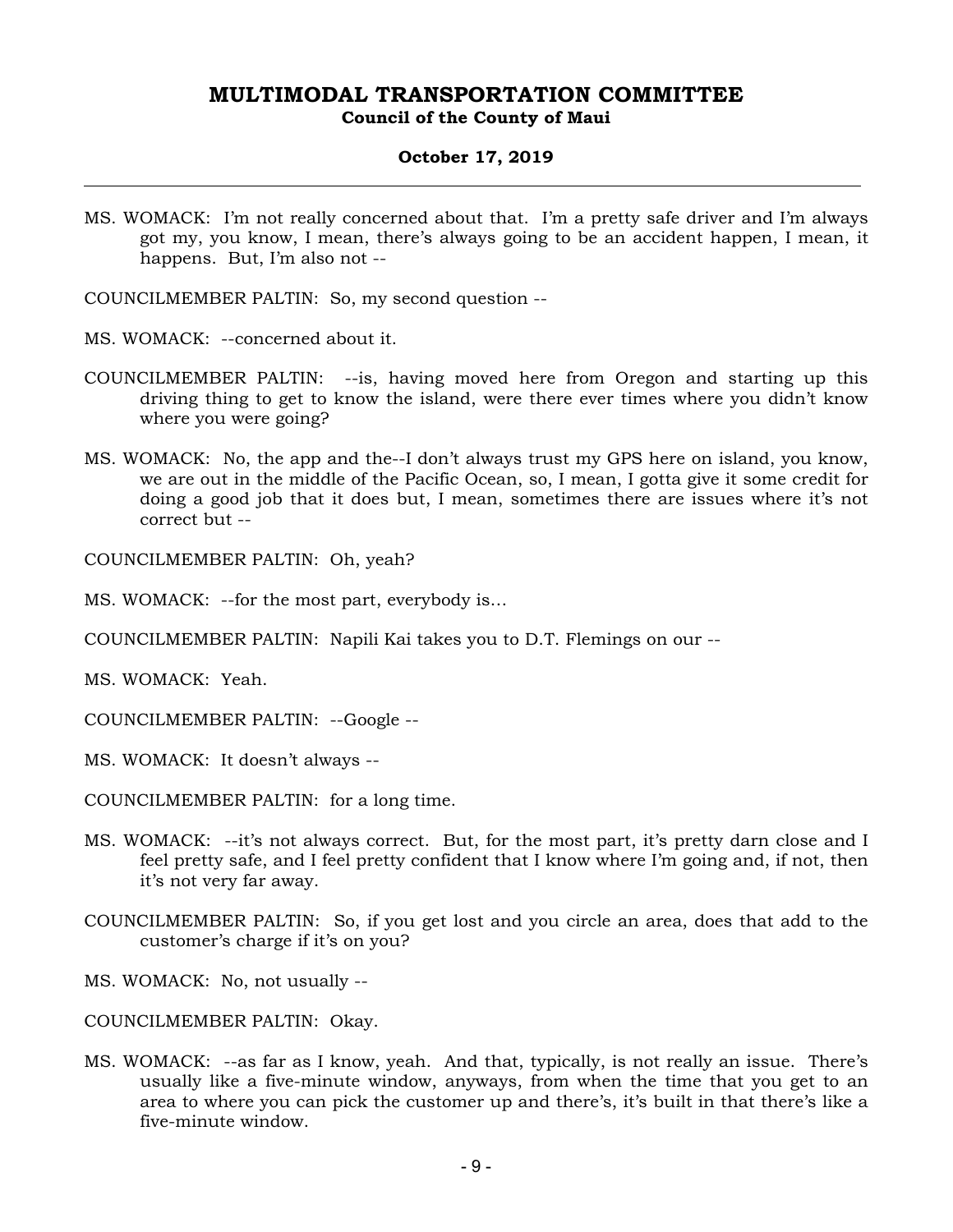**Council of the County of Maui** 

### **October 17, 2019**

COUNCILMEMBER PALTIN: Okay.

MS. WOMACK: And, typically, it's never much off of that.

COUNCILMEMBER PALTIN: Thank you.

MS. WOMACK: You're welcome.

CHAIR SUGIMURA: Thank you. Thank you very much.

MS. WOMACK: You're welcome.

CHAIR SUGIMURA: No other questions? Thank you.

MS. ESPELETA: Your next testifier is Adam Levy and he's testifying on behalf of Lyft Rideshare, followed by Corinna Payne, who is also testifying on behalf of Lyft.

MR. LEVY: Aloha, everybody.

CHAIR SUGIMURA: Aloha.

MR. LEVY: My name is Adam Levy and I'm a rideshare operator. I work for, I do rideshare for both Uber and Lyft. I moved to Maui about a little over two years ago and I spent the last 30 years prior to that in the restaurant industry, I was in restaurant management. So, I decided to start driving for Uber and Lyft when I moved here, while I looked for a job, and then I, I actually enjoyed driving, enjoyed talking to passengers, most of the passengers I pick up are visitors, and so it just, and it helped me learn the island. And when I saw how much I was earning, I just, I did get a job that I worked for about 10 months, but I went back to doing rideshare full-time because I was earning more and I had the freedom and flexibility to work whenever I wanted to, and it was just great to drive around, you know, this beautiful island and talk to people and share my, you know, experiences and listen to other people's, you know, happy stories about their vacation, or even, you know when picking up people that are, you know, going to work or something. So, it was just great for me to have that option, as opposed to just, you know, going out and working for somebody else where. you know, I had to work on their schedule and things like that. So, I'm just very happy that this is available for both the drivers, and I work, I do this full-time, 50 to 60 hours a week and, you know, I know some people do it, you know, part-time on their days off and their other jobs, or whatever. So, it just, the flexibility of being able to do it whenever you want is great for me.

CHAIR SUGIMURA: Okay, thank you. Anybody have questions for him? Mr. Sinenci?

COUNCILMEMBER SINENCI: Thank you, Adam, for being here. Do you have any idea of how many other Lyft and Uber drivers are operating at one certain time?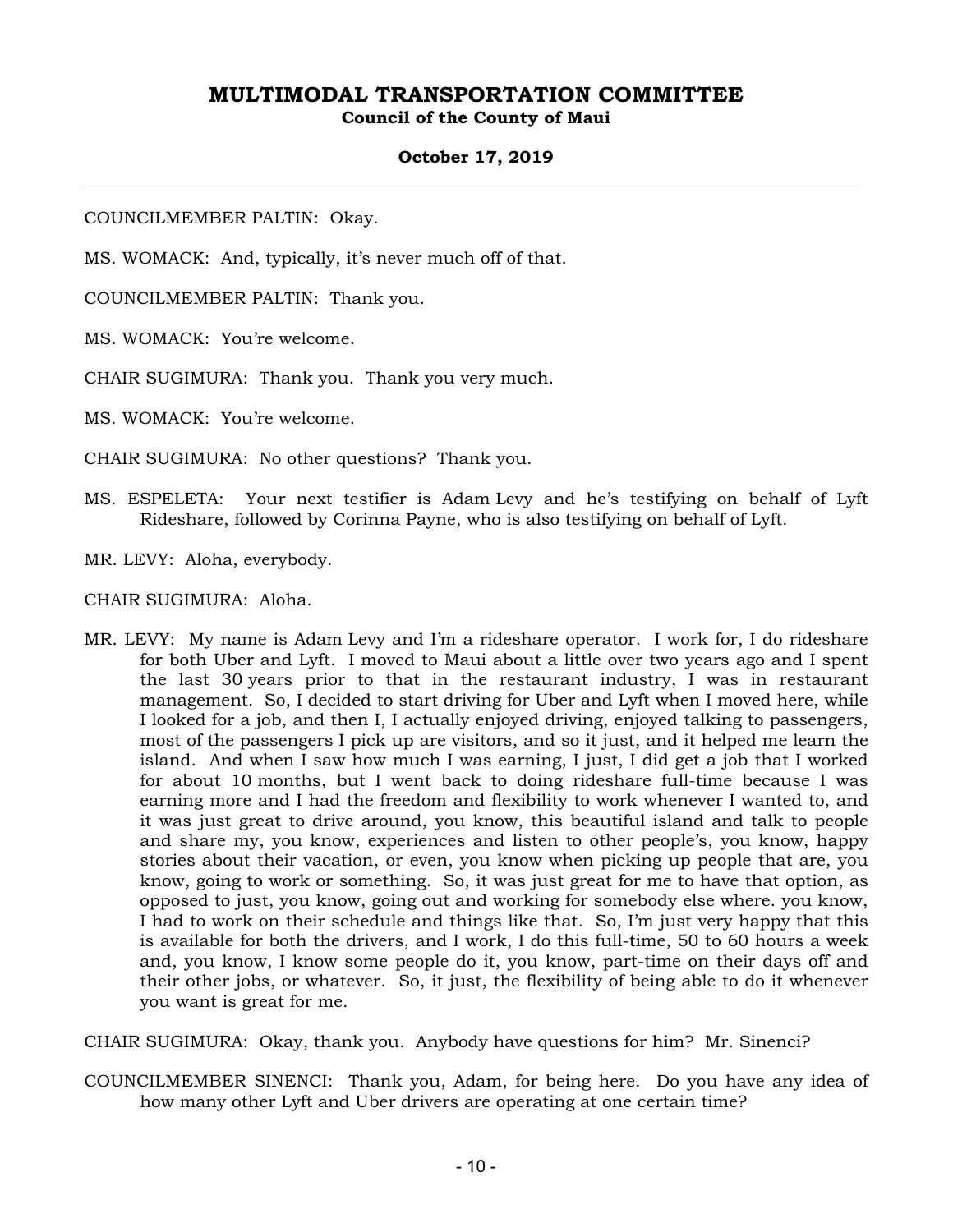# **Council of the County of Maui**

### **October 17, 2019**

- MR. LEVY: No, I don't know, I mean, I see the other drivers out, you know, 'cause everybody has their, you know, stickers in their window that we're supposed to display. So, I see quite a few but I, you know, it'd be hard for me to guess how many are out at any given time, yeah.
- CHAIR SUGIMURA: Thank you, good question. Anybody else? Seeing none, thank you very much for being here.
- MR. LEVY: Thank you.
- CHAIR SUGIMURA: Oh, you had a question, sorry, I didn't see, one moment.
- COUNCILMEMBER PALTIN: I just was, so you're not concerned at all about the insurance not being for you if you get hit by someone else whose fault it is and they don't have any insurance?
- MR. LEVY: Well, if somebody hits me and it's not my fault, I carry under my policy uninsured motorist coverage, and so that will cover, you know, anything that happens to me or my passengers if the other person doesn't have insurance, and I believe that the rideshare, Uber and Lyft, also have a policy that will cover, you know, the passengers, especially if it's on, if it's actually during a trip when I have a passenger in my car.
- COUNCILMEMBER PALTIN: You might want to check on that 'cause most insurance policies won't cover you while you're working for Uber and Lyft and I think the policy covers you only if it's your, covers the passengers only if it's your fault. We had the lobbyist for the rideshare platform here yesterday and he couldn't, not yesterday, last meeting, and they couldn't confirm that there was uninsured or underinsured coverage if it was another party's fault, so I'm not, unless you have that in writing that you can submit, I wouldn't take your word for it.
- MR. LEVY: Yeah, I don't have anything in writing. I think that that question is probably better answered by some, a representative from, you know, either Uber or Lyft, as far as what their policy covers --
- COUNCILMEMBER PALTIN: So --
- MR. LEVY: --during the…
- COUNCILMEMBER PALTIN: --but, basically, you have no concerns that you don't know the full thing in writing?
- MR. LEVY: No, I, no, I didn't say that, I mean, I would definitely be, if I wasn't covered, I would be concerned, but I'm pretty sure that if I'm on a trip and I have passengers in my car and somebody hit me, I'm pretty sure that it would be covered, so, but I think that's a better question for the actual, you know, somebody from the company, as far as what their policy covers.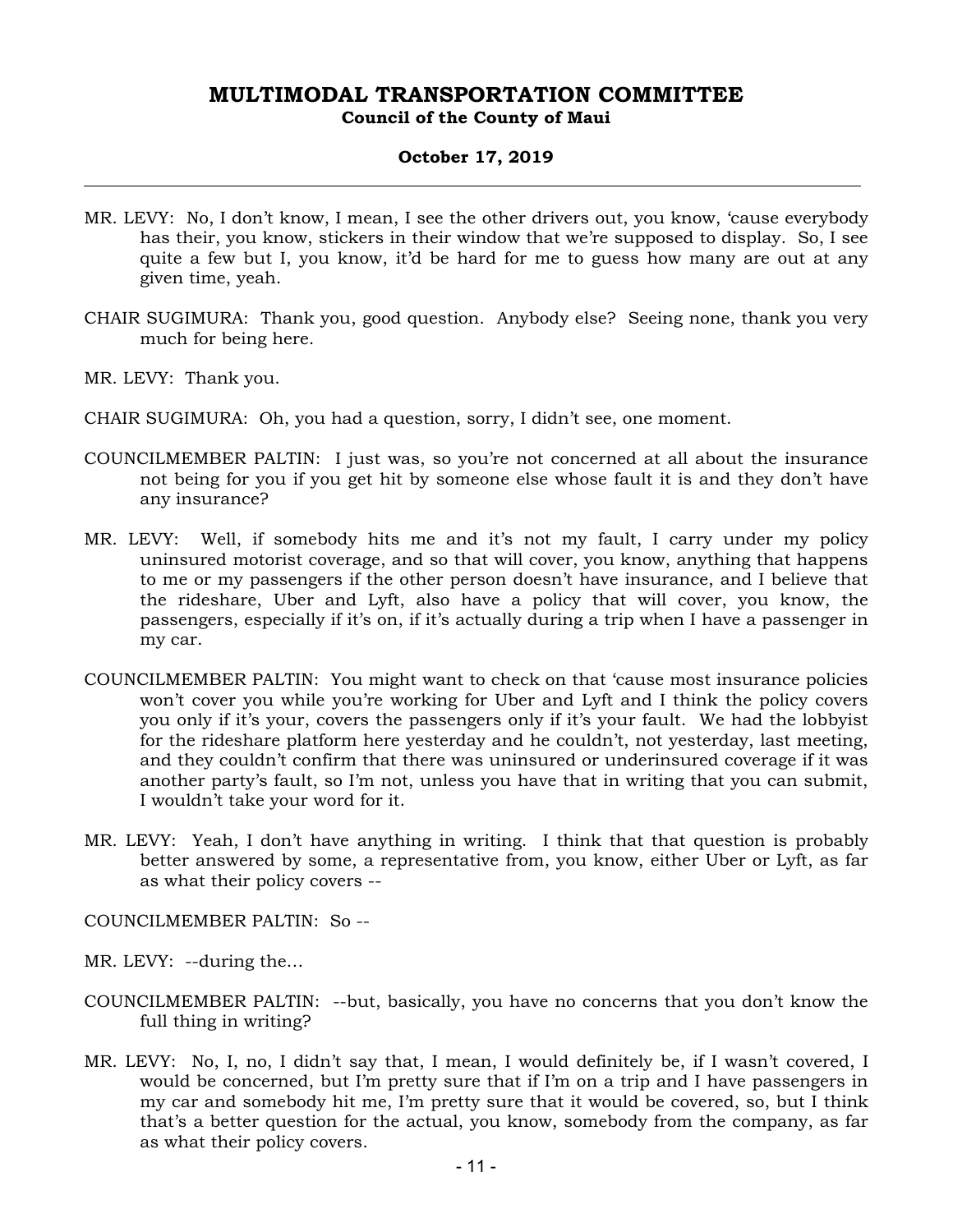**Council of the County of Maui** 

### **October 17, 2019**

COUNCILMEMBER PALTIN: Yeah, we did have that situation occur in Lahaina, so you might want to look into yourself 'cause I'm not the driver.

CHAIR SUGIMURA: Yeah, thank you.

MR. LEVY: Okay, thank you.

CHAIR SUGIMURA: Thank you. So, Members, we're going to send that question in writing to Uber and Lyft and get that from the TNC. So --

COUNCILMEMBER PALTIN: Chair --

CHAIR SUGIMURA: --we didn't --

COUNCILMEMBER PALTIN: I thought you did --

CHAIR SUGIMURA: --get that --

COUNCILMEMBER PALTIN: --send the --

CHAIR SUGIMURA: --answer back --

COUNCILMEMBER PALTIN: --question already.

CHAIR SUGIMURA: --yet.

COUNCILMEMBER PALTIN: Okay.

CHAIR SUGIMURA: So, we did ask that question. Next?

- MS. ESPELETA: Your next testifier, Madame Chair, is Corinna Payne, on behalf of Lyft, followed by Kenny Barr.
- MS. PAYNE: Hi, I'm Corinna Payne and I'm representing Lyft today. I just want to let you know that, what Lyft has done for my life. I'm over 50, it's hard to get a job, nobody wants to give, pay for the health insurance when you're over 50. I've always been in the customer industry, so this has been a great alternative for me. It's totally kept a roof over my head, my handicapped husband's head, and our three pets. It's very flexible. I'm making as much money as I did waitressing, and I'm able to, you know, turn it on and off at the needs of helping my husband, and it's just been a wonderful, wonderful thing for me. And, also, I get great response from my riders, I mean, I take people to the emergency room, I pick them up from the emergency room, endless airport rides, of course, and everyone's always amazed at how fast we get there once they request us. And I get constant compliments on the cleanliness of my car, what a great conversationalist I am, and my Halloween decorations right now. That's about all I have to say. Thank you.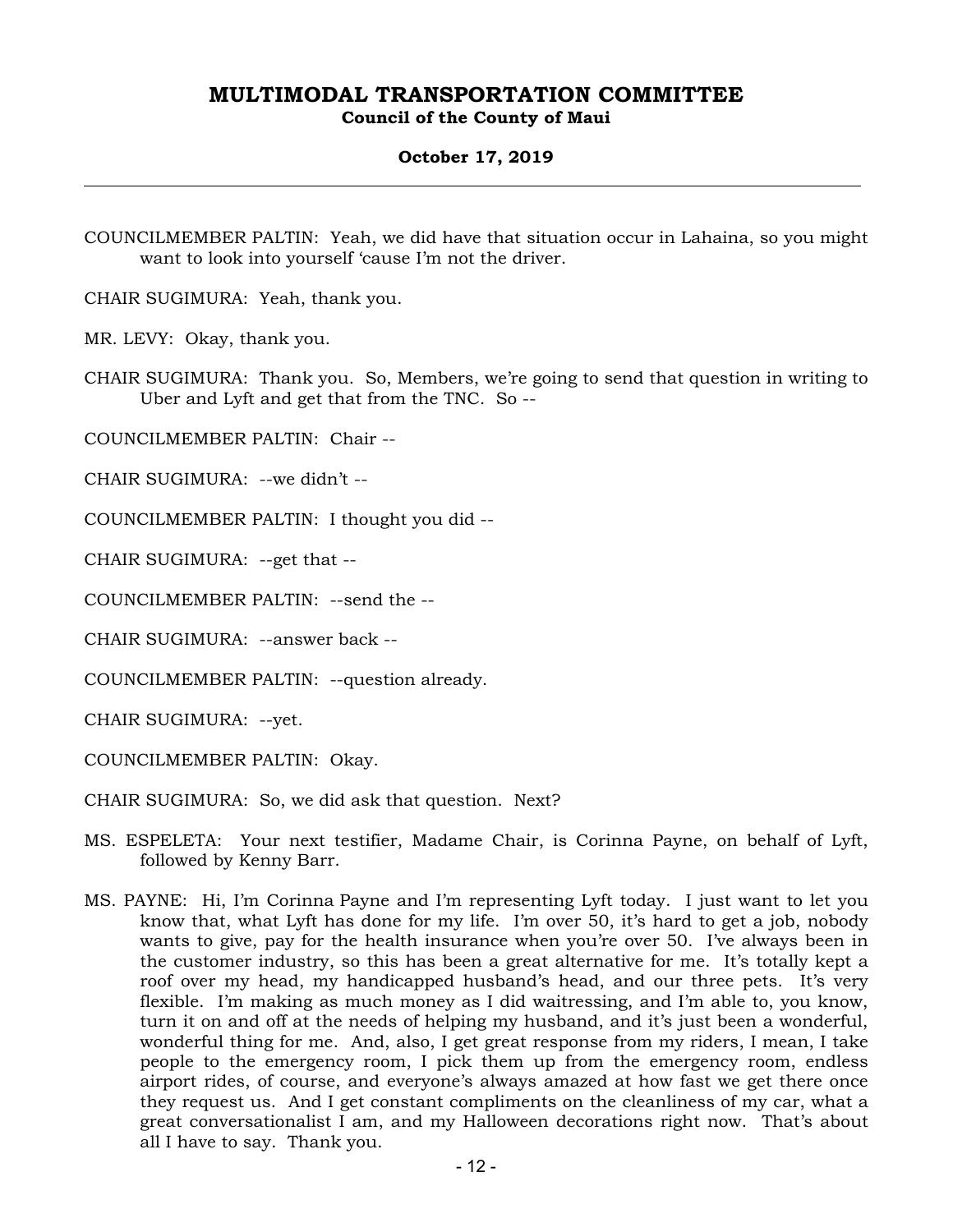**Council of the County of Maui** 

### **October 17, 2019**

- CHAIR SUGIMURA: Thank you for being here. So, you're saying you get health insurance from Uber or Lyft --
- MS. PAYNE: I am not saying that.

CHAIR SUGIMURA: --from Lyft? Oh, you didn't say that.

- MS. PAYNE: But, I've not been able to get jobs because people don't want to pay the higher rates for an older person.
- CHAIR SUGIMURA: Oh, okay, I thought I heard you say you had --

MS. PAYNE: I wish.

- CHAIR SUGIMURA: --health insurance, yeah. Any other questions for her? Seeing none, thank you very much for being here.
- MS. PAYNE: Thank you.

CHAIR SUGIMURA: Kenneth Barr is next.

- MS. ESPELETA: Kenny Barr, followed by John Hugg, on behalf of Lyft.
- MR. BARR: Aloha, Chairwoman Sugimura and Members. I realize after following your meetings on the taxi code structure changes and the contentious situation with the Mayor's Office over the Supreme Court and Clean Water Act that this taxi ride situation is horribly worth most people's concern. But, to the 400 plus taxi operators and their families, as you heard in testimony last meeting, it's a matter of survival, even affecting the PUC shuttle and limo companies, so I thank you for taking this up. I've submitted written testimony, rather than verbally racing through in three minutes what I suggested. On some suggestions, I had to at least somewhat, even the playing field, as far as the rideshare owner, drivers paying their fair share of being a transportation provider on Maui and going through and adhering to some rules and professional standards and safety regulations, as taxis do, beside providing more fees to the County, as taxis do, and the fees for providing service on the County roads and the State roads. I'm not under the illusion that implementing these rules in a new rideshare ordinance will magically bring back all the business that we as taxicabs have lost to Uber and Lyft, and the numbers which the Roberts General Manager mentioned last meeting, but it will weed out many or most of the quick buck operators as they will not want to go through proposed rules and regulations requiring them to be professional. I don't think Uber and Lyft would object to these rules, as they will be benefiting by having more professional drivers and reputation, and they still will be getting their percentage of every ride. I don't think they are objecting to the County drawing up an ordinance regulating the industry, as the State law passed in 1986 did, giving the counties the right to regulate their taxi industries, as well as all public transportation not under the PUC jurisdiction. It started out as just the taxicabs but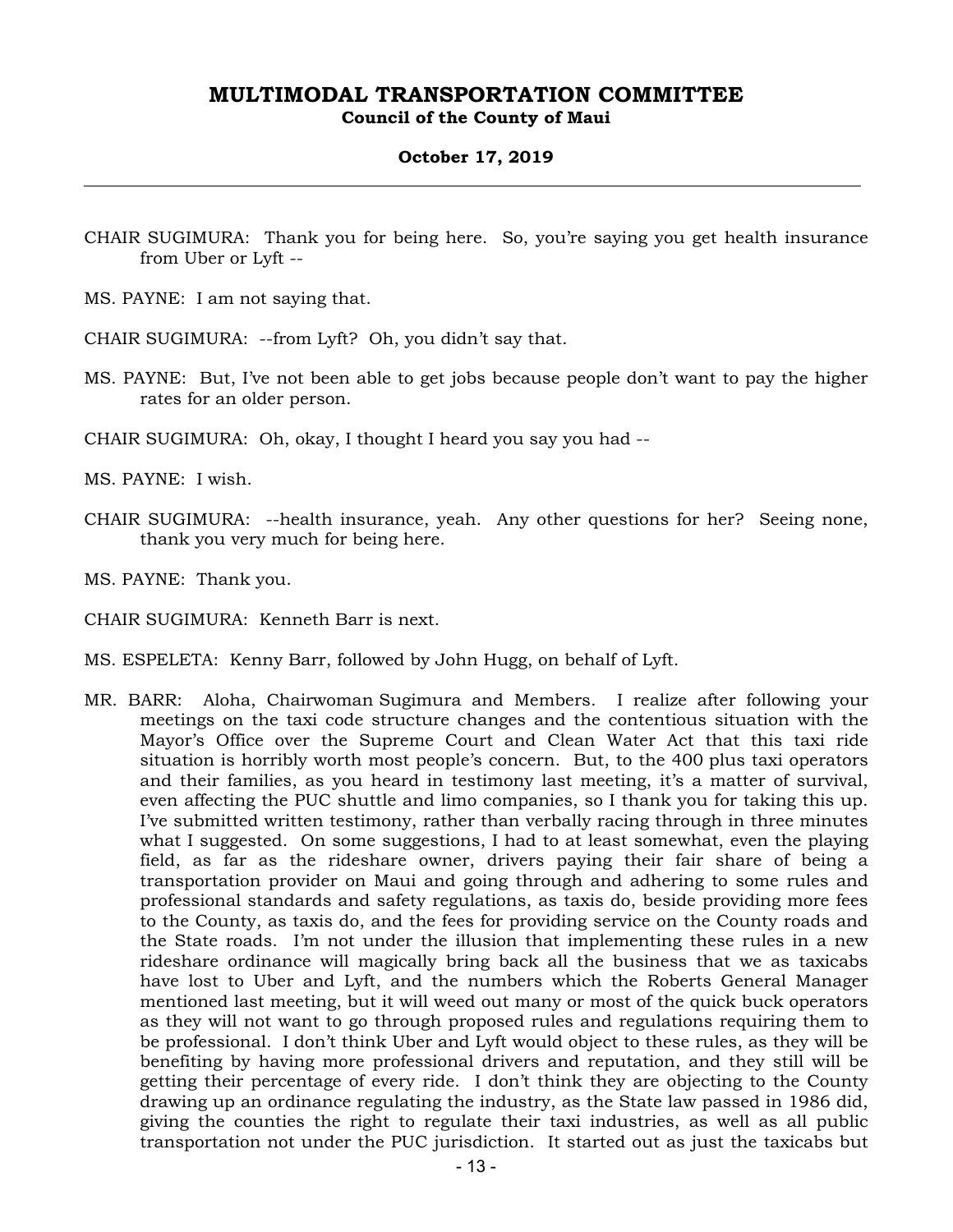**Council of the County of Maui** 

### **October 17, 2019**

it was amended to include all public transportation. And, I just have a clarification, there was testimony last time about the Lyft drivers having lit up signs in their, on their cars, in Lahaina and cruising Front Street. At that point, I didn't, I had never been up there, so I didn't, or I hadn't been out there and didn't know. But, I did, was there last week and I did see three of them, and there are three different colors, blue, green and pink. So, you know, the Lyft manager was saying that they don't sanction them, and I personally saw them, so I don't, I believe that they could be doing that to solicit fares along Front Street, and that's it.

CHAIR SUGIMURA: Okay.

MR. BARR: I've been a taxi operator for 40 years in September of '79 and that's where I stand, so thank you for the, hearing the testimony.

CHAIR SUGIMURA: Thank you, Mr. Barr.

MR. BARR: I do have, if there's any questions about that bill passing the Senate or the House and the Governor signing it in 1986 that gives you the right to regulate public transportation on Maui, here's a copy of it. I think I had submitted it the first meeting, but it's important to know that you can do that and --

CHAIR SUGIMURA: Yeah, thank you.

MR. BARR: --don't have anybody tell you that you can't.

CHAIR SUGIMURA: Yeah, so we do have Maui County Code, which implemented that, so thank you very much.

MR. BARR: Okay.

CHAIR SUGIMURA: Thank you for being here every meeting. Anybody have any questions for Mr. Barr? Thank you very much. We have your letter, or your testimony, also --

MR. BARR: You have that, okay.

CHAIR SUGIMURA: --in our files.

MS. ESPELETA: Your next testifier, Madame Chair, is John Hugg, followed by Kevin Han.

MR. HUGG: Looking for the green light…there we are, okay. I'm John Hugg, I am a 17-year Maui resident. I have been driving for Uber and Lyft  $2\frac{1}{2}$  years. It has been fabulous for me. There are concerns that I have listened to in here that are more than I have let myself be concerned with. I just provide a professional service. My customers love me. And, I really need the flexible schedule that is provided by both. My wife doesn't drive and other things come up, and so it's fabulous for me. But, I have done probably 18 different types of work while I have been here and this is the one that I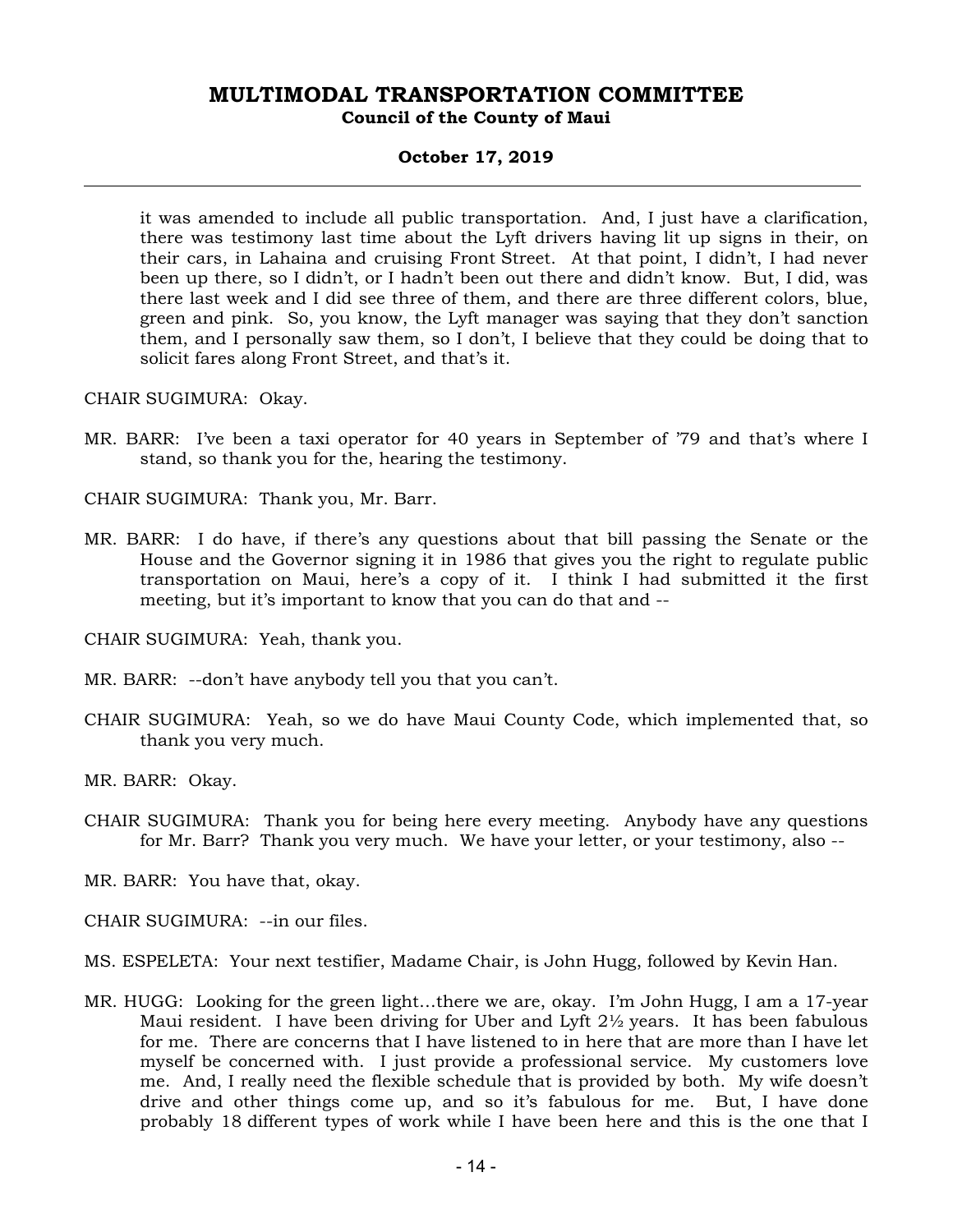#### **October 17, 2019**

like the most. I'm 71 years old, I'm on Medicare, I don't need health insurance coverage, that's a really good thing, as far as I'm concerned. That's it, I think.

CHAIR SUGIMURA: Okay, thank you. Anyone have questions? Ms. Paltin?

- COUNCILMEMBER PALTIN: I was wondering if you submitted to the platforms any kind of medical clearance.
- MR. HUGG: Not that I can recall.

COUNCILMEMBER PALTIN: Okay, thanks.

CHAIR SUGIMURA: Thank you. Any other questions? Okay, thank you.

- MS. ESPELETA: Your next testifier is Kevin Han, followed by Ken, and I'm going to spell the last name, A-U-N-E-S-E.
- CHAIR SUGIMURA: Kevin Han is not here?
- MS. ESPELETA: Kevin Han? Last call. Ken Aunese, is that right, followed by Jose Bumatay, Jr.
- MR. AUNESE: Aloha. My name is Ken T. Aunese and I'm a almost 20-years resident in Maui, so I drive this for part-time. So, I have a job, and I enjoyed meeting a lot of people, yeah, and I like this job. That's all.

CHAIR SUGIMURA: Thank you. Do you drive for Lyft or Uber or a taxi?

MR. AUNESE: I drive for both.

CHAIR SUGIMURA: Lyft and Uber?

MR. AUNESE: Lyft and Uber.

CHAIR SUGIMURA: Okay. Anybody have questions for him? Mr. Sinenci?

COUNCILMEMBER SINENCI: So, thank you for being here. So, how does working for both work for you? I mean, if, you just have two apps --

MR. AUNESE: Yeah.

- COUNCILMEMBER SINENCI: --that would simultaneously, and you choose which one you want to…
- MR. AUNESE: Yes, we have two apps on our phone, so whatever comes, the call, either the Lyft or Uber, so you have to turn off the other one and then call for pick up for that call, yeah, and take it to the destination.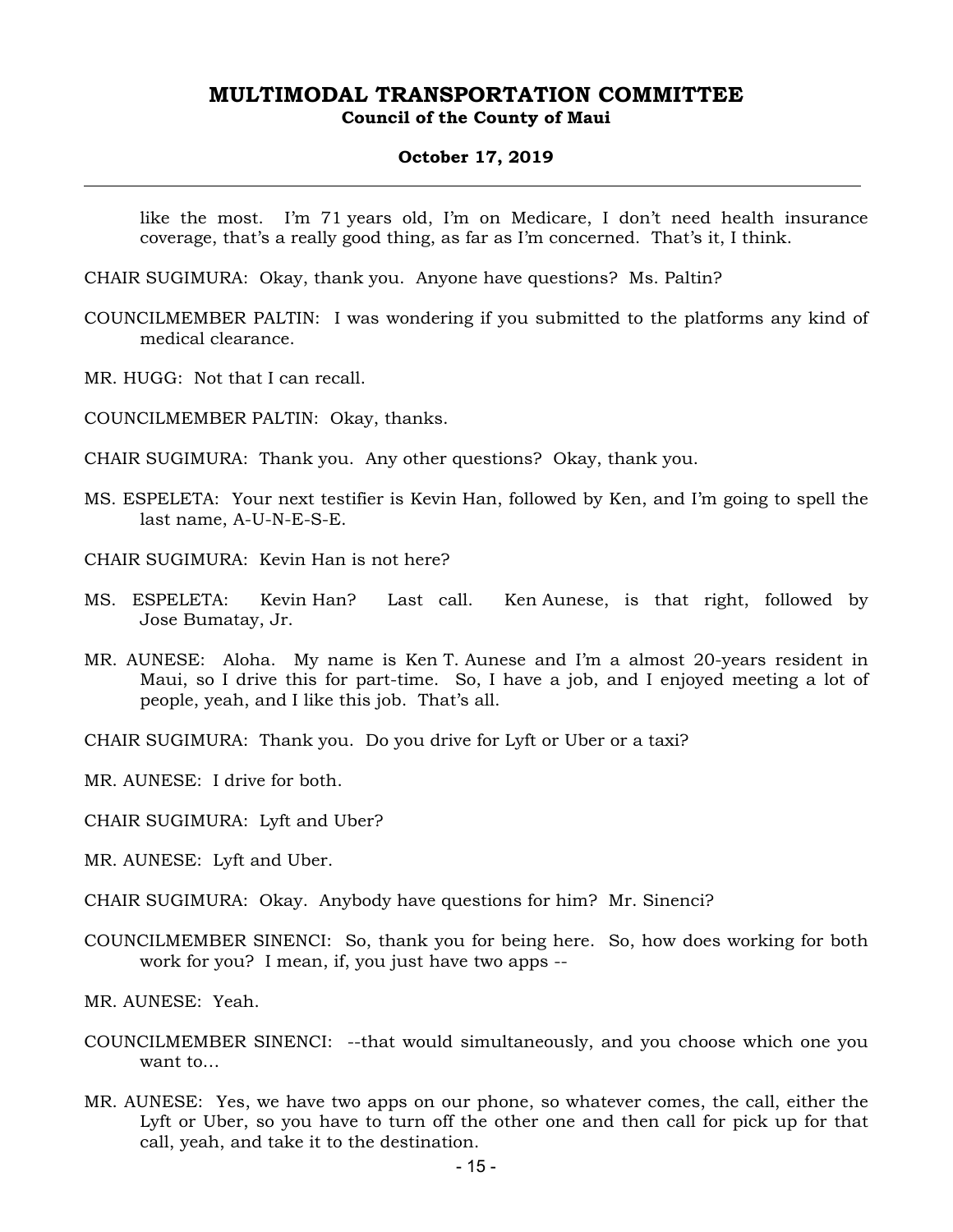**Council of the County of Maui** 

### **October 17, 2019**

CHAIR SUGIMURA: Okay, thank you. Thank you very much.

MR. AUNESE: You're welcome.

MS. ESPELETA: Jose Bumatay, Jr., followed by Philip Heath.

MR. BUMATAY: Good afternoon, everyone. My name is Jose Bumatay. Previous employee of the HC&S, which we making a lot of great money before. And, from that moment when we get a lot of money, we borrowing things, then all of a sudden, the government shut us down, and it's very hard to really get into one job. And, the problem now is to pay the bills. I recently working with Fresh Island Fish, but still don't enough, so I drive Uber and Lyft, which is the opportunity of earning money to pay the bills. And, with the Lyft, I am in a great service and I'm an excellent 5.0 star, and I would really appreciate with the Lyft for this opportunity so I can pay my bills, and also the Uber 'cause I both drive Uber and Lyft. Thank you.

CHAIR SUGIMURA: Thank you. Any questions? Ms. Paltin?

COUNCILMEMBER PALTIN: About how much hours a week do you drive?

MR. BUMATAY: I drive both Uber and Lyft, and after work, like, I finish work at two o'clock at Fresh Island Fish, and then until eight o'clock, and then that's the time I have to go home, and I go work again five o'clock in the morning at the Fresh Island Fish, so I work two jobs.

COUNCILMEMBER PALTIN: So, about 30 hours a week driving?

MR. BUMATAY: What, Ma'am?

COUNCILMEMBER PALTIN: About 30 hours a week, you drive?

MR. BUMATAY: I drive about, like, 12, 16 hours 'cause my first job is driving also.

COUNCILMEMBER PALTIN: Oh, so you drive 16 hours a day?

MR. BUMATAY: Yes, ma'am.

COUNCILMEMBER PALTIN: Okay, thank you.

CHAIR SUGIMURA: Thank you. Mr. Sinenci?

COUNCILMEMBER KAMA: Chair? Oh…after.

COUNCILMEMBER SINENCI: Thank you, Chair.

CHAIR SUGIMURA: Oh, sorry.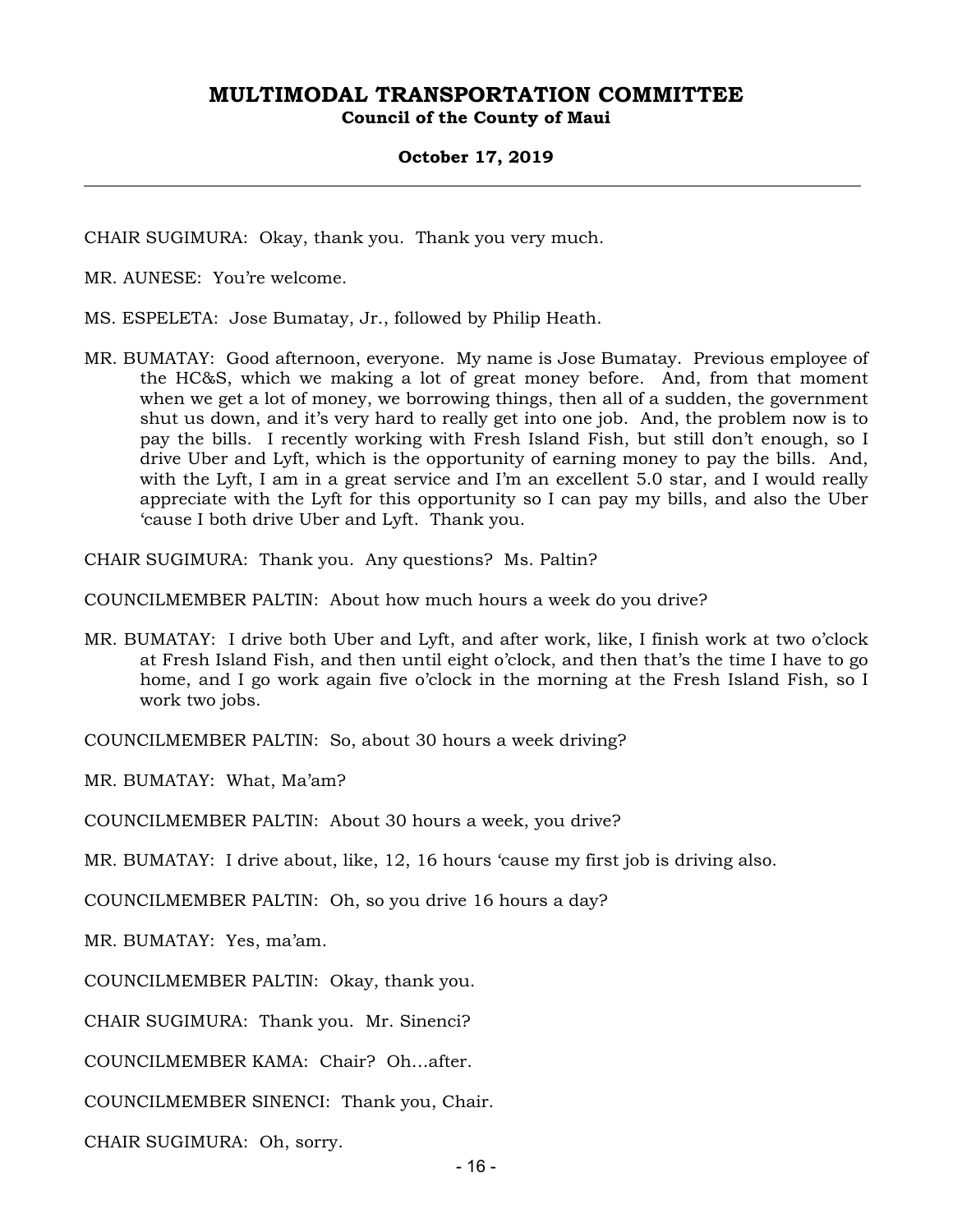**Council of the County of Maui** 

### **October 17, 2019**

COUNCILMEMBER SINENCI: Mr. Bumatay, one more, or two more questions. So, are your clients more residents that live on Maui or visitors?

MR. BUMATAY: My clients is mostly, like, tourist, visitors --

COUNCILMEMBER SINENCI: Visitors.

MR. BUMATAY: --and they really appreciate to have a service from me because I get five star in Lyft.

COUNCILMEMBER SINENCI: Okay, thank you, Chair.

CHAIR SUGIMURA: Thank you. Ms. Kama?

COUNCILMEMBER KAMA: Yes. Mr. Bumatay --

CHAIR SUGIMURA: Oh, one moment.

COUNCILMEMBER KAMA: --right here. So, you drive for Fresh Island Fish during the day?

MR. BUMATAY: Yes, ma'am.

COUNCILMEMBER KAMA: And then when you pau hana at two o'clock, you drive Uber and Lyft?

MR. BUMATAY: Until eight o'clock.

COUNCILMEMBER KAMA: Until eight o'clock. So, you drive about 6 [*sic*] hours every day?

MR. BUMATAY: Yes, ma'am.

COUNCILMEMBER KAMA: Five days a week, six days, seven?

MR. BUMATAY: Five days a week, I have to *. . .(inaudible). . .* for chauffer my wife, you know.

COUNCILMEMBER KAMA: Okay.

MR. BUMATAY: Thank you.

COUNCILMEMBER KAMA: Okay, thirty hours, thank you.

CHAIR SUGIMURA: Thank you.

MS. ESPELETA: Philip Heath, followed by Rob Mora, on behalf of Lyft.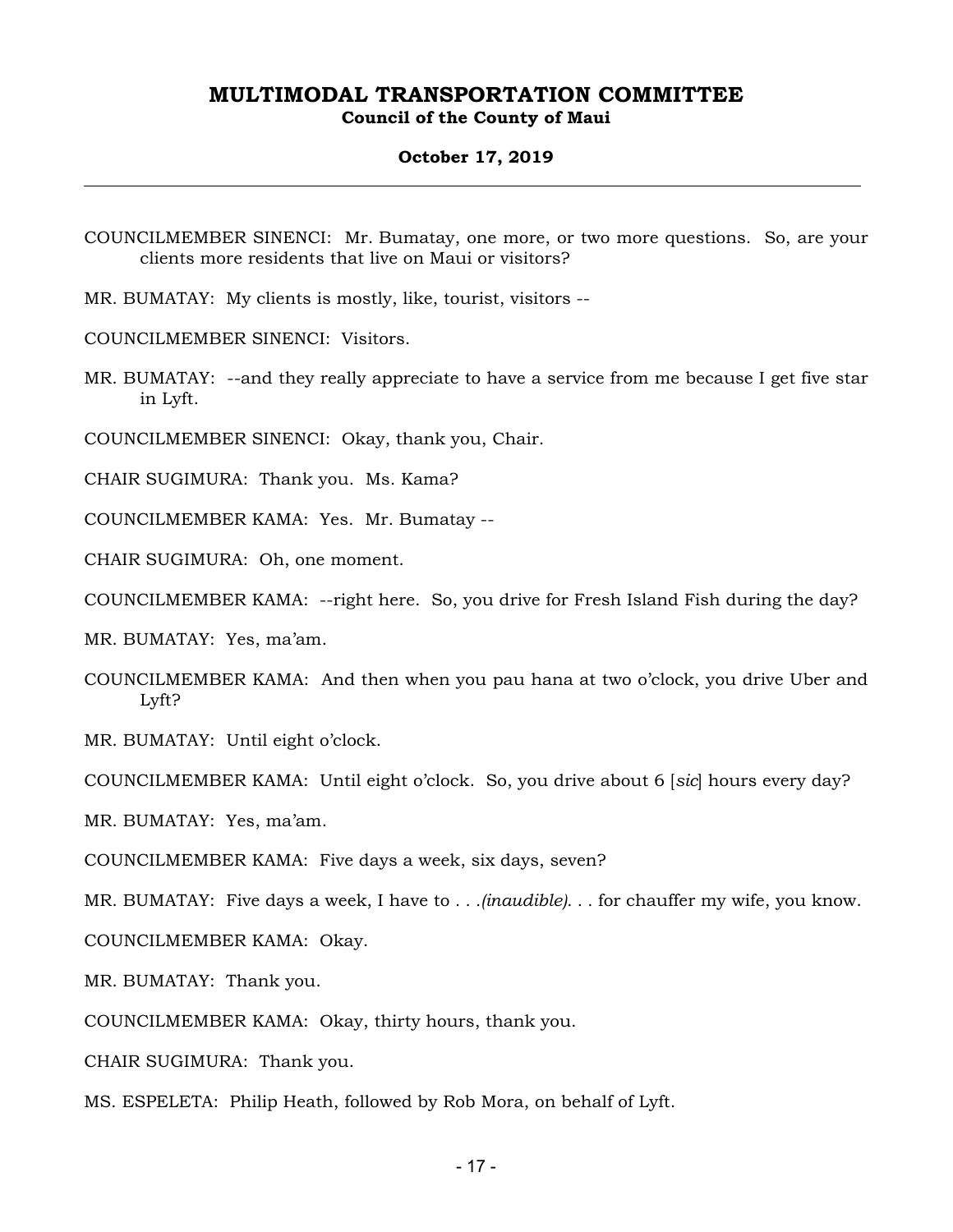#### **October 17, 2019**

MR. HEATH: Aloha, Council. My name is Philip Heath. I am the owner of Go Wiki, LLC. I have a PUC license here in Maui. I've been driving for both Uber and Lyft and my company for about  $4\frac{1}{2}$  years now and I think it's going great. I don't think there's any need for, any new additional regulations on the rideshare industry. One of the Councilmembers had questions about the insurance. I personally have a commercial insurance policy, so it covers me and, when I have a Uber or Lyft passenger, it covers up to \$1 million dollars if there is an incident. Someone has rear-ended me while I've been on an Uber trip and they cancelled, they'll cancel your personal insurance policy if you don't have a rideshare addendum to it. So, but, there's two companies that offer that addendum for most rideshare companies. The person who hit me did have insurance. I don't think, this doesn't need to be regulated any additional, they, the only thing I would suggest doing, is increasing the taxi fares, allow them to charge more money 'cause they're not, now that there's more competition, they are not making as much money as they were before, so I think there should be, they should remove the cap and let taxis advertise a higher fare, if they so desire. Thank you.

CHAIR SUGIMURA: Thank you. Any questions? Ms. Paltin?

COUNCILMEMBER PALTIN: Thank you, Chair. Thank you, Mr. Heath, for being here. I was wondering about the commercial insurance --

MR. HEATH: Yes.

COUNCILMEMBER PALTIN: --that you were talking about.

MR. HEATH: Yes.

COUNCILMEMBER PALTIN: Can you explain how that works?

- MR. HEATH: Well, it's a commercial insurance policy, so I can pick up fares for prearranged trips, where it's a cash ride or pay be credit card, or I can go through Uber or Lyft because I don't stay busy enough, I wanna, the more I'm working, the more money I'll make.
- COUNCILMEMBER PALTIN: So, that commercial insurance covers you for the Go Wiki,  $LLC -$

MR. HEATH: Yes.

COUNCILMEMBER PALTIN: --as well as when you drive Uber and Lyft --

MR. HEATH: Yes.

COUNCILMEMBER PALTIN: --as well?

MR. HEATH: Yes. So, what Uber's and Lyft policy is an additional coverage, so just in case something really horrible happens, it covers the additional \$700,000, so it's a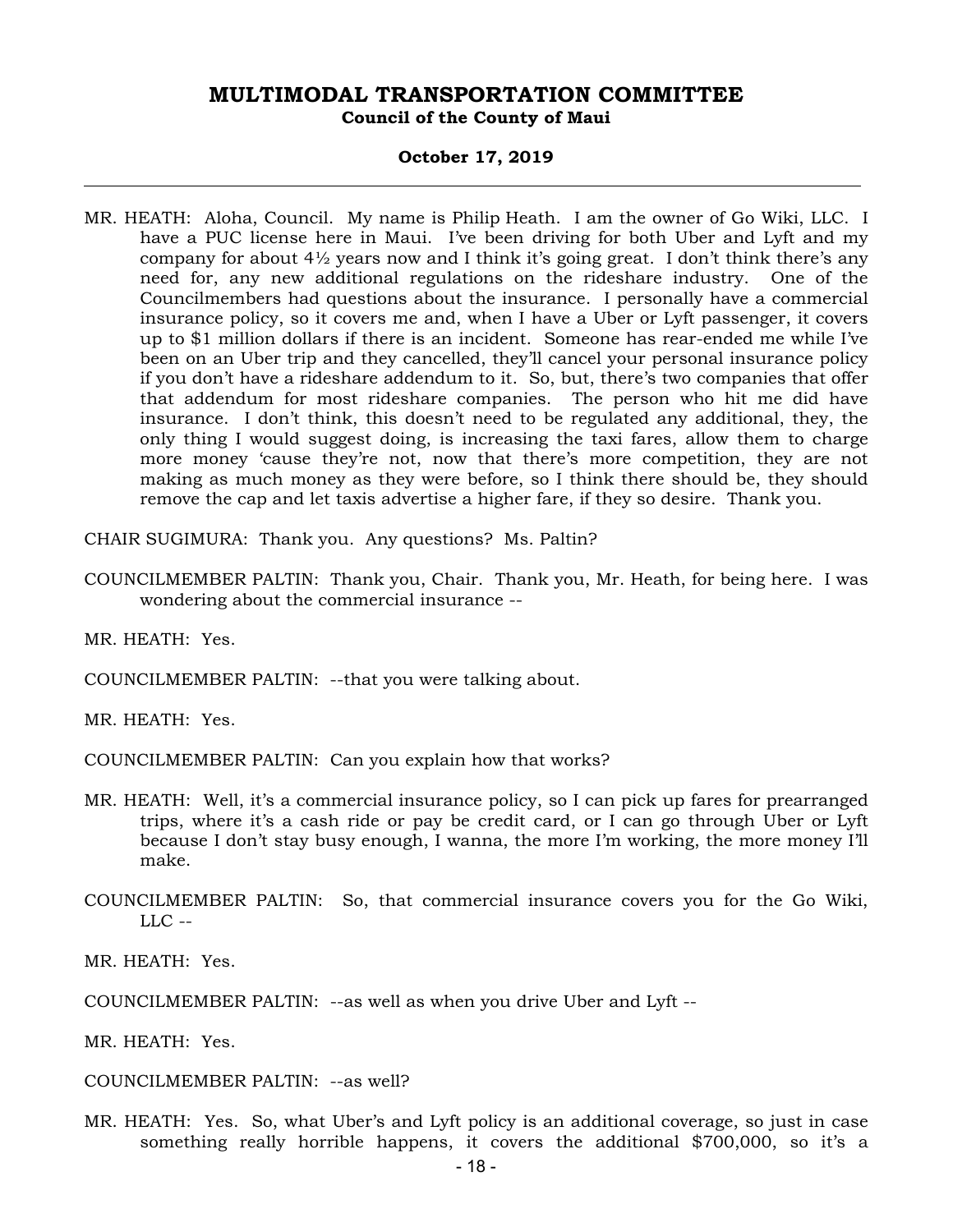# **Council of the County of Maui**

### **October 17, 2019**

\$1 million policy. So, thankfully I haven't had to need that policy and neither one of my passengers have, but it does have that case, just in case there is a, you know, somebody's paralyzed or something like that, for additional medical care. So, that's what, when the passenger's in the car, there's a \$1 million policy in place with both Uber and Lyft, I know that's the case, so, you know.

- COUNCILMEMBER PALTIN: Do you mind saying, like, maybe the rates are premiums for that commercial insurance?
- MR. HEATH: It's about \$12,000 a year for four vehicles, so 4,000, 3,000 or 4,000 a vehicle, depends on what kind of vehicle you have and stuff like that.

COUNCILMEMBER PALTIN: Thank you.

CHAIR SUGIMURA: Thank you.

COUNCILMEMBER PALTIN: I think that's really responsible of you to have that. Thank you.

CHAIR SUGIMURA: So, can I ask you, do you have that insurance because of PUC or because you drive --

MR. HEATH: It's a PUC.

CHAIR SUGIMURA: --Uber, Lyft?

MR. HEATH: It's a PUC, yeah.

CHAIR SUGIMURA: PUC requirement.

MR. HEATH: Yeah, they're a PUC requirement. I don't think there's, the County needs to regulate this at all, it's already regulated by the State. I don't think there's any additional regulation and, as a passenger, I've used taxis here and I've used rideshare, and I've had better experience with rideshare because they have, both Uber and Lyft have a rating system in place. With a taxi service, I get lots of customers requesting me and they complain about the service that they received 'cause there's no rating system in place.

CHAIR SUGIMURA: One last question. So, do you pay any fees to the County of Maui?

MR. HEATH: No.

CHAIR SUGIMURA: You have --

MR. HEATH: No, but there's State…

CHAIR SUGIMURA: --no taxi license?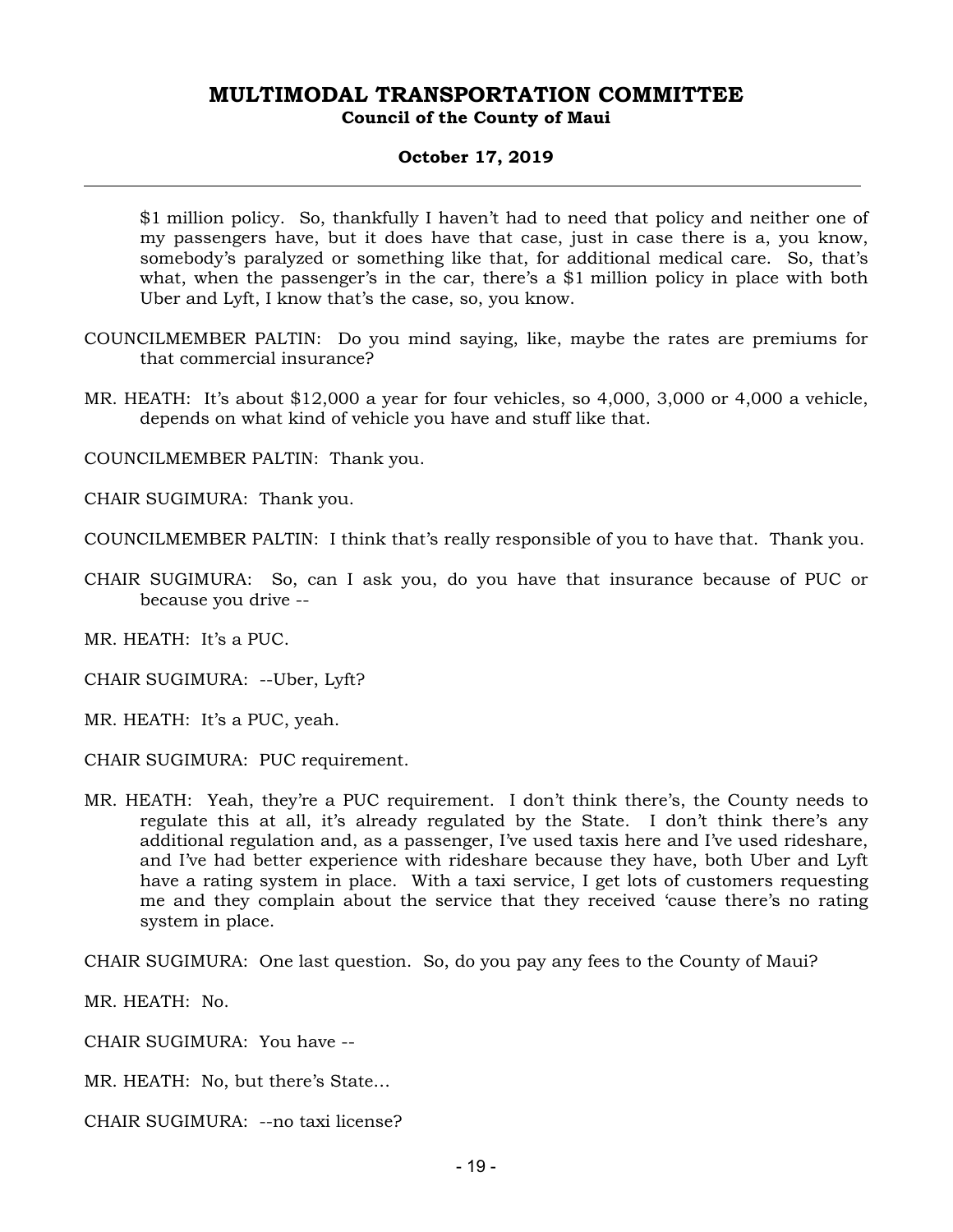**Council of the County of Maui** 

#### **October 17, 2019**

MR. HEATH: I have a PUC license.

CHAIR SUGIMURA: Which is State?

MR. HEATH: Right.

CHAIR SUGIMURA: Yeah, so it's not us.

MR. HEATH: No. The County regulates the taxi industry and the PUC regulate is by the State.

CHAIR SUGIMURA: Yeah, thank you.

MR. HEATH: So, the PUC charges me a fee and the airport charges a fee.

CHAIR SUGIMURA: Yeah, separate from us.

MR. HEATH: Yeah.

CHAIR SUGIMURA: Thank you.

COUNCILMEMBER KAMA: Chair?

CHAIR SUGIMURA: Oh…Ms. Kama?

- COUNCILMEMBER KAMA: Thank you. So, you've mentioned in your testimony that maybe one thing to help the taxis would be to increase their fare rate.
- MR. HEATH: I think they should have the ability to, they should have the ability to charge more money since they're not as busy now. So, they should have, if they have a posted fare, that's what the fare is going to be, they should have the freedom to charge more for that.

CHAIR SUGIMURA: Okay.

COUNCILMEMBER KAMA: Okay, thank you.

CHAIR SUGIMURA: Thank you.

MR. HEATH: You're welcome.

CHAIR SUGIMURA: Thank you very much.

MS. ESPELETA: Rob Mora, on behalf of Lyft, followed by Nehemiah Guerrero.

MR. MORA: Aloha, Chair, Vice-Chair, Committee members. My name is Rob Mora, I'm the General Manager for Lyft in Hawaii, for the State, responsible for Lyft's business and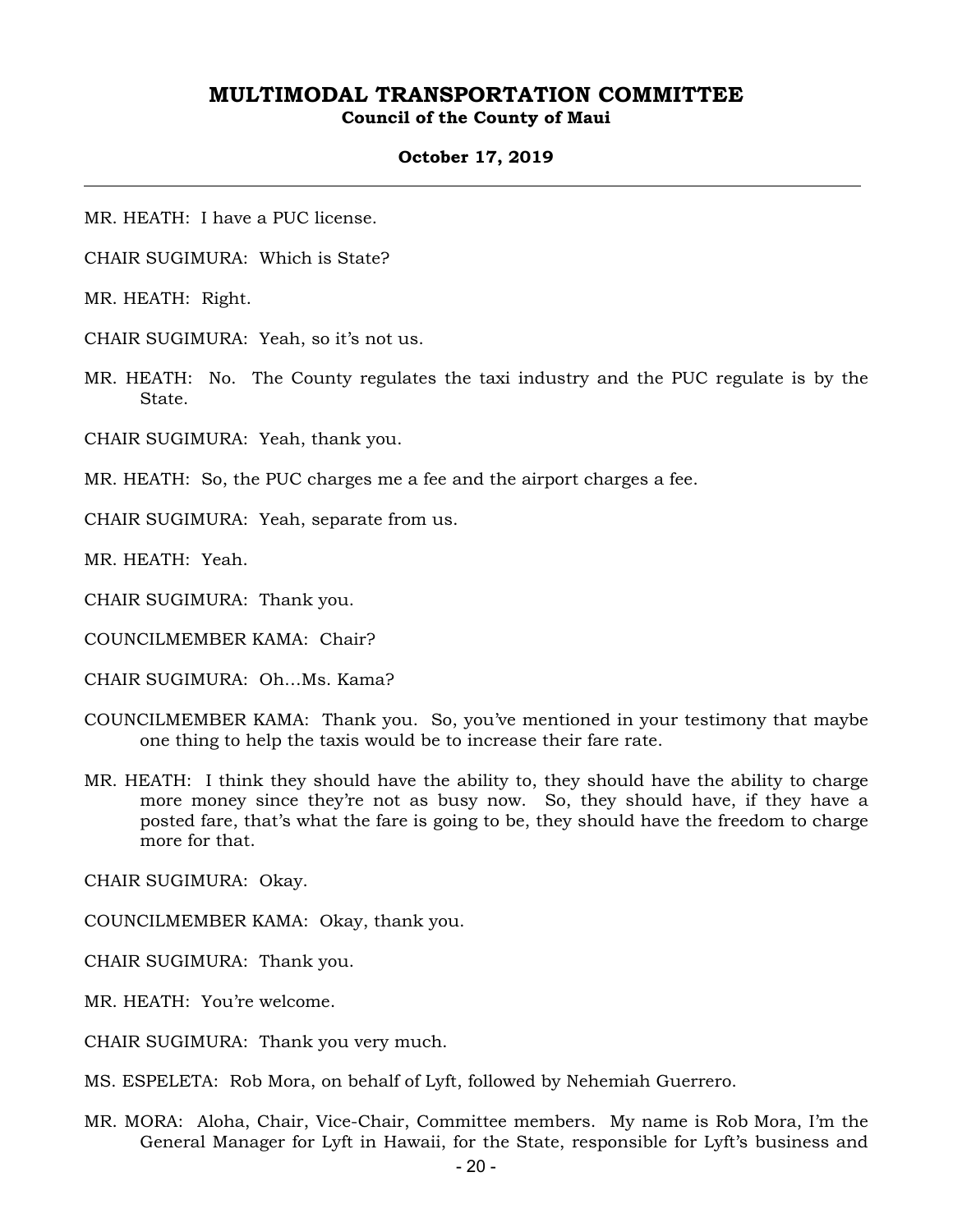### **October 17, 2019**

operations. This testimony is, first, to provide background and context to Lyft's operations throughout the State, including here in Maui, and second, to share our support in the creation of the task force to study transportation network companies in Maui. Lyft was founded in 2012 to improve people's lives, the world's best transportation, and make our cities more livable. Lyft is an online ridesharing application that connects people with efficient, friendly, and safe drivers in their community. At a basic level, Lyft was created as an alternative to personal car ownership and we make it easier for people to offer their neighbors a ride and help people carpool more efficiently. In Hawaii, Lyft has been a transportation option on Oahu since 2014, in June, and available on Maui, Big Island and Kauai since March 2017. More than anything, Lyft is about giving people choices. As of this year, 46 states across the country have passed statewide legislation that regulates Lyft in a safe and comprehensive manner. We hope that soon Hawaii can join that effort and allow consumers to have the ability in choosing Lyft to cities across the State, this great state. We think that it is valuable that visitors and locals alike who work at hotel resorts, any of the small businesses around the islands, or people simply wanna enjoy a drink during a night out, can get affordable and reliable rides. Lyft provides a transportation option for communities that are traditionally underserved by other forms of transit, as demonstrated by the fact that 56 percent of rides in Hawaii state start or end in low income areas. Riders like the service because they know that they are going to get seamless, affordable and reliable transportation. They use it millions of times a day across the islands and on the mainland because it is consistent and safe. In fact, at Lyft, safety is our top priority. Our goal is to make every ride affordable, comfortable and reliable. Our riders use Lyft because they feel safe with our drives, which is the product of this commitment. Before drivers can accept rides on the Lyft platform, they must undergo a mandatory local, state and national background check conducted by Checkr, which is the leading provider of background checks across the country. Checkr is also accredited by the National Association of Professional Background Screeners, which requires a rigorous audit of this procedure and policies by an independent auditor appointed by the Background Screening Credentialing Council. Every Lyft ride is tracked by GPS and all rides are cashless. Passengers receive their driver's picture and license plate before they enter the vehicle and riders can also send their real-time GPS and eta to family and friends. In short, no rider, driver is every anonymous. After the ride…can I continue?

### CHAIR SUGIMURA: Yes.

MR. MORA: After the ride, both the driver and the passenger rate each other. The rating system is an important tool for safety and in any rated under four stars by riders requires additional feedback. Rides with specific feedback may be flagged for review based on what is being reported and drivers will be automatically off boarded for consistently receiving low ratings. Depending on the nature of the complaint, we may deactivate the driver so that he or she is not able to give any further rides until it is investigated.

CHAIR SUGIMURA: Mr. Mora, can you complete?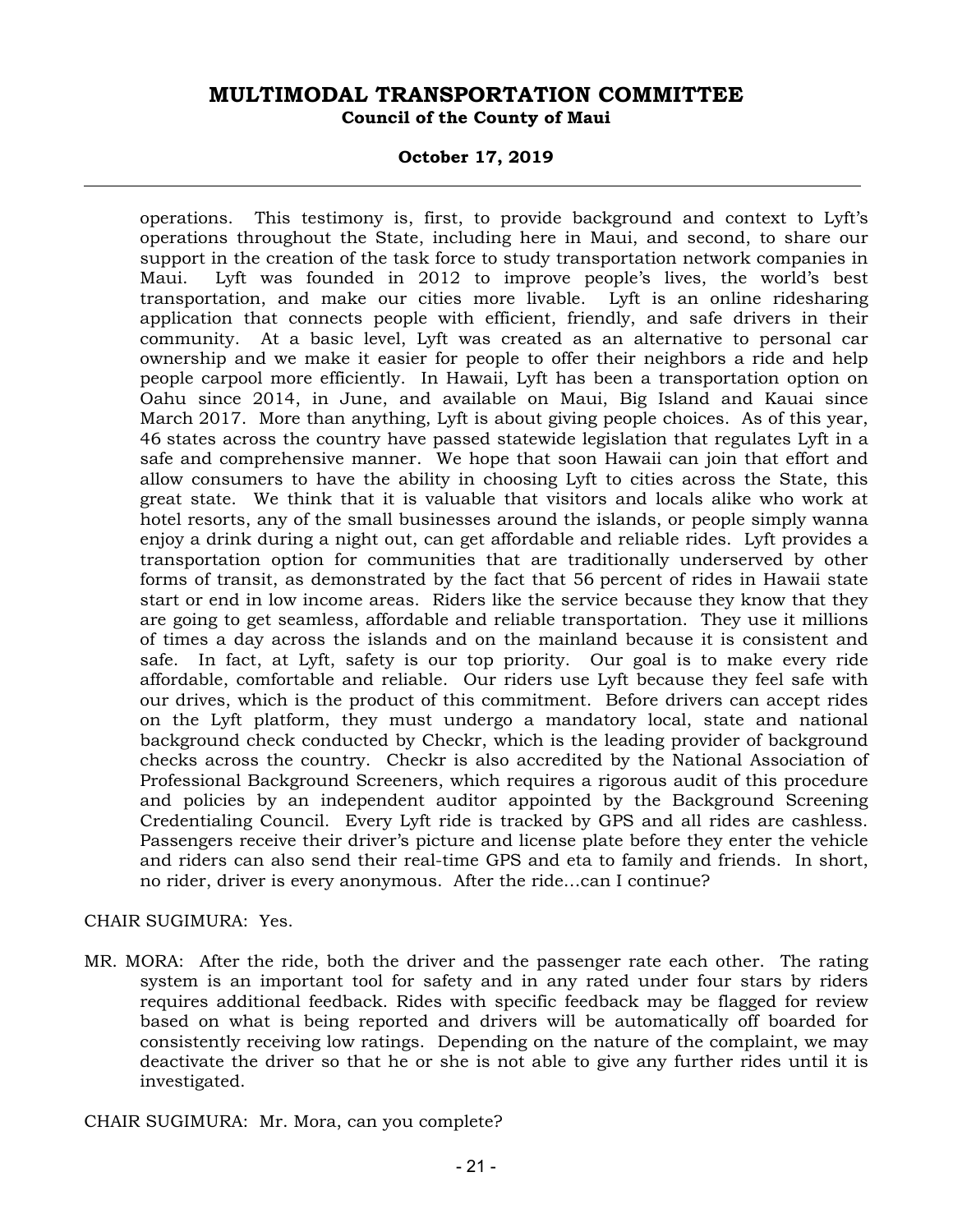# **October 17, 2019**

- MR. MORA: Yes. In closing, creating a task force to study and examine transportation network companies on Maui is a path forward providing consumers, drivers and visitors consistent experience with Lyft. We urge this Committee to support the creation of a task force to ensure that reliable and affordable rides are available for all in Hawaii, especially here on Maui. Mahalo for your consideration in accepting Lyft's testimony.
- CHAIR SUGIMURA: Yeah, thanks for being here, brand new father, so I appreciate you --
- MR. MORA: Thank you.
- CHAIR SUGIMURA: --making the time.
- MR. MORA: Thank you very much.
- CHAIR SUGIMURA: Thank you. Anyone have questions for him? Tamara, you might want to ask him about the insurance. Tamara, and then Shane, sorry, and Ms. Kama.
- COUNCILMEMBER PALTIN: Thanks. I guess, I see this letter in the Granicus but I guess it wasn't sent to Lyft, but wondering about the cases where it's not the rideshare platform driver's fault, it's the other driver's fault, and they either have no insurance or underinsured.
- MR. MORA: Just so I'm clear, this is the conversation we had at one of the last meetings about the incident? If, for Lyft goes, from what I am aware, the coverage does cover it, but I know that was maybe an Uber specific incident. We can get you maybe something more formal from our insurance coverage in our department risk --

COUNCILMEMBER PALTIN: Something in writing.

- MR. MORA: --that can provide the exact details 'cause I know it is a bit tricky and there is some confusion about that. But, I know that's something, we didn't get that, if we could, we can provide that.
- COUNCILMEMBER PALTIN: And then, do you know anything about that rideshare addendum that the previous guy was speaking to?
- MR. MORA: I'm not sure. I don't have an answer for that.
- COUNCILMEMBER PALTIN: Okay. I think those were my main questions.
- CHAIR SUGIMURA: Tasha Kama?
- COUNCILMEMBER KAMA: Thank you. So, do you, who pays the GET on all the revenues that's received.
- MR. MORA: I know we pay, as well as drivers do have to pay a GET tax as well, both.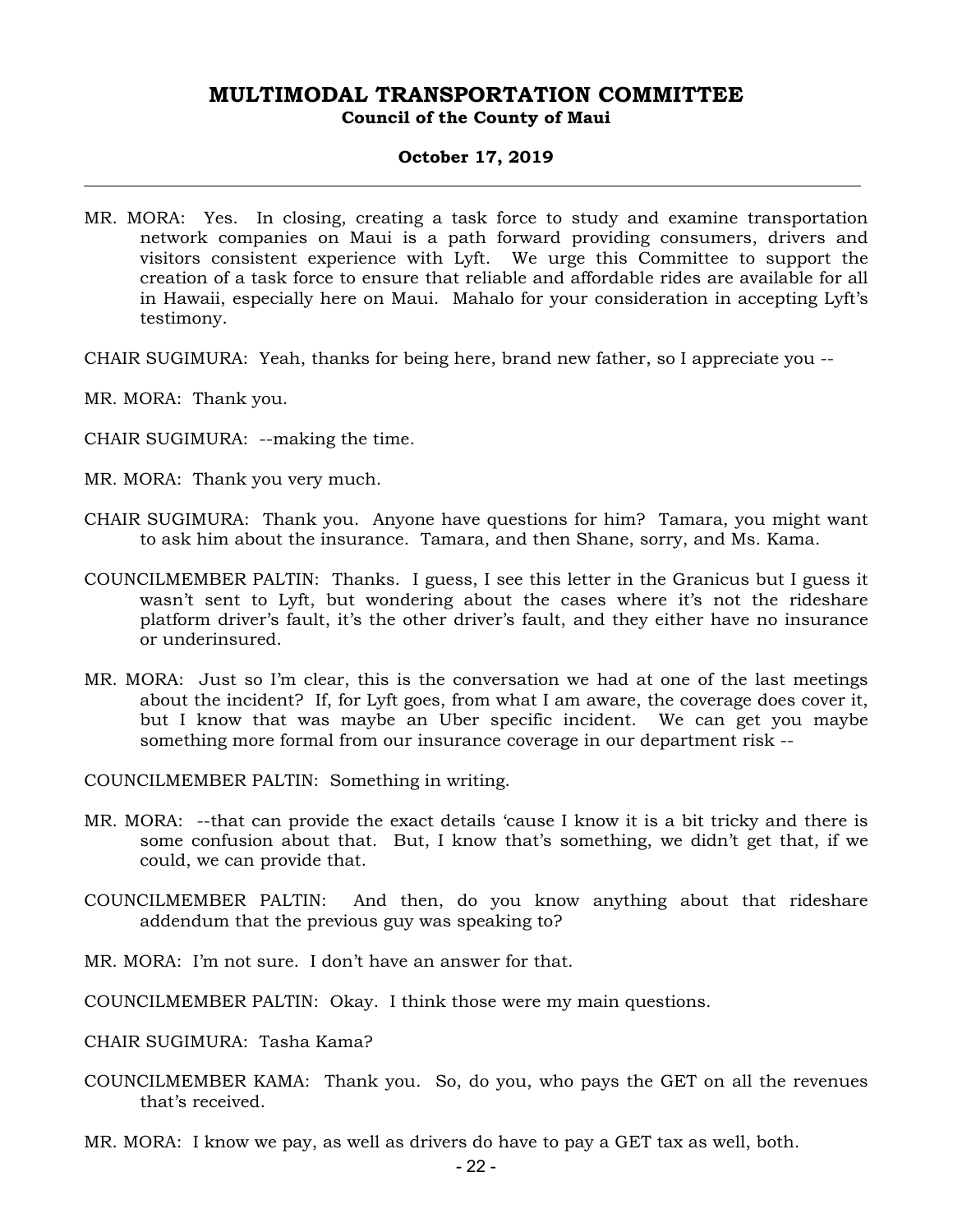#### **October 17, 2019**

#### COUNCILMEMBER KAMA: So…

- MR. MORA: I go down to the tax office every quarter, to go, every time it's due.
- COUNCILMEMBER KAMA: So, do you, so who has the business license to conduct the business? You or the drivers?
- MR. MORA: We do have a business license as Lyft, for specifically Honolulu, they do, we have a, you know, we recommend that they, you know, do do their due diligence with their business licenses and tax information.
- COUNCILMEMBER KAMA: And then, so, the permit for them to drive is what we give them here with DMV?
- MR. MORA: Yeah, the requirements, I'm not 100 percent sure about the DMV permit that you would issue, other than the, I'm sorry, the driver's license, if it is the State of Hawaii.
- COUNCILMEMBER KAMA: Okay, thank you.
- CHAIR SUGIMURA: Thank you. Mr. Sinenci?
- COUNCILMEMBER SINENCI: Thank you, Mr. Mora, for being here. Is the Lyft services worldwide?
- MR. MORA: Lyft is currently in the United States and two cities in Canada.
- COUNCILMEMBER SINENCI: That's it?
- MR. MORA: Correct.
- COUNCILMEMBER SINENCI: And, so have, so for other countries, has there been like a stay or no Lyft allowed in our country? Have you guys had this?
- MR. MORA: Not that I'm aware of, I can't speak for the ridesharing industry as a whole. As far as Lyft goes, we work very closely with these, with the different councils and governing bodies of each city. Currently, we've been doing that with Vancouver, hand-in-hand through this process and we were launching this month. It's a ongoing process and we're still fairly new to the world outside of the U.S.

COUNCILMEMBER SINENCI: So, is Lyft an American company?

MR. MORA: Yes, correct, based out of San Francisco.

COUNCILMEMBER SINENCI: I guess, because, you know, with Lyft being such a, you know, I guess, fairly newer company where us, as a policy makers, we haven't really, you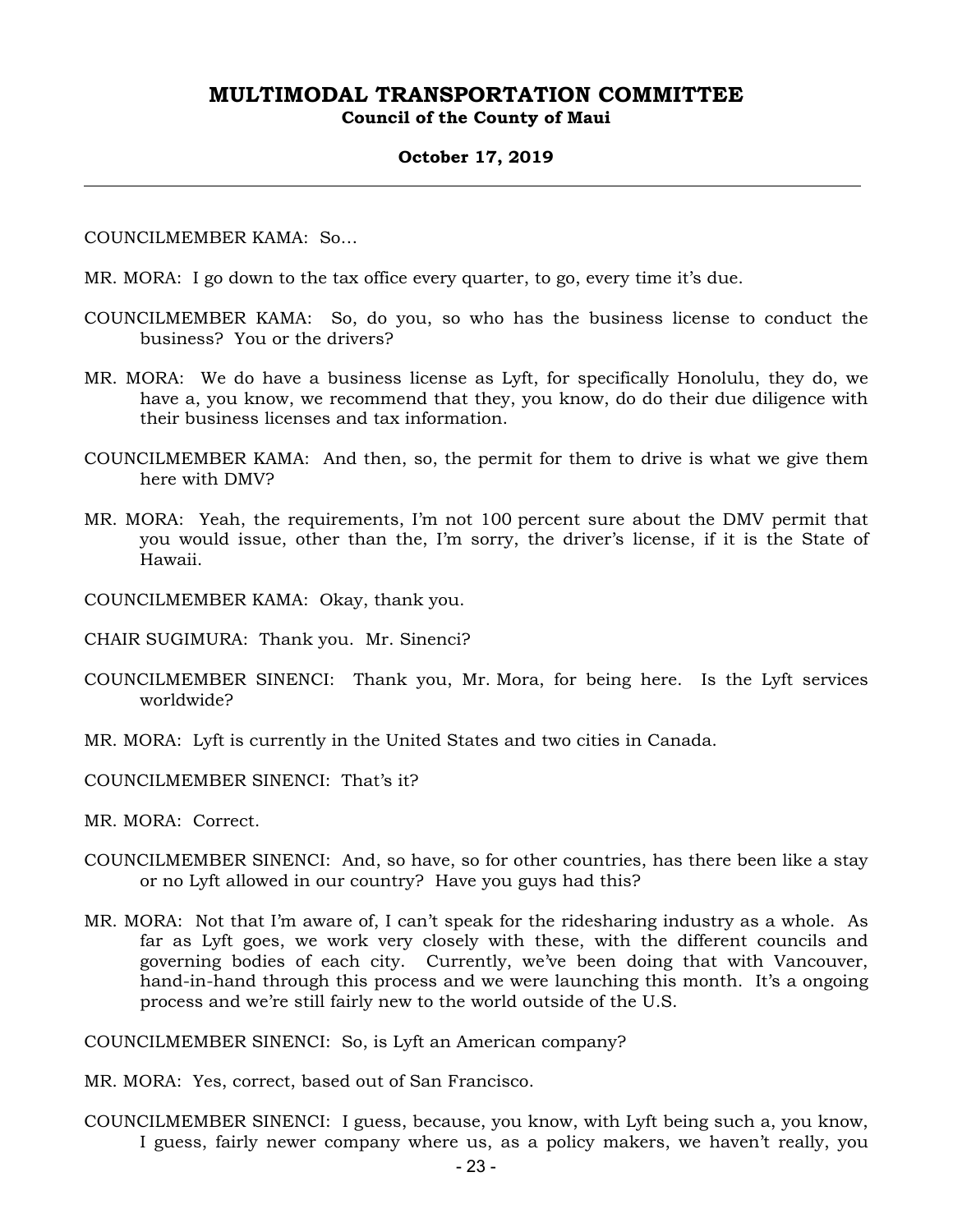**Council of the County of Maui** 

### **October 17, 2019**

know, kinda considered it within our county, so we might be, you know, when it's affecting an already established industry, like the taxi industry, and we're looking at, you know, how to, equity, as far as Lyft driver paying their fair share, you know, if you using a county roads, that we make sure that you're also contributing to, you know, if we're looking to improve our infrastructure, we would somehow want, look at how Lyft can be a contributing factor in our county. So, I mean, that's, I think that's why we're here and we're having this discussion in the Chambers today so that we find, you know, equity for everybody. The other question was, does Lyft contribute to community events, you know, like donate towards --

MR. MORA: Absolutely.

COUNCILMEMBER SINENCI: --social services, something like that?

MR. MORA: Yes. That's a very big part of what we do in communities. We're currently offering discounts during these next couple weeks, over Halloween, for people to get safely, \$10 to ride smart. In addition, we've supported the Lahaina Town Action Committee for their events, the MACC, as well, specifically for Maui, amongst other bars and restaurants, for people to get home safely. In addition, we do have a Lyft Wheels for All program, which we do offer, we're currently awarding nonprofits who apply, up to \$1,000 in ride credits. Currently, one, as an example, are helping homeless get to hospitals versus calling 911. In addition, the Red Cross, to help get rides if there's a natural disaster, or whatever that may be, to and from shelters, and we've done numerous other things in the State. This is just a few recent examples and organizations that we do work with.

CHAIR SUGIMURA: Thank you. Thanks for being here. I have a couple questions for you.

MR. MORA: Okay.

- CHAIR SUGIMURA: So, does Lyft limit the number of hours a driver can drive per day and per week?
- MR. MORA: Yes, it's by day, and for every 14 hours that they do drive on our platform, specifically, they do have to take a 6-hour break, and they will get automatically shut off of the app, and it has to be a continuous 6 hours.

CHAIR SUGIMURA: Per day?

MR. MORA: Correct.

CHAIR SUGIMURA: Okay. And, do you do alcohol, drug testing for your drivers?

MR. MORA: Currently, we do not. We rely on the background checks to do the appropriate background.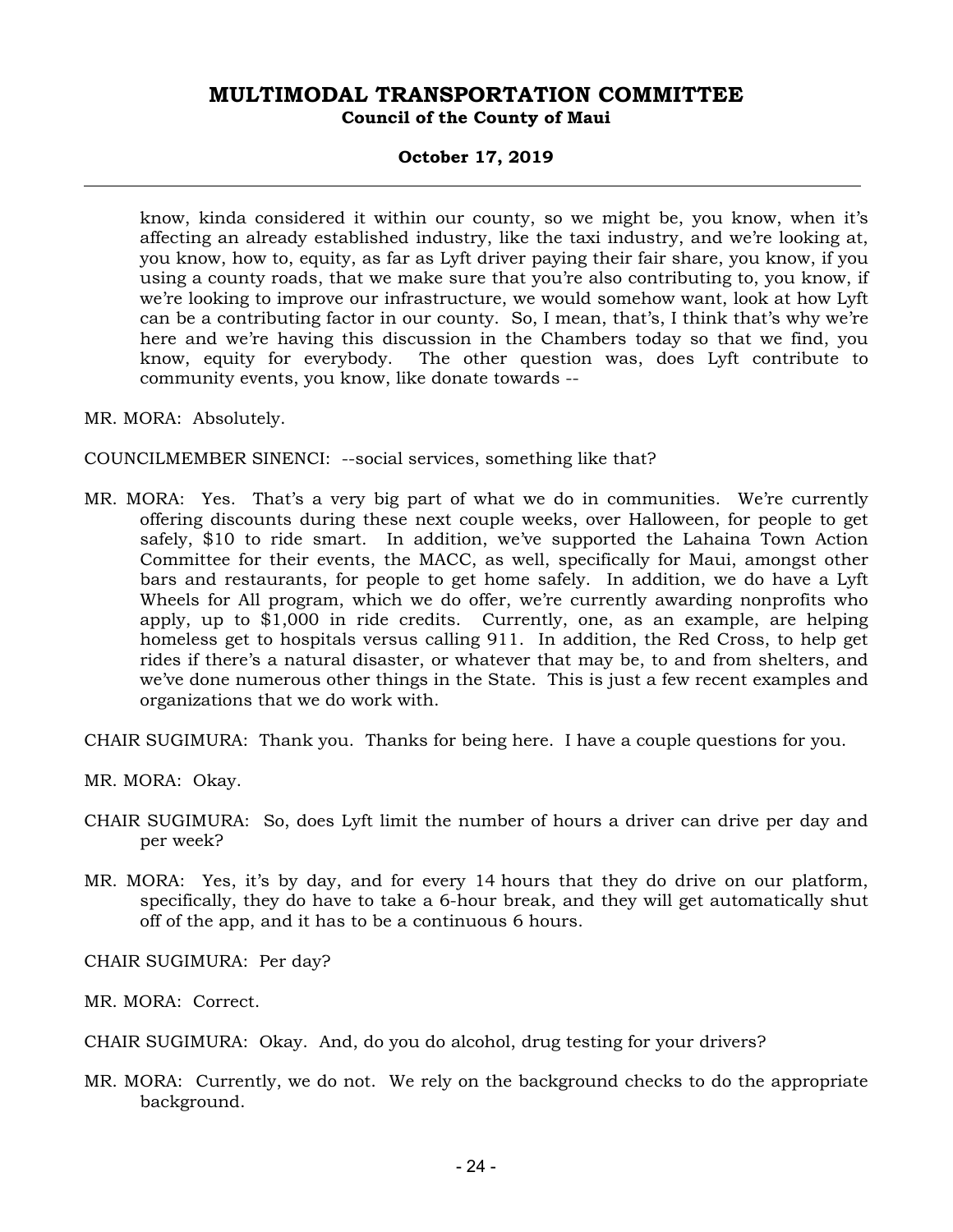**Council of the County of Maui** 

### **October 17, 2019**

CHAIR SUGIMURA: Okay, and I think Lyft does not, and Uber, does not pay any fees to the County of Maui for participating in our community --

MR. MORA: That is…

CHAIR SUGIMURA: --through Maui County Code, right?

MR. MORA: To my knowledge.

CHAIR SUGIMURA: Yeah, see, so, that's --

MR. MORA: That's correct.

CHAIR SUGIMURA: --what we're looking at.

MR. MORA: Right.

CHAIR SUGIMURA: Okay. And the insurance that you provide is uniformly to all your drivers and the discussions that we're hearing today, we're going to send you a letter asking you to put in writing the kind of insurance that you provide your drivers under the circumstances that Ms. Paltin was talking about, just for the security of our community.

MR. MORA: That is correct. And, yes, we will happily oblige.

CHAIR SUGIMURA: Okay, thank you. Anybody else? Seeing none, thank you.

MR. MORA: Thank you, again, all --

CHAIR SUGIMURA: Thank you.

MR. MORA: --for having me.

CHAIR SUGIMURA: Thanks for being here.

MR. MORA: Thank you.

- MS. ESPELETA: Nehemiah Guerrero, followed by Walt Klemperer.
- MR. GUERRERO: Good afternoon, Councilmembers, and ladies and gentlemen. My name is Nemi Nehemiah Guerrero. I been driving for the airport taxi for about, almost 20 years and, yeah, we do have, for taxis, we do have this annual check every year, on a yearly basis, I should say, and now we, in the last two, three years, we've been invaded with this new technology in transportation, either called Uber of Lyft. As we have observed in the airport, this new business that came in are kind of like making more congestion in the airport, actually, but they are operating without a proper documents, which is, like taxi does, they have to get this paperworks to be done on a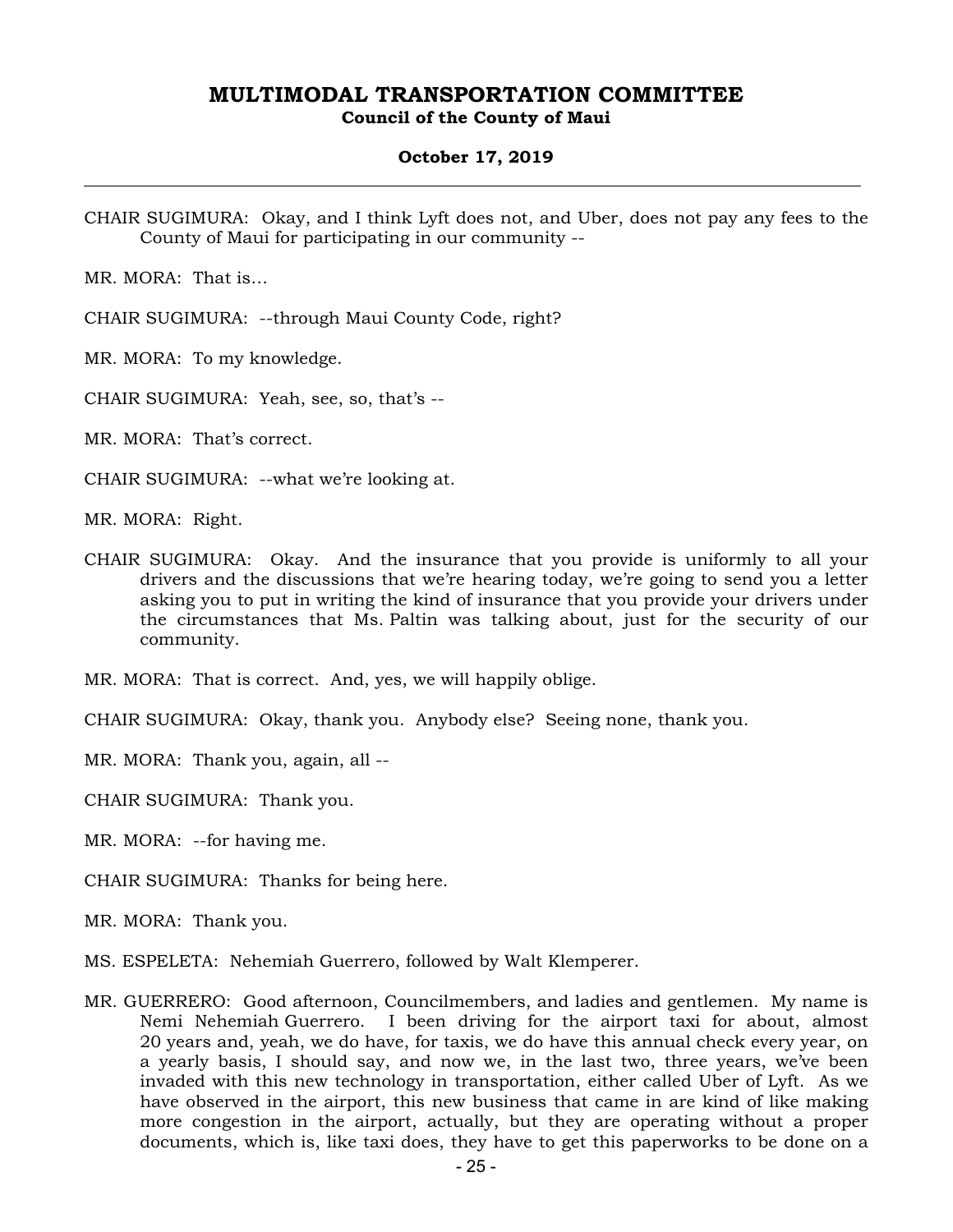### **October 17, 2019**

yearly basis. So, our concern is that they are being allowed to do this, transporting without permits, that's mainly what they do now and, so, and they getting away with it, doing a business like that. In taxis, we do report every year, you know, inspected by the DMV, we do that and they don't. So, it seems like it's not fair that they doing all this transporting business for hire, not doing all this legal papers. I mean, if they like to do it, why they don't do it legally, I mean, that's what, like, our concern most. I mean, that will be fair for taxis and them. We don't have any bad feelings towards this because it's just like a gasoline station, you know, you get Texaco, you get Shell, things like that, but they are legal. So, I think it that way, you know, for us as taxis. So, like now, they making really a big congestion in the airport, especially on the curbside. They can come, really, and like in a busy day, and they rush towards the curbside and that cause congestion, especially. And, they are called, we might say, illegal, for them to do business, but they operate anyway. That's all, most likely, what I can say. Thank you very much.

CHAIR SUGIMURA: Thank you. Any questions? Ms. Paltin has a question for you.

- COUNCILMEMBER PALTIN: I just wanted to clarify, when you said you had to do an annual check, were you talking about medical check?
- MR. GUERRERO: No, ma'am, it's the paperworks in the DMV, you know, those permits, like taxi permits, inspection, things like that.
- COUNCILMEMBER PALTIN: And then, how much hours a day are you allowed to drive, unlimited?
- MR. GUERRERO: No, actually, mainly, most of us drivers in the airport is doing, like, 8 hours, you know. If they are daytime, they go for daytime only. They get these night guys that do the night service until the airport closes.
- COUNCILMEMBER PALTIN: But a paperwork, do they limit you to 8 hours or is that just by choice?
- MR. GUERRERO: It's by choice, actually, you know.
- COUNCILMEMBER PALTIN: So, there is no time limit of how long you…
- MR. GUERRERO: Some people, because there's been, like, a long waiting time, and so, most likely, the \_\_\_\_\_ hours.
- COUNCILMEMBER PALTIN: You're not driving the whole 8 hours.
- MR. GUERRERO: Sometimes, like hours to wait, because we are depending on the airplane to arrive and the airplane most likely come on a certain times, so that's what it is. But, because of the lineup system, some check in early, some check in later, so they get more longer periods of time waiting, anyway, so that's how it works.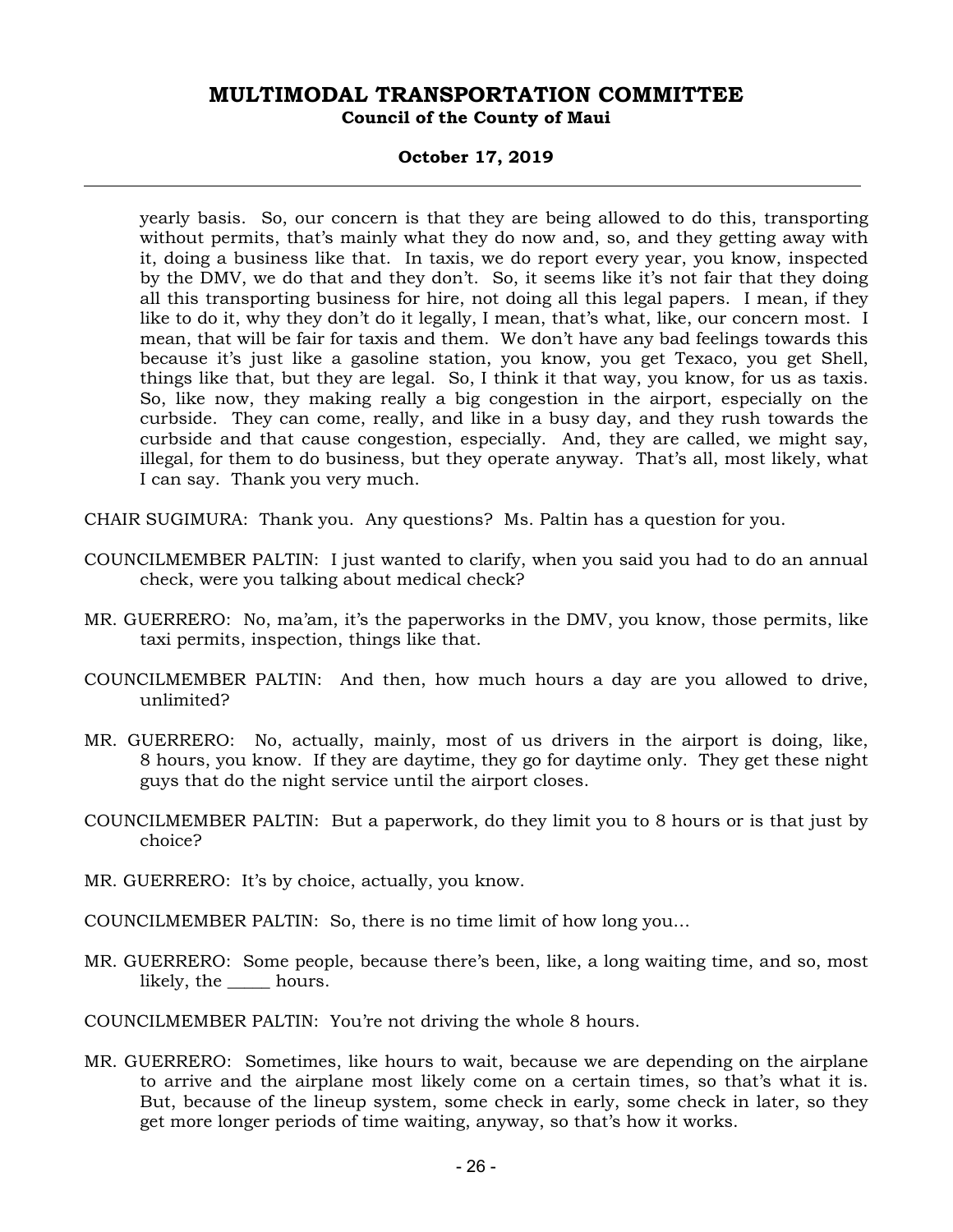**Council of the County of Maui** 

#### **October 17, 2019**

COUNCILMEMBER PALTIN: Okay, thank you.

- COUNCILMEMBER KAMA: Chair?
- MR. GUERRERO: Thank you very much.
- CHAIR SUGIMURA: Thank you very much. Oh…Ms. Kama? One moment. Here's one more question.
- COUNCILMEMBER KAMA: Mr. Guerrero --
- MR. GUERRERO: Yes, ma'am.
- COUNCILMEMBER KAMA: --so you're saying that. so the taxis all line up and they wait for the planes to land and then you all are, and then you get…
- MR. GUERRERO: Yeah, that's true, because, most likely, the airline is the one that providing us --
- COUNCILMEMBER KAMA: Right.
- MR. GUERRERO: --the ride --
- COUNCILMEMBER KAMA: Yeah.
- MR. GUERRERO: --the rides, yes.
- COUNCILMEMBER KAMA: So, while you're all waiting to get the call to, for your turn to get passengers --
- MR. GUERRERO: Yes.
- COUNCILMEMBER KAMA: --and that's when the Uber guys come and, come to the curb and…
- MR. GUERRERO: Yeah, when the planes arrive, they have their own line up system, they are Uber and Lyft, so most likely, because of its modern technology, they get the app and it seems like --

COUNCILMEMBER KAMA: I see.

- MR. GUERRERO: --they are more fast in getting --
- COUNCILMEMBER KAMA: I see.
- MR. GUERRERO: --the service --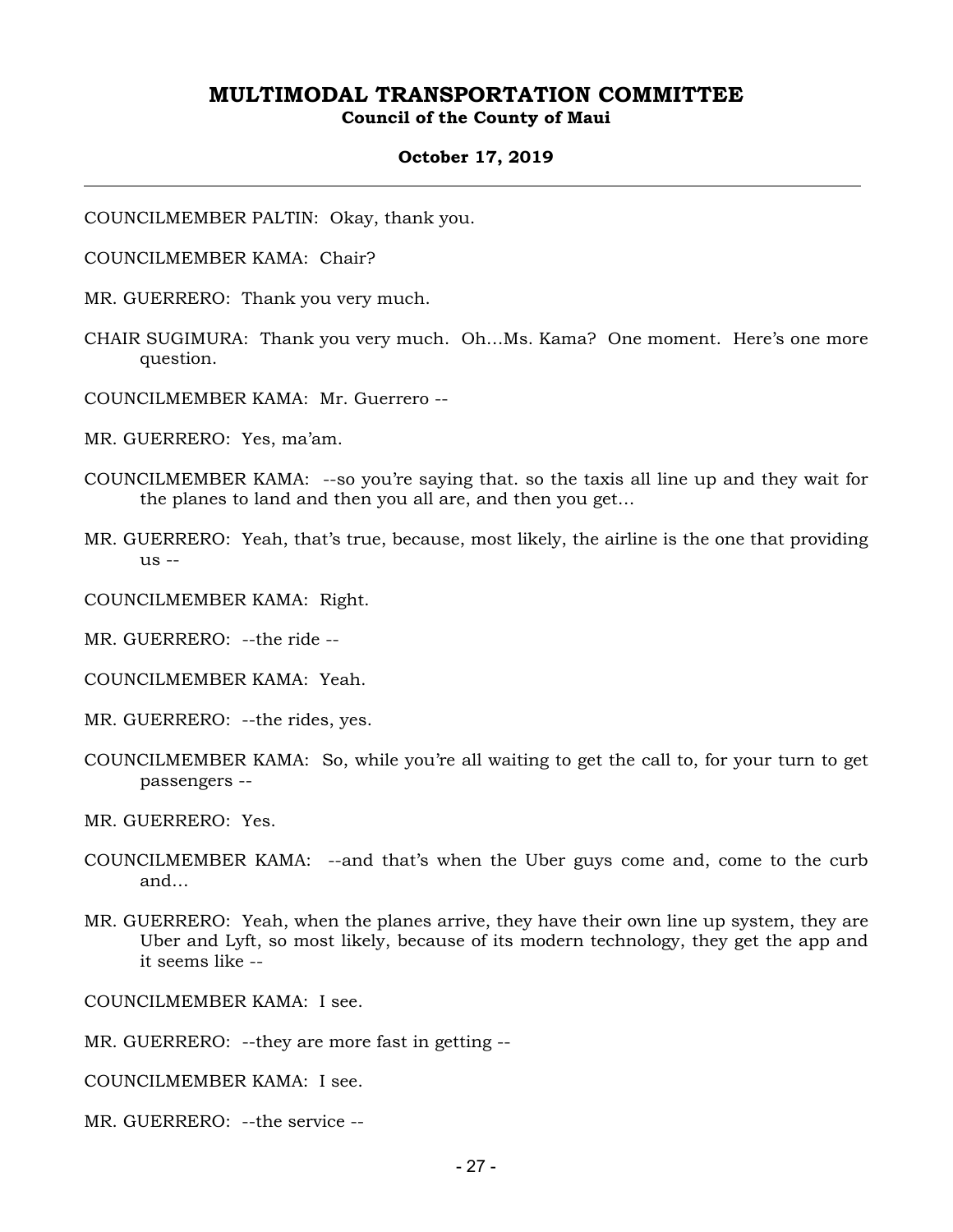**Council of the County of Maui** 

### **October 17, 2019**

COUNCILMEMBER KAMA: So, the --

MR. GUERRERO: --the call.

COUNCILMEMBER KAMA: --app bypasses the wait with the app?

MR. GUERRERO: Yeah, so we get a longer wait.

COUNCILMEMBER KAMA: I get that.

MR. GUERRERO: Yeah.

COUNCILMEMBER KAMA: You gotta get an app. Thank you.

MR. GUERRERO: Thank you.

CHAIR SUGIMURA: Thank you. Next testifier?

MS. ESPELETA: Walt Klemperer, followed by Bart Mulvihill.

MR. KLEMPERER: Is it on?

CHAIR SUGIMURA: Yes.

MR. KLEMPERER: Good afternoon, everybody --

CHAIR SUGIMURA: Good afternoon.

MR. KLEMPERER: --Madame Chair. I'm in a very unique position. I'm a sole operator employee. I work for Aloha Maui Limousine Service, which is a PUC company, and I operate a cab, and it's the only cab now that AML operates, and I'm its only operator, and it's unique in that it is a large van that can only carry 7 people and lots of baggage and surfboards. I operate primarily out of the airport, but I also work the dock when the Pride of America is in or an international ship is in. I was interested, this one gentleman said, raise cab fares, so we can make more money. Well, that's just more incentive to go a different direction. But, to even up the playing field, make Uber, Lyft, part of the same system that we operate in, it's the only fair way to attack this thing. All it needs is enforcement, I assume through the police department and the County. The law is in place and I don't know what it will take to build a fire within us to save the cab industry because, believe it or not, in spite of what these people say, the cab industry is dying, that's reality. I try to get to work every morning before 7:00 a.m. so I have a chance at maybe three runs in a 8 to 12 hour period. We have our own internal problems and they're separate. The airport has its own contract. We abide by that contract and Uber and Lyft are not included in that. Any questions?

CHAIR SUGIMURA: Any questions, Members? Seeing none, thank you very much.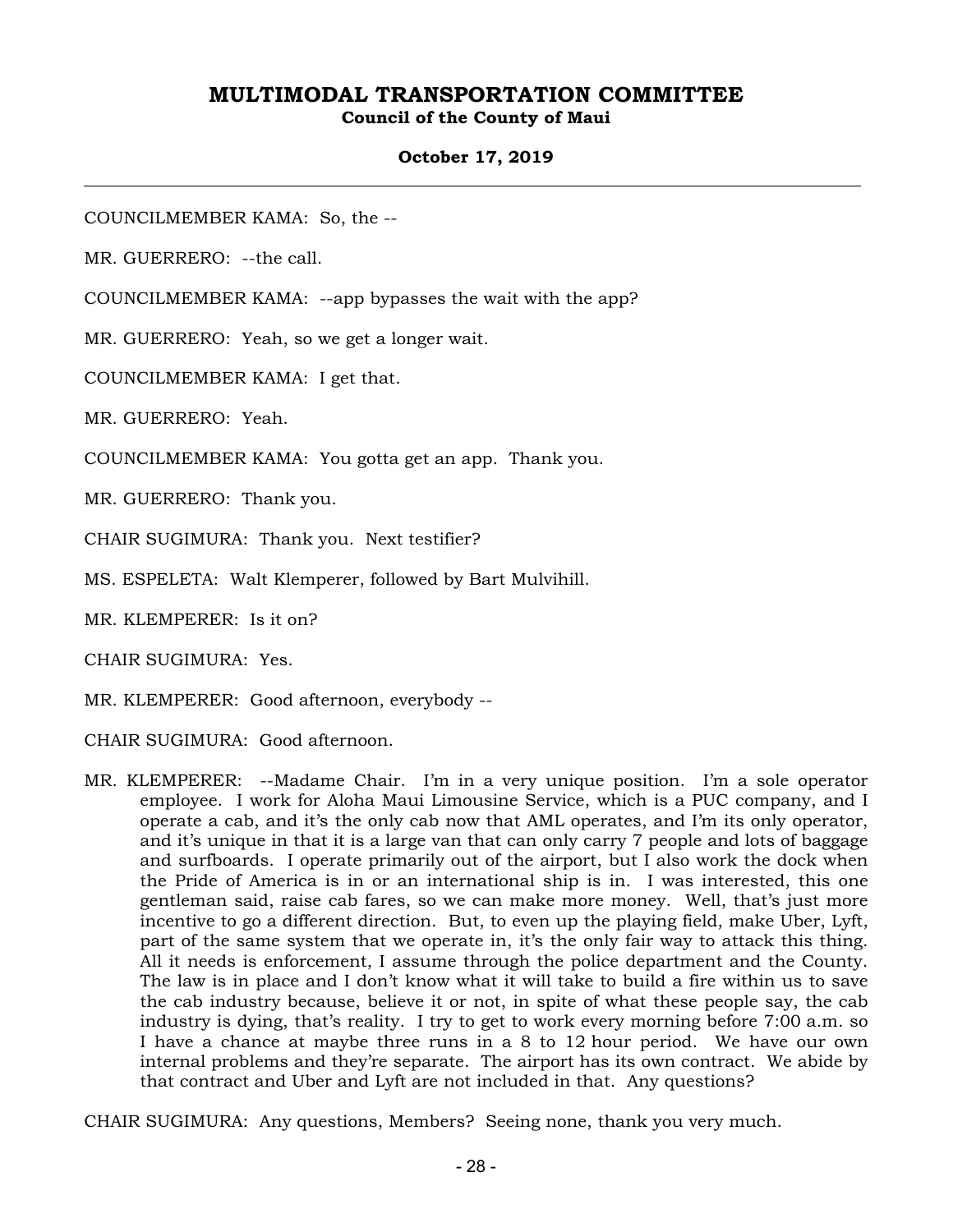### **October 17, 2019**

MR. KLEMPERER: Thank you.

- MS. ESPELETA: Bart Mulvihill, followed by Henry Ramirez.
- MR. MULVIHILL: Good afternoon, Chair, nice to see you all again. The other Members that have joined us today, thank you very much for hearing this important matter. My name is Bart Mulvihill. I'm the general manager of a local, mid-size, PUC licensed town car, limousine and bus group. People wonder why I have such a big interest in this rouge operation in Uber and Lyft. Most people don't know how or where Uber was introduced to organized transportation. So, here's the truth in a nutshell. Uber was a connected San Francisco model with Silicon Valley. They got enough money together and the original software to create a local use app, what people use today, in the Bay area to connect with and refer last minute town car and limo customers to idol professional drivers waiting for any kind of new dispatch, mid-evening, and keep the earning consistent money through their shift, still a limo company. Uber essentially built their national reputation on the shoulders of good operators like me. It really bothers me when people call them professional. In the last Maui Multimodal meeting last month, our Councilmember, Ms. Paltin, revealed a big lie. People have been telling each other regarding insurance. Mainland and Honolulu based auto insurance carriers have sent direct, written notices to their insured, like Ms. Paltin, that her insurance carrier will not stand by her if Uber or Lyft activities, is not, is definitely not covered, and the driver assumes all, and I repeat, all liability above emergency medical costs. Ms. Paltin shared, reading, written advice that her auto insurance carrier forbade any Lyft or Uber cooperation, then Committee Chair Sugimura echoed a similar notice that she had also received. When asked, the Uber lobbyist, when challenged, said, they do not, they do their due diligence, which requires verifying a consumer policy is verified. He forgot to say whether or not that policy really works. I then did my research, so I saw the chink in the armor, okay. Each insurance company I saw on either a website or is confirmed by telephone that in any Uber or Lyft collision, liability and comprehensive insurance would be voided under their current Uber and Lyft SOPs, standard operating procedures, except Liberty Mutual. I repeat, only Liberty Mutual provides coverage or endorsements of an Uber, Lyft accident. Aware drivers have ignored it and all that, but I'll tell you this right now, GEICO, USAA, Farmer's, State Farm requires an endorsement, but I don't anybody who's got one, and also, First Insurance Company of Hawaii, which insured me before I bought a very expensive \$1,300 a month insurance policy for my cars. Nobody is insured that thinks they are. And if you ask 'em, who's your insurance company, they didn't now. None of them are in that area, and I can't believe that this County has allowed somebody with no insurance, and when the parent company doesn't even bother to verify that their insurance policy will work, is not only reprehensible but is very, very, it's excruciating to a guy like me who plays by the rules and enjoys my job. Thank you.
- CHAIR SUGIMURA: Thank you. So, you have a PUC license and you also have a taxi? Is that what you said?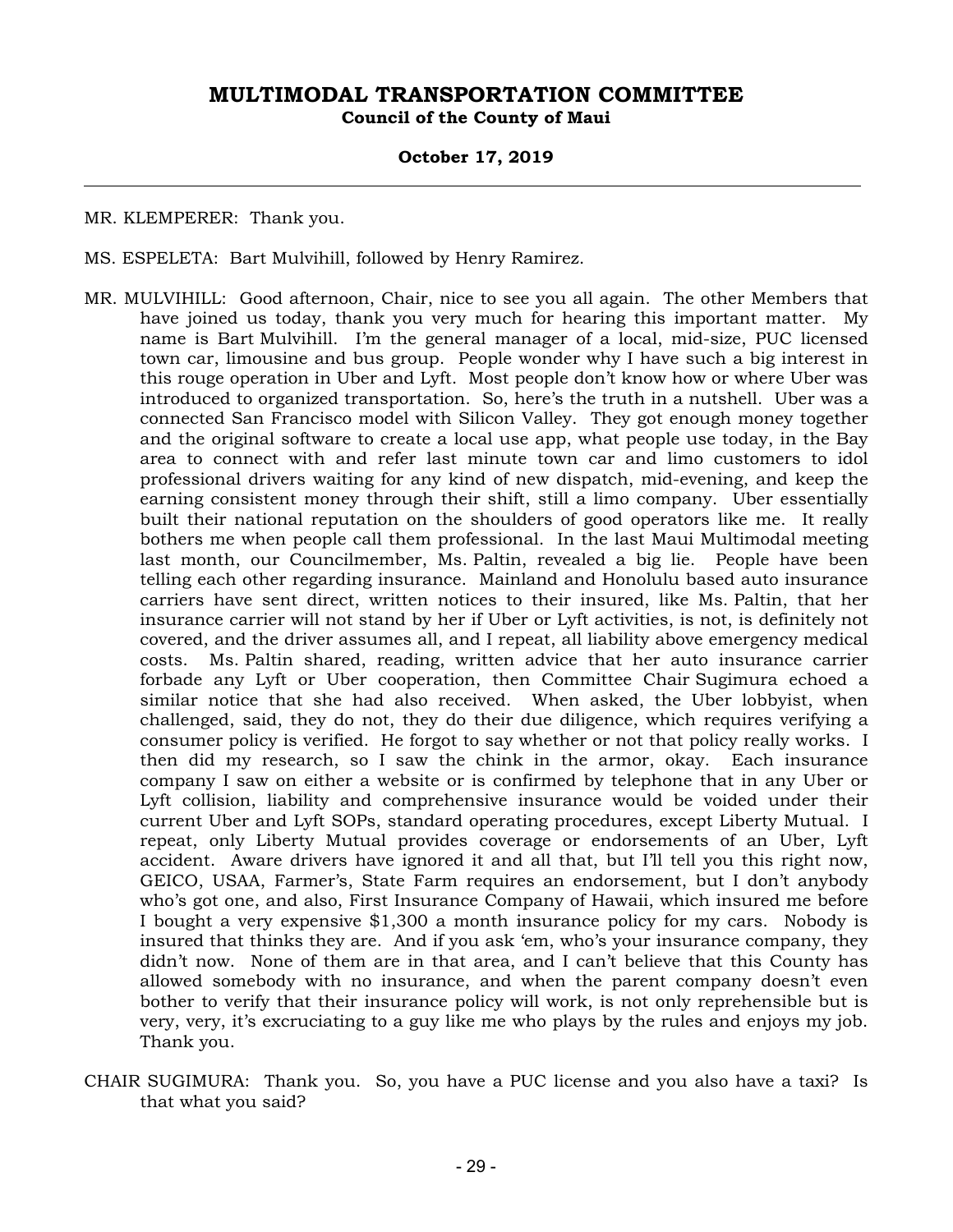**Council of the County of Maui** 

### **October 17, 2019**

MR. MULVIHILL: No, ma'am. I have a 1 to 8 PUC certificate and an 8 to 25. My son and I did it together when he got out of the Marines, and we followed the rules from day one.

CHAIR SUGIMURA: Okay, so you have PUC license?

- MR. MULVIHILL: PUC, ma'am, yes.
- CHAIR SUGIMURA: PUC license. And you're insured?
- MR. MULVIHILL: Uh-huh.
- CHAIR SUGIMURA: Members, anybody have questions for him? Thank you. You know, I wanted to explain to the Members that, thanks to Mr. Hokama, this meeting, which normally happens on Monday mornings at nine o'clock, we moved it to Mr. Hokama's time, we switched times, to accommodate, I think I was asked by the taxi people, because they have, you have cruise ships that come in on Monday, so it would be hard for you to accommodate your passengers and I was asked by one of your leaders if we could do this. So, I wanted to just thank Mr. Hokama for that and explain to you why the meeting times changed, so, just, yeah.
- MR. MULVIHILL: Your staff did a good job.
- CHAIR SUGIMURA: Yeah, I mean, we changed because of the community asking us to, but…
- MR. MULVIHILL: Can I…
- CHAIR SUGIMURA: Any other questions for him?
- MR. MULVIHILL: I brought the picture, the six people in the Uber car. And I turned this in to Uber 'cause I was an Uber select driver at the airport. I submitted this and said this guy's going to kill somebody. I watched him in the meeting, we're at the same get together meeting where you learn their, how to use their app and et cetera, and this guy had to --

CHAIR SUGIMURA: --Thank you.

MR. MULVIHILL: --have the Uber representative fill out everything on the map. This driver right here is a danger. He has three adults and three kids. I took this picture on Christmas day 2015. This guy drove for two more years I know of.

CHAIR SUGIMURA: Thank you.

- MR. MULVIHILL: You're very welcome.
- CHAIR SUGIMURA: Thank you. Next testifier?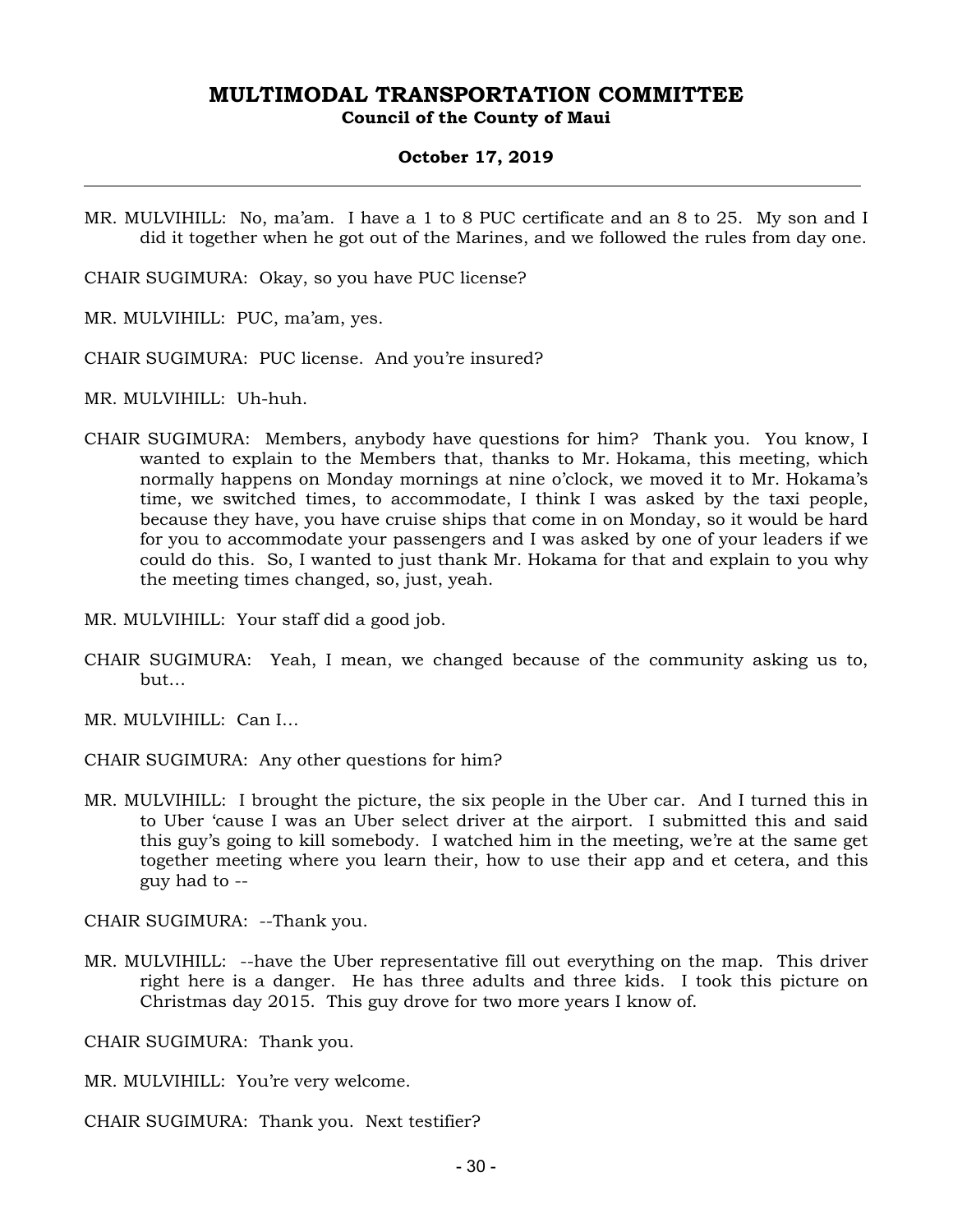### **October 17, 2019**

MS. ESPELETA: Henry Ramirez, followed by Nick Crowley.

MR. RAMIREZ: Good afternoon, everybody.

### COUNCILMEMBER KAMA: Aloha.

MR. RAMIREZ: I'm Henry Al Ramirez and I live in the County of Maui for almost 12 years now. I'm a Filipino though, and I work for both the Uber and Lyft, as well, and I would say I was one of the first Uber driver and Lyft driver, as well. When Lyft came over to Maui, I was accepted to drive for them, as well as the Uber, when they came into Maui, that was three years ago, I was also accepted to work for them. I may say, working with Lyft and Uber, it's a good thing it came here to Maui. Why? Because it helps people transport from one place to the other. We are often given some educational things when it comes to safety and it's also convenience here for the riders, for them to go home, from the pickup point to their destination. Driving with Uber, as well, gives me, or gives everybody, for drivers, some supplemental's to help their families because, and you can work your own times as well. And, also, I may say, a while ago, I heard about the curbside in the airport. No, we are not congesting the curbside at the airport. Why? Because we only go to the airport once you are called by the passenger. So, we are only given a minute or two to stay there, waiting for the passenger to board our car and we will go. We will not stay there, just like the taxis, they are lined up along the curb, waiting for passengers because they don't have the app. So, as --

CHAIR SUGIMURA: You could…that's what red light is.

MR. RAMIREZ: --as I say, we are not congesting the area. And, for the insurance, as well, I may say, it's pretty much, I don't understand much on the insurance, but then we are covered by, if you have a comprehensive insurance, personal comprehensive insurance --

CHAIR SUGIMURA: Please finish. Please finish.

MR. RAMIREZ: --you are covered by the Lyft or Uber insurance as well. But, if you don't have, that's what my understanding is, but if you don't have a comprehensive insurance, the Lyft, I don't how it works, but the Lyft or Uber doesn't cover you.

CHAIR SUGIMURA: Okay.

MR. RAMIREZ: Thank you so much.

- CHAIR SUGIMURA: Thank you. Any questions? Seeing none, thank you. Thank you very much. Next testifier, please.
- MS. ESPELETA: Nick Crowley, followed by Leslie Knoles, followed by the last testifier to sign up, is Miriam Tuttle.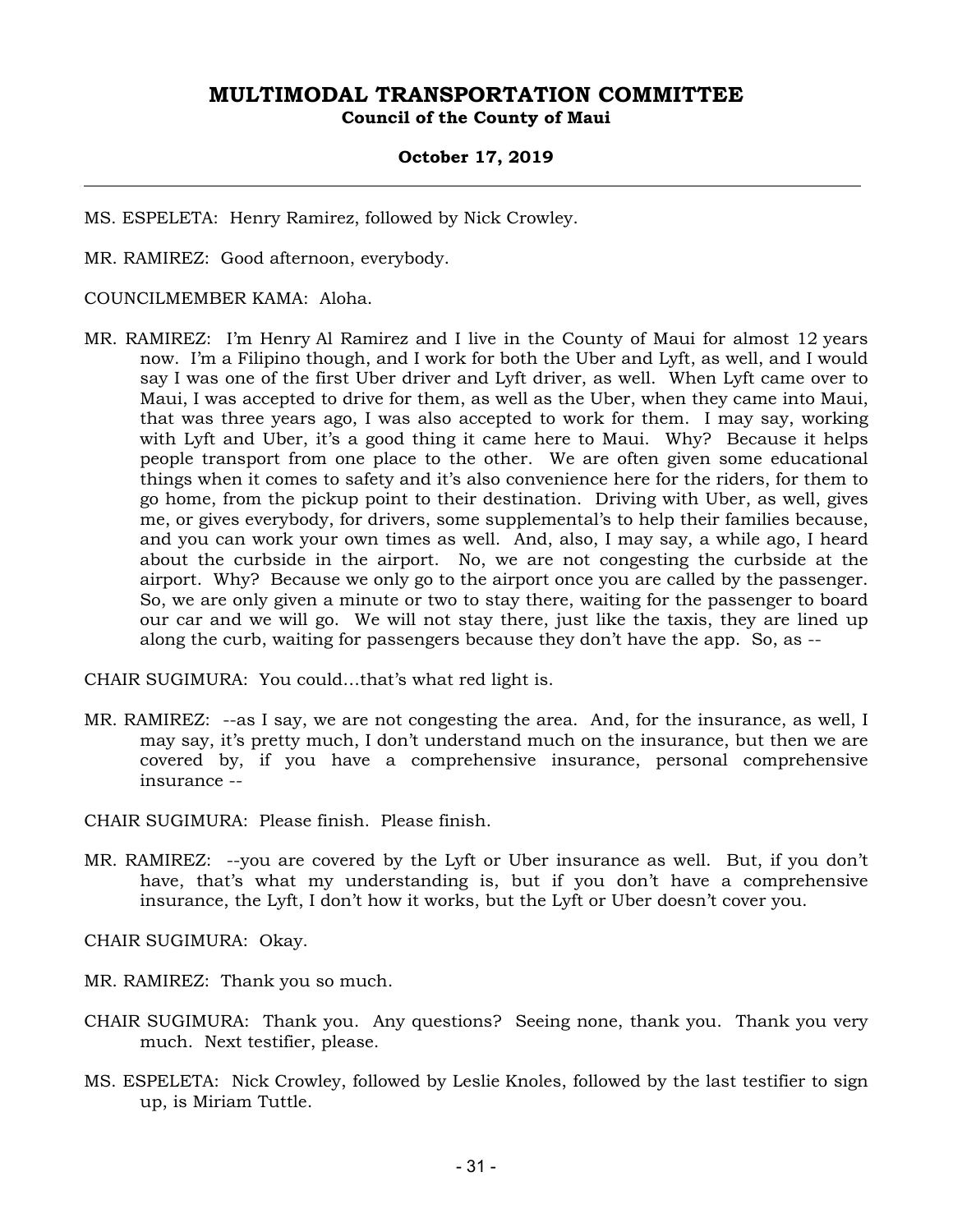### **October 17, 2019**

MR. CROWLEY: Good afternoon, Council. I'm Nick Crowley, taxi driver for 13 years, you know. Just, had a speech here, like sort of set up, just bullet points, trying to focus on what every single person said and try to list some things. Like, the Lyft gentleman whose been here, sort of gave us the commercial spiel for what the company is like, about safety and all these things and providing rides in cities. It has been totally proven that they congest cities, add to  $CO<sub>2</sub>$ , this is a fact. Currently, right now, in San Francisco, there's 26 women, and more coming, that are suing Lyft for drivers raping them, and they were still allowed to remain on the app after the complaints were filed, not a four-star review, probably something a little bit harsher, like, one of your drivers attacked me, so that's going on. They both just missed a House United States Government Committee of Transportation Infrastructure, skipped it completely. One of things they were going to go after them about was their strange way of lobbying local and state across the United States governments to make a blanket law across the whole country, which the rules that you're talking about Honolulu did is literally the same, exact rule in every state that they've successfully done, so it's not anything new, it's a set of rules that you read are specifically helping them and harming everybody else. AB5 has passed since our last meeting, where it is regulation beyond anything we would do, they're going to make them pay everything, like an employee over there, and all the Uber drivers wanted it, they wanted all these protections and everything, so that passed. And it sort of brings us back to, we're out here in little, beautiful Maui, been operating here for 13 years. It's a full-time job, transportation, it's not a fun on the side, 10-hour, 30-hour week, like most of these stories are, you have to be working all the time because the business demands it, it isn't something part-time. It is a full-time job for all of us. It is the only job every cab driver has because it's a full-time, paying job, which I don't understand why you'd want to take 200 or so of those away, because that's what this company is doing, you're taking our job, cutting it up into minimum wage and sort of leaving us out to dry, which is, you can hear it in my voice, is a very, very frustrating, this is very serious. And then these other things about congestion at the airport, Ms. Kama was mentioning it, maybe we should get an app. We don't need…sorry, oh God, it broke. We don't need an app, we're already waiting at the airport, so there is no wait time for taxi. We're not in the way, we're in three little stalls with 50 cabs behind that, just constantly rotating up, there is not wait time. We, literally, just sit there and watch everybody look at the license plates, look at the driver, try to confirm on the app, are you my driver, are you this, and they double park and triple park, the security comes and kicks them out, most of them don't have stickers, like they try to say they do, they don't. We have tons of photo and video, it's insurmountable evidence. But, yeah, those are just some things that I wanted to bring up. It's hard to kinda pinpoint it all into one message, but I'm trying to take what everybody is saying and pick it apart for what it really is 'cause if you kinda scratch the surface with both these companies just a little bit, it's not this thing that they have presented to you, no insurance and these kind of things, so, anyways.

CHAIR SUGIMURA: So, thank you very much.

MR. CROWLEY: Thanks.

CHAIR SUGIMURA: So, you currently are a full-time driver for taxi --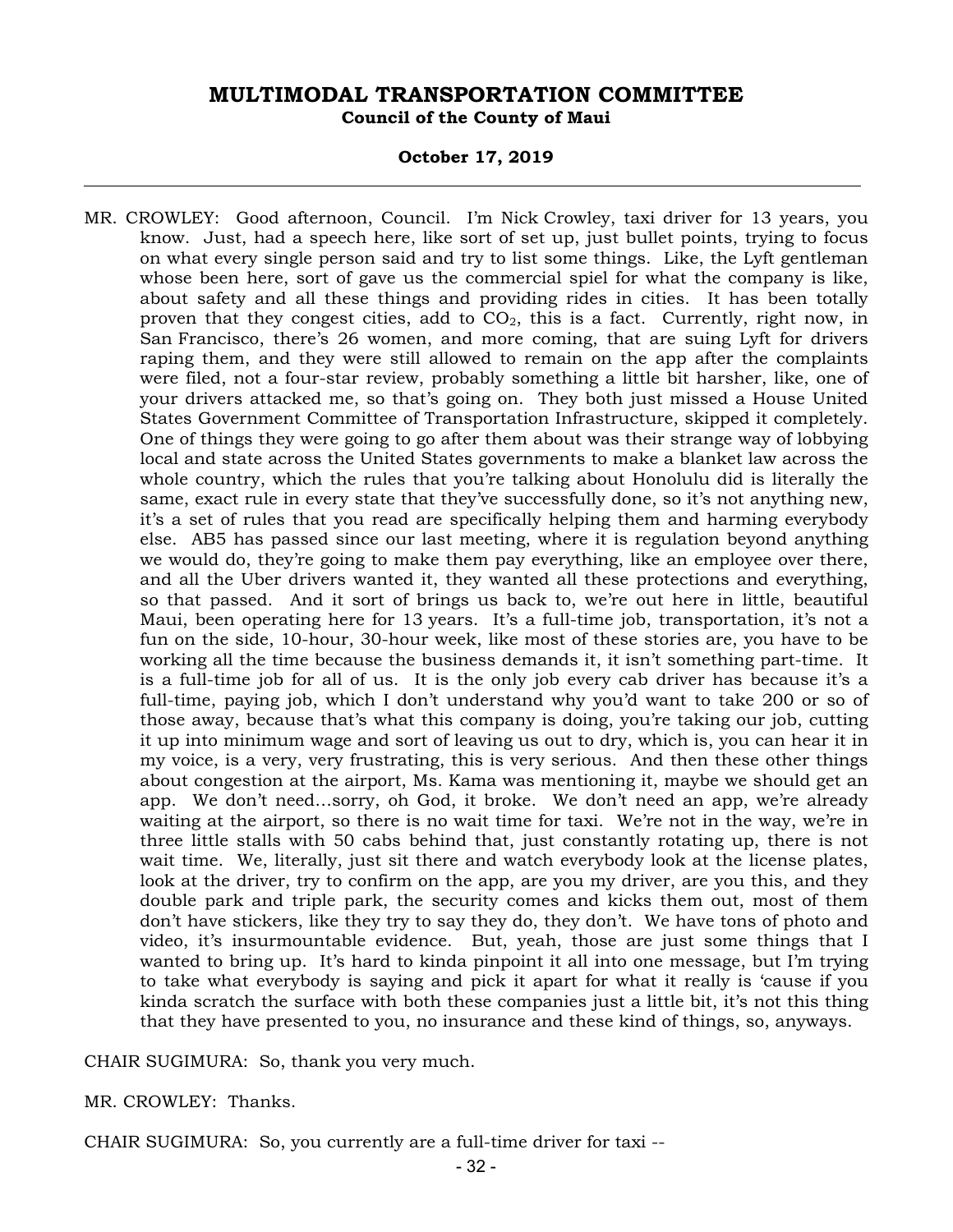**Council of the County of Maui** 

#### **October 17, 2019**

MR. CROWLEY: Uh-huh.

CHAIR SUGIMURA: --this is your company.

MR. CROWLEY: Yeah.

- CHAIR SUGIMURA: Can I ask, if you wouldn't mind sharing, how much you pay for insurance.
- MR. CROWLEY: Mine is, now, saying commercial insurance, just like personal insurance, there are some rewards if you don't get into an accident, doesn't move as quickly, I don't think, as some of those personal insurance things, but mine is right around three grand, \$3,000 a year and I am in a policy that's  $\frac{1}{2}$  million range to  $\frac{3}{4}$  million. You don't have to have the million to be a taxi, that's the PUC level. You could if you wanted, but, yeah, I pay about \$3,000, yeah.
- CHAIR SUGIMURA: Okay, thank you very much. Any other questions? Seeing none, thank you very much, Mr. Crowley.
- MR. CROWLEY: And thank you for moving the meeting. I was, whoever did that, thank you so much, Monday is a very big day for us. Thank you.

CHAIR SUGIMURA: Last testifier?

- MS. ESPELETA: Actually, Madame Chair, you have three testifiers left. Leslie Knoles, followed by Miriam Tuttle, and the last testifier is Jody Yoshida.
- MS. KNOLES: Aloha. My name is Leslie Knoles and this is Nahiku. I currently do drive Uber and Lyft for the last three years, since they started. I chose to drive Uber and Lyft, I've been in the visitor industry for many years with property management and real estate and massage world, and I also train and handle search and rescue dogs, that's what Nahiku is. And, in order to be at a moment's notice to be able to stop and go search for somebody, I need my own business to have my own flexibility. Lyft allows me to drive when I want to, to stop driving when I need to, and I've always, from the very get go, I got an endorsement on my insurance to make sure that I was covered at all times and I made sure that that is covered. I have a lot of a liability with businesses and I just want to make sure that I'm totally covered, I've never driven without thinking I wasn't. And, I believe that the flexibility of having the Lyft and Uber has been a great advantage for a lot of people here on this island and being able to drive up to the airport rather than making people walk around the corner and walk down the street and catch us at that point, it was a huge improvement to be able to do that. I think, also, if we can go to the cruise ships and be able to pick up, like the taxicab drivers can, we can drop 'em off there, why can't we pick 'em up there, you know, we show our id's and everything else, the same us taxis, so I don't understand why we can't pick up at the same spot as we drop off. Again, that is for the visitors, their convenience, they don't understand why they have to walk all the way across,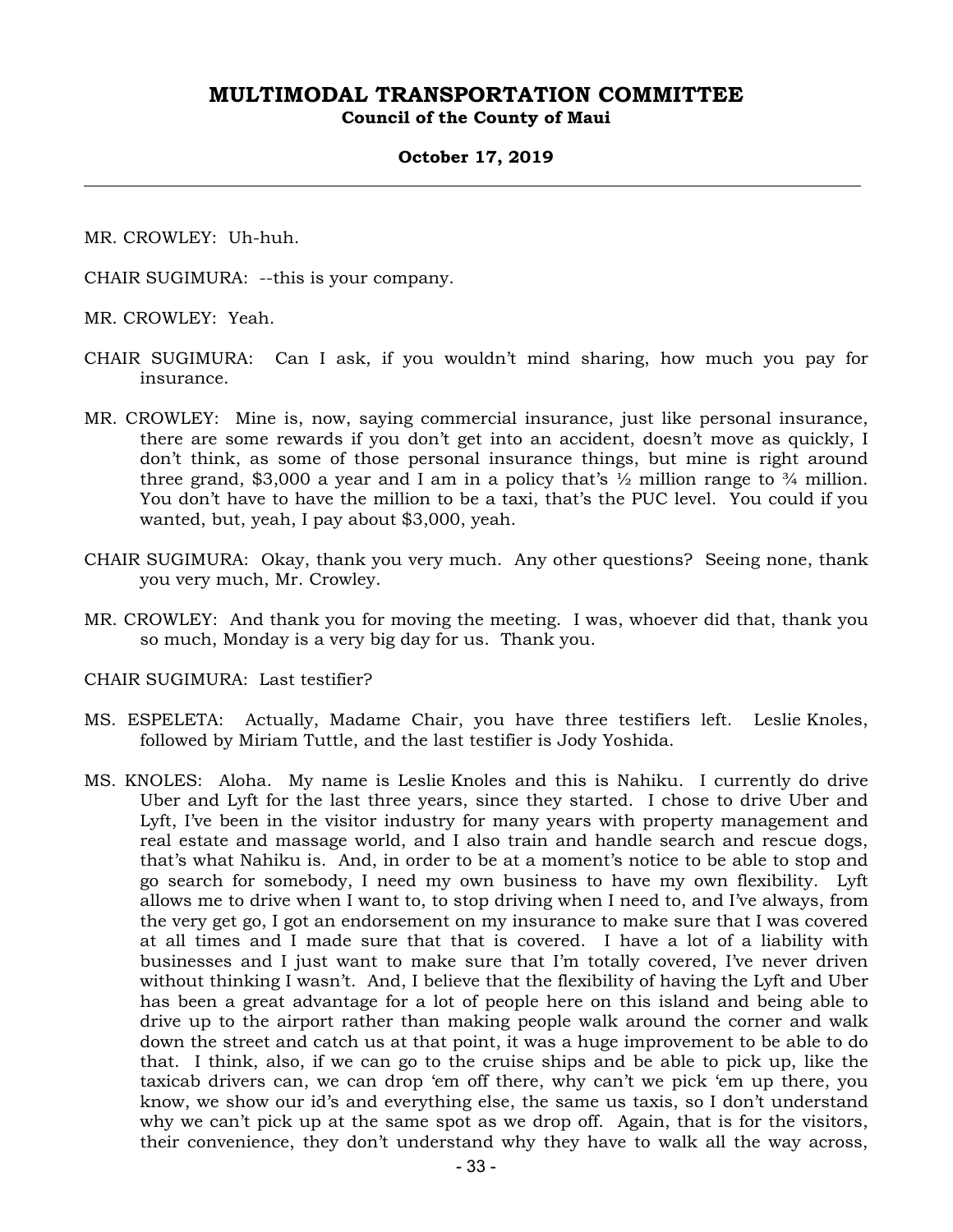### **October 17, 2019**

there's been a lot of confusion on that. I believe that it should be more even keel for everyone.

- CHAIR SUGIMURA: Thank you. Any questions, Members? Oh, Ms. Paltin?
- COUNCILMEMBER PALTIN: I'm sorry, I didn't catch what you were saying about, which was the insurance that had?
- MS. KNOLES: I have State Farm insurance, and I've had it forever, and I got the endorsement on it. I also have, for renting rental cars, I rent cars outside my own car too.
- COUNCILMEMBER PALTIN: What was required to get the State Farm Insurance endorsement, sorry?
- MS. KNOLES: I just asked.
- COUNCILMEMBER PALTIN: Oh, and there is no extra fee or anything?
- MS. KNOLES: It's a small fee, it really wasn't that significant.
- COUNCILMEMBER PALTIN: Okay, and so that covers you while you're driving for Uber and Lyft as well?
- MS. KNOLES: Yes, and Uber and Lyft cover me, as well, 'cause I carry full coverage and everything. So, because of that, you know, they cover me as well, and I've always, you know, knowing I've had coverage, if somebody were to hit me.
- COUNCILMEMBER PALTIN: So, Uber and Lyft covers you if somebody else hits you and it's their fault?
- MS. KNOLES: That's what I understand. I, mean, I carry the over, under and I carry the stacked to make sure that I'm covered, and I understood, and from the policies that I've read, that Uber and Lyft cover, have, keep me covered while I have a driver in my car or while I'm on my way to pick up a driver [*sic*], there's a difference, as well, as the minute I answer the app, then ping, then I'm covered in their arena.
- COUNCILMEMBER PALTIN: Okay, 'cause they weren't sure that their policy did that. They are sure that if you caused the accident, but not if somebody else does, when we asked their people, so you might wanna try and look at that.
- MS. KNOLES: Yeah, from my understanding, it's not when I'm sitting around waiting for the ping or waiting for a ride, it's once I have a rider in my car or I'm on my way to pick up a rider.
- COUNCILMEMBER PALTIN: Yeah, no, that's not --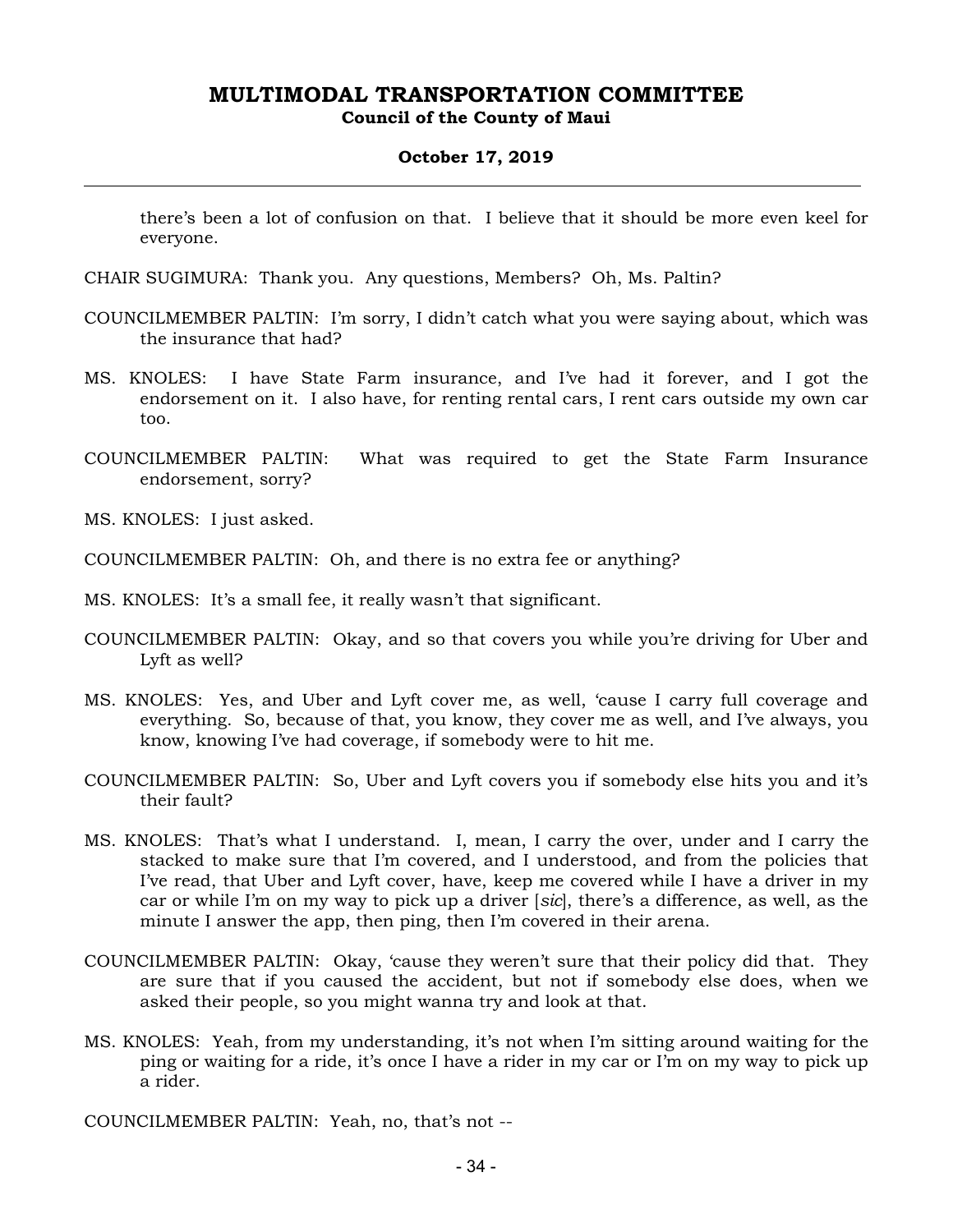**Council of the County of Maui** 

### **October 17, 2019**

MS. KNOLES: --that's my understanding.

COUNCILMEMBER PALTIN: --that's not the question --

MS. KNOLES: Yes, I understand --

COUNCILMEMBER PALTIN: --that it was…

MS. KNOLES: --you're, yeah, I don't know.

CHAIR SUGIMURA: So, we'll get that clarified. Thank you. Any other questions? Seeing none, thank you very much.

MS. KNOLES: Alright, thank you.

CHAIR SUGIMURA: Thank you. Is it last testifier?

MS. ESPELETA: Last two testifiers, Miriam Tuttle, followed by Jody Yoshida, and Jody is the last testifier signed up to testify in the Chamber.

MS. TUTTLE: Good afternoon.

CHAIR SUGIMURA: Good afternoon.

MS. TUTTLE: Thank you very much for the opportunity to talk. I've been a resident of Maui since 2008, worked for a number of years for a nonprofit. I'm also a survivor of domestic violence. When the abuse of my daughters demanded it, that I would take a stance and fight for them. I saw myself in need of more flexible and profitable venue to survive. I try many things, and when I found Uber and Lyft, it was a huge blessing. Mainly, I think that is work around life, that is a plus, a huge plus for many. I've met other single moms and retirees that are doing it in a very responsible way, very conscious about being careful and how we treat people and how we do strive to present a better image to the visitors. But, again, the flexibility is a big factor in it. You do take care of the business, solution your heart or your daily life and then you get back on the road when you're fully well. Another thing that I think a huge difference is the monopoly of services. With all due respect, yes. There is a bunch of regulations and eventual permits and eventual things, but the position of those things lead to entitlement and led, somehow, to many testimonies of people saying that they were not treated right. As a County, I think that we already suffer enough from one-only provider is certain areas, that the competence to have the different providers compete for the same service is nothing but healthy. It makes everyone to make an effort to make sure that you're doing the best, that you're given the best price, that you're given the best service, that your car is always clean. It would be, yeah, like my partners, I strive to be covered, to have extra coverage. And the hours, we are mutually accountable with the riders, they ride us, we rate them, we rate them, they rate us, and the companies also make sure that we have enough, we have work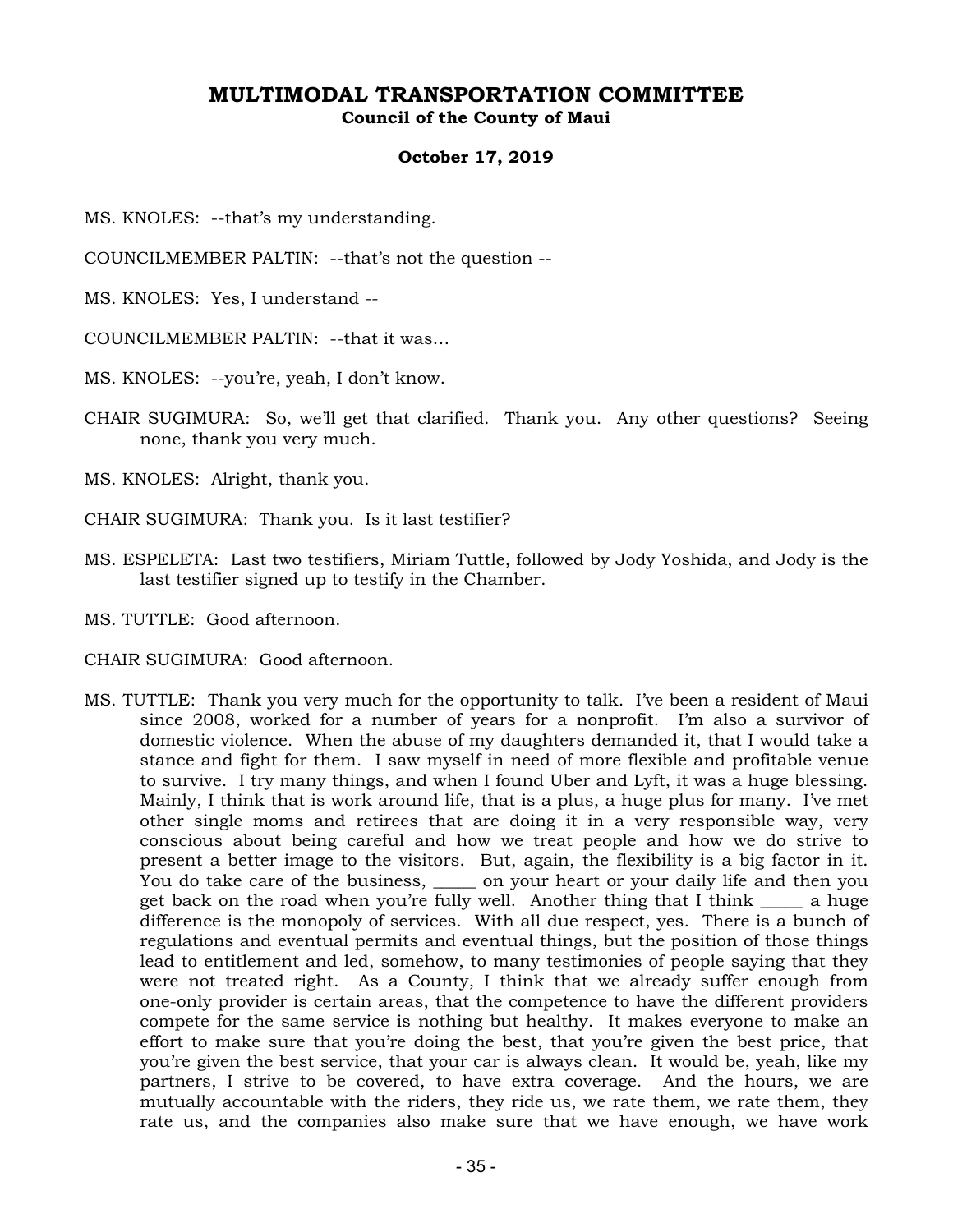### **October 17, 2019**

enough hours, so much as to not be a danger to anybody. So, thank you for your support.

CHAIR SUGIMURA: Thank you. Anyone have questions? Seeing none, Jody Yoshida?

MS. YOSHIDA: Hello, my name is Jody Yoshida. I am a part-time Uber and Lyft driver. I have a full-time job, but living on this island, you need to make amends, somehow, so I drive part-time with my car. I do have insurance with Allstate. I have an, a rideshare addendum with them, so they cover. So, yeah, we're all covered with insurance. As for the airports, we also have a queue that we have to wait for, as well, so when we finally get a ping, then we get straight to the airport, pick them up, and we're gone, we're not sitting there, like the taxicab drivers, we're just staying there. Then there's also, I've also had passengers that I picked up from the airport, they're local folk, who just want a quick ride from the airport to, like, Kahului or something and they love that, you know, they have somebody that they can talk to and is easy going, 'cause I had one passenger told me that she got yelled at by a taxi driver because it was a short ride and all they want is the long drives. So, she was happy that, you know, there was somebody who actually cared to give these short rides. We do give a lot of short rides, too, it's not just like airport to, like, Wailea or Lahaina side, we do a lot of short rides. I've even picked up people from one end of Front Street and dropped them off at the other end of Front Street, I mean, that's just how it goes, we do a lot of those, too. The taxicabs don't want to do that. What's another good one I had for me?

CHAIR SUGIMURA: Excuse me, everybody, please be quiet.

MS. YOSHIDA: But --

CHAIR SUGIMURA: I expect --

MS. YOSHIDA: --that's what we've --

CHAIR SUGIMURA: --decorum --

MS. YOSHIDA: --that's what --

CHAIR SUGIMURA: --in the Chambers.

- MS. YOSHIDA: --I've seen. Also, like, for late nights, I've picked up a lot of drunk passengers and drove them home, and a lot of time it's usually just within just Central Maui, and I've driven all those, too, as well. So, just wanted to give that.
- CHAIR SUGIMURA: Okay, thank you. Any questions for Jody Yoshida? Seeing none, thank you.
- MS. YOSHIDA: Alright, thank you.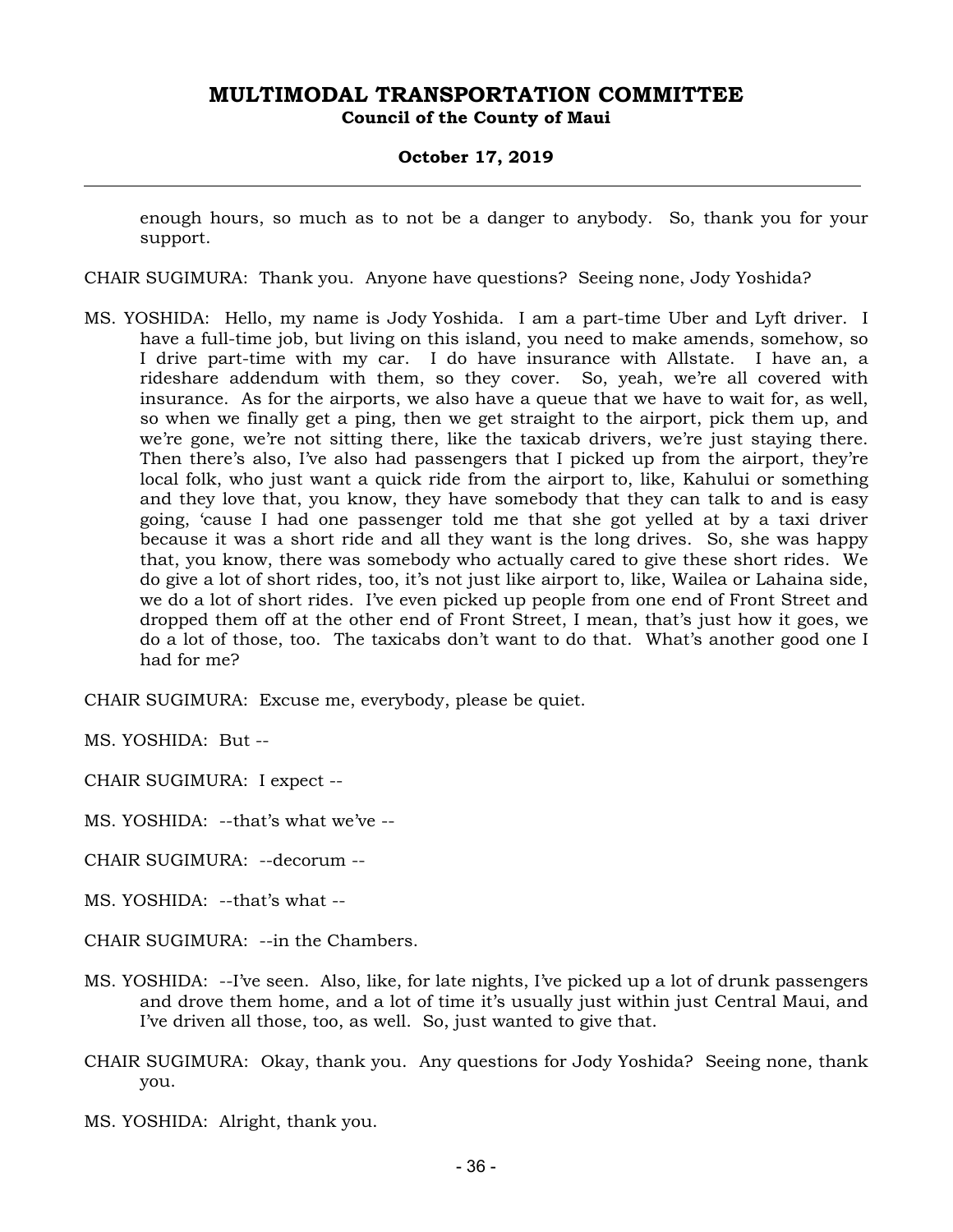### **October 17, 2019**

- CHAIR SUGIMURA: Thank you very much. Anymore testifiers, none? No testifiers in the Chambers. One last testifier.
- MR. LAW: Thank you, Yuki Lei, for your patience. Jasee Law, from Kula. I was wondering, Yuki Lei, you drive an electric car, I wanted to just put, get in there, I'd like to see more electric cars doing Uber. And, does, do they have Uber in China, is my other question? And the reason I ask that is because China, I think, is on a different computer system than the United States computer, and that gets me to thinking about the tariffs and the trade wars and the competition between the phone companies and the \_\_\_\_\_\_, and there, so I would suggest that Hawaii gets on their own computer system. We're in a unique position here in the middle of the Pacific Ocean between the two countries, China and the United States.
- CHAIR SUGIMURA: Thank you, Mr. Law. Any questions? Seeing none. So, I have District Offices. At this time, Mavis Medeiros, from Hana, do you have any testifiers?
- MS. OLIVEIRA-MEDEIROS: Aloha, this is Mavis Medeiros, from the Hana Office, and there's nobody here to testify.
- CHAIR SUGIMURA: Thank you. Thank you for waiting. Denise Fernandez, from Lanai, do you have any testifiers?
- MS. FERNANDEZ: Good afternoon, Chair, this is Denise Fernandez at the Lanai Office and there are no testifiers.
- CHAIR SUGIMURA: Thank you. Members, if I could ask to close public testimony at this time.

COUNCILMEMBERS: No objections.

### *. . . END OF PUBLIC TESTIMONY . . .*

CHAIR SUGIMURA: Thank you very much.

### **MT-3 TAXICAB AND RIDESHARING PLATFORM COMPANIES** (CC 18-56, CC 18-316)

CHAIR SUGIMURA: So, thank you, everybody who has waited patiently as we went through, we had, like 21 testifiers, none from the District Offices, appreciate all the input. I will share that we have speakers here who have patiently waited from Akina Tours, as well as from Roberts, and I want to hear what you have to say in terms of the, what you provide our community and your services. And, I will tell you that some of the questions that I'm going to have Staff check, based upon your testimony, before we proceed to the panel is, I want to know from Uber and Lyft, how many drivers you have. And, the other taxi drivers, you're all individually and you're registered with the County, so I can get that number easily. So, Uber and Lyft, I wanna, curious to see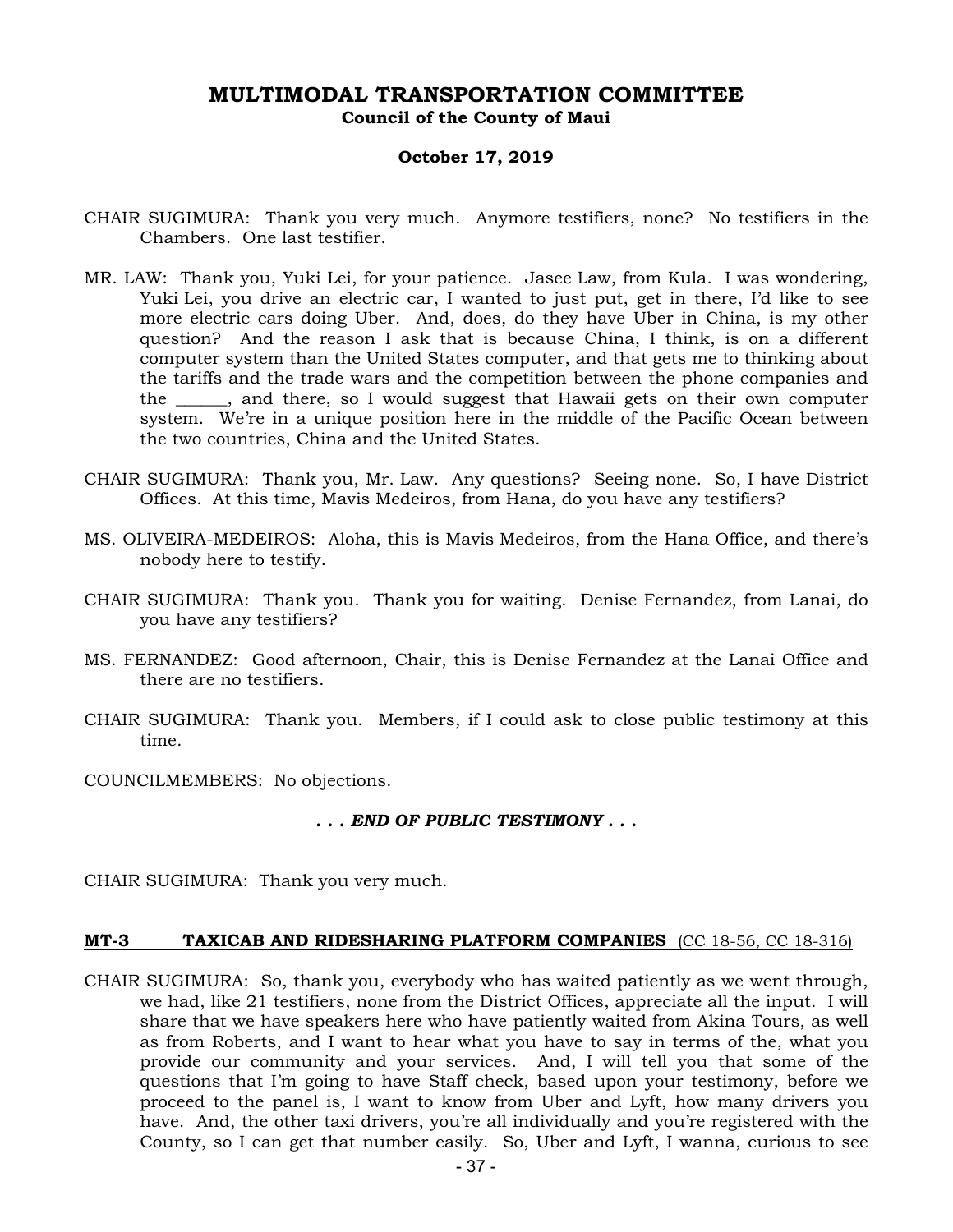### **October 17, 2019**

how many drivers you have on Maui and Lanai and Molokai, separately. I would like to know the insurance coverage that you have, based upon some of the questions that Ms. Paltin had on uninsured motorist and what happens in those kind of cases. And, this came up, I think, every meeting, about and Uber and Lyft, as well, I think taxis, you have the, they call 'em domes, but just required signage, so if I could get, I know that you have said and Uber had said that you do have signage, but I'm going to ask for requirements and what the drivers are required to do, just for some general information. I will tell you that I'll have for you at the next meeting, information, 'cause I hear that Uber and Lyft, or taxi drivers are not, the airport and harbors are nothing, are not our kuleana, we don't regulate those areas, and it's not an area that Uber and Lyft can just go there, they have specific requirements for it, and I will ask DOT to get that because that's State harbors, that's not us and State airport, which is not us. So, we have, our kuleana does not extend there, but we do have our Maui County Code, which regulates taxis and we have this big void, which is, I'm hearing the community talk about it, where Uber and Lyft are not regulated through Maui County Code, and that's what we'll be looking at as a committee. So, just for your information, so you understand that what you're doing is as taxis, Uber, Lyfts, you're driving on our roads and, so, what the fees will cover are the services that we, the County, provide to our citizens through different kinds of fees and services, so I'll clarify that. I am going to do, request for a task force through a resolution at the next meeting, so we can ask the Mayor to put a task force together to look at all the challenges that exist with taxis and Ubers. And, we look at fees, there's a whole discussion that could probably go on about fees and its fairness and what we need to do with taxi, Uber, the TNCs and how they're regulated, and then how they're not regulated and how the taxis are regulated. So, those are some of the challenges that I'm hearing from the community, your testimony, and I appreciate all of you for being here. So, at this time, I wanted to take it and hear from Akina Tours if you any contributions for what the PUC is, or what you're experiencing, and maybe some of the challenges that you may have heard from testimony or what you're seeing in your industry, and then, Roberts next.

MR. CURRY: Okay. Hi, my name is Kevin Curry, I'm the Business Development Manager at Akina Tours and Transportation. You know, the difference, I think, between the service that we provide, as a PUC operator, is vastly different than an on-demand, point-to-point operator, such as taxi drivers, where they're expected to appear at a moment's notice, pick someone at point A and drop them off at point B. The bulk of what we do is advance charter service, that is corporate and meeting incentive, large groups, it's a bit different because when you are getting married on June  $5<sup>th</sup>$  of 2020, we will be there and we'll get you to the church on time, right. So, it's a bit different, but I have noticed that with the advent of the TNCs, that the demand for our, even our advanced movements, has dropped off to, from our SUVs and sedan service, almost to none, so we're doing almost exclusively, 14-passenger van and above. And the reason for that is, is because you can't really get a TNC, you know, and Uber stops at around six passengers, so people don't want to do two Ubers, they will go ahead and then call us, so we've, almost the contra to the TNCs. That has shifted our business somewhat because now we're more capital intensive, we're focused more on the larger pieces of equipment, which makes us more vulnerable to economic downturn. So, if there is,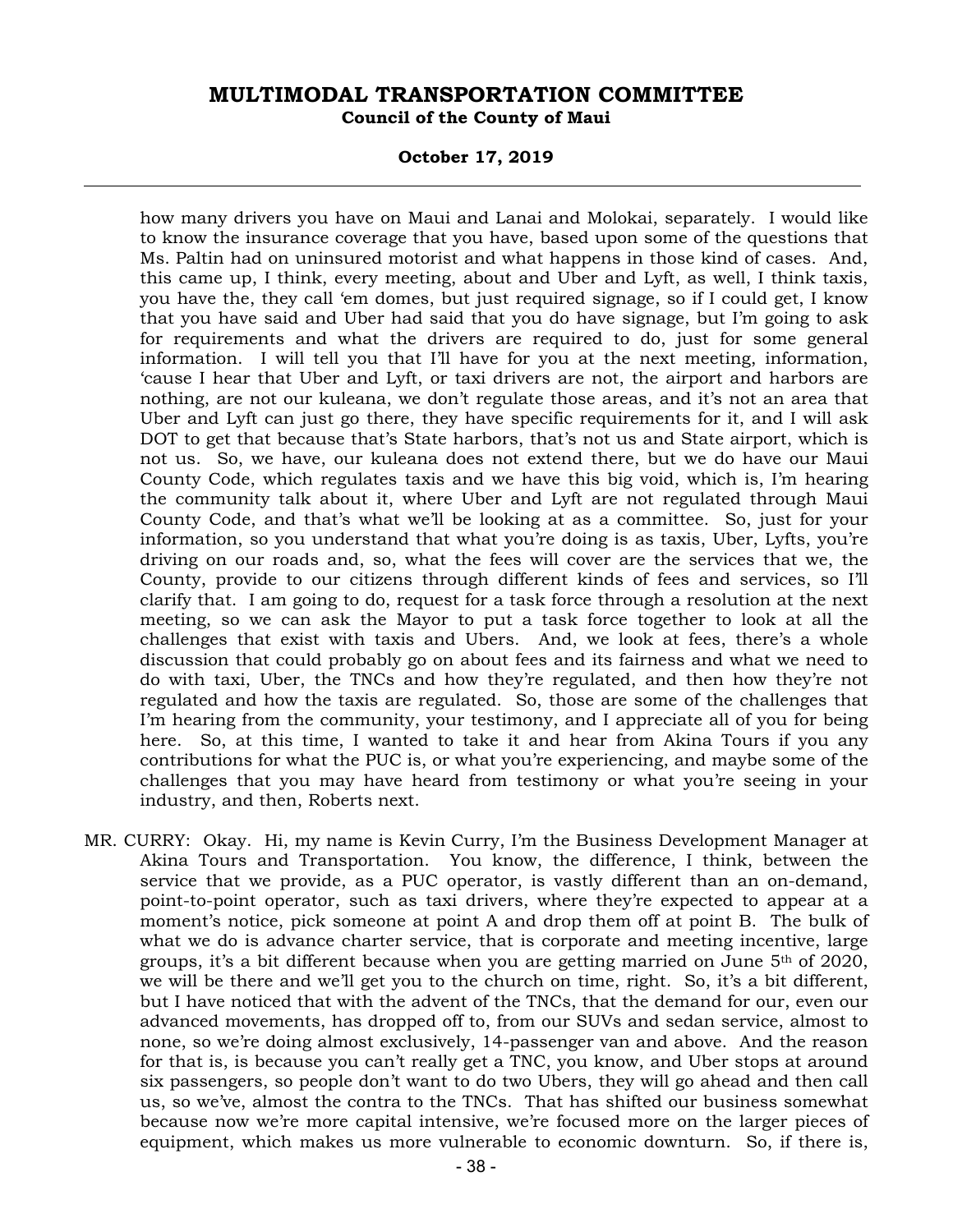### **October 17, 2019**

you know, we've got a lot of capital and money on our drive line, and if we were to suffer a recession, then we would be at much more risk as if we were having smaller pieces of equipment and investment. Also, drivers has been a very difficult challenge for us to maintain to our standards and over time because some of the staff has gone the way of becoming TNC drivers and they, you know, at the advent of having their own business, and we, you know, we applaud people to do that, but we've had to increase our wages almost 40 percent to attract people to stay and, you know, become an employee driver under, you know, fulltime standards and whatnot. So, it's a bit of a different game. Also, I'll just comment that we, our relationship with the State and the County is, you know, we're held to, I feel, a higher standard. We are required to respect the commercial zones and the places that we operate because the PUC requires that we have, you know, the letters along the side, people know who we are. If we are, drop at a, let's say, the head of a hiking trail, the DLNR is the first people calling us and saying, what are your doing, we're going to pull your PUC, you're going to be facing fines. So, I think we've got a stronger accountability than the TNC operators do and I think that as this industry develops, we're going to see more professionalism come into play and that's what I think I see happening here.

CHAIR SUGIMURA: Cassie, you have anything you want to say?

MS. AKINA-ANCOG: Hi, aloha, I'm Cassie Akina, I am third generation, our family business. We have been providing transportation here on the island of Maui since 1928. My grandfather started the business with the taxi service, then school bus and, currently, we are providing school bus, as well as meeting and incentives, convention and events transportation. Since I have been in the business since 1993 fulltime, I have seen a huge shift in how we operate. We've had to be very innovative and, like Kevin had mentioned, you know, our SUV, sedan, limo business is completely nonexistent. We do, there was a major downturn with the pre and post business. So, in the past, groups would come to Maui, we would do their pre and post, we'd do all their VIPs, and the bulk of the business would happen during their main convention days. That is nonexistent, so that is why I have people like Kevin here, Business Development, we think outside the box. Our company also provides school bus transportation, it helps us to leverage and keep our employees employed year-round. I do feel that, after listening to everyone's testimony, I, myself, use Uber and Lyft. I do feel that they do provide, you know, a service. However, I would like to see regulation there, you now, that it could be a level playing field for all. I do see the value in the taxi service, as well, so I do feel we can coexist. It would be nice to, you know…and thank you, Yuki, for doing this, you know, it is very important that we all follow the rules and regs, the most important thing is safety, we, Akina's prides ourself with safety. You know, one of the things that we are held to very high standards are vehicle inspections. I don't think that's being done with Uber and Lyft, as well as, you know, park fees. Like Kevin had mentioned, you know, we do pay park fees. So, if we do go into Iao Valley, if we go into, well, everybody knows the airport, we pay fees there, and it pretty much is the honor system. We provide a report every month and we pay our fees, so, you know, it would be nice to see Uber and Lyft contribute to the community. Another thing, you know, is, you know, I don't know, I think, believe that everyone is independent contractors. We pay huge wages, benefits, vacation, sick pay, you know,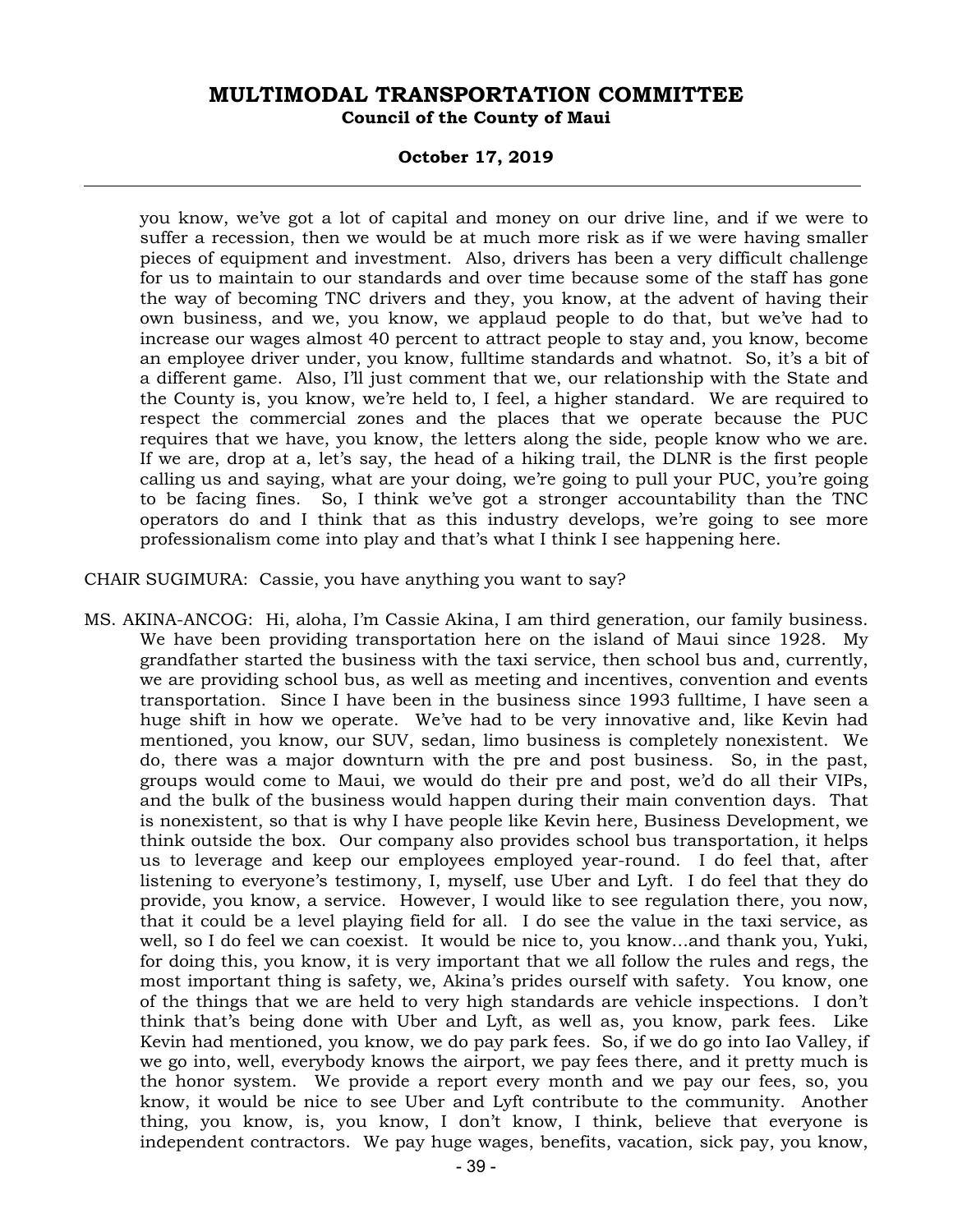### **October 17, 2019**

we have, we've, we're a small company compared to Roberts and Poly Ad, we're only on Maui. We have 50 plus employees, so we're considered small, medium-size, I guess, but I have had to innovate. You know, my grandfather basically, when he started the business, paid people out of his pocket, cash. My parents came into the business, they're paying, you know, a paycheck. Now, here I am, you know, the click of a button, I pay my employees through the internet, so we have innovated by using someone like a pro service company to help us provide the benefits so that we can be competitive like the larger companies. However, you know, our expenses are huge, we have overtime, you know, I know, I heard people say, you know, that's their second job, they do it on their off time. Well, we have employees, if they work 40 plus hours, we're paying overtime and, you know, over, just the past three years, we've increased our wage by 40 percent, so we've had to do a lot of innovation, not just on how we do our sales but also in retaining and recruiting our employees, and it's very tough. But, we enjoy what we do, you know, we contribute to the community, we love our island Maui, so I would love to see some regulation here with the Uber and Lyft and we can all coexist. Thank you very much.

MR. CURRY: And, we're hiring.

- CHAIR SUGIMURA: Thank you very much for, thank you for your commitment to the community. I've worked with you on, you know, different projects. So, Roberts, thank you very much for flying in from Honolulu to be with us.
- MS. LAMPKIN: Oh, no, actually, my, our VP couldn't make it from Honolulu, so I'm here in his place.

CHAIR SUGIMURA: Oh, okay.

MS. LAMPKIN: Good afternoon, everyone. My name is Della --

CHAIR SUGIMURA: Della.

MS. LAMPKIN: --Lampkin. I'm the General Manager for Roberts Hawaii here on Maui.

CHAIR SUGIMURA: Oh, here, okay.

MS. LAMPKIN: Yes.

CHAIR SUGIMURA: Thank you.

MS. LAMPKIN: And, similar to Akina's, Roberts started, but 1961, and also as a taxicab company on the island of Kauai, Robert Iwamoto, Sr., and it passed down through the generations of his family, and I've actually been in the industry, myself, since 1994. So, just like Cassie, you know, my comments almost mirror hers, you know, we've seen so many changes over the years. And, we do, you know, under the PUC and the FMCSA, we do have stringent guidelines that we need to follow, hours of service, primarily, you know, it's, driver fatigue is such a high statistic in any type of collisions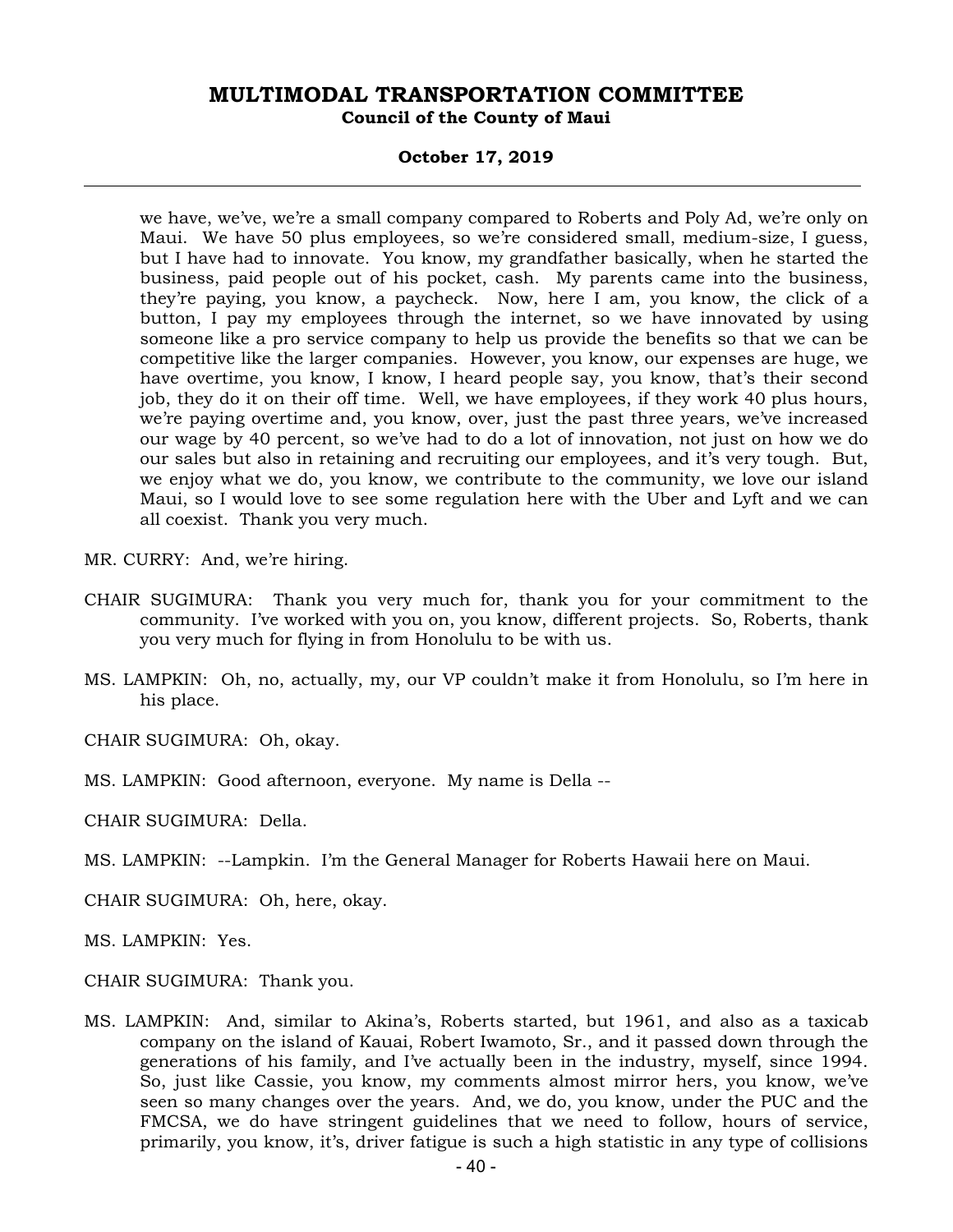### **October 17, 2019**

or fatalities, you know, when you look at it in traffic accidents. So, hour rules that are put into place by the FMCSA for drivers to have regulation there to monitor how many hours they're on in-service, you know, so they could be on the clock for one day for 15 hours but only behind the wheel for 10, so, that being, well, we being mandated by that, you know. With the Ubers and Lyfts, you know, I don't see any kind of regulation there. So, my driver or Cassie's driver, anybody under the PUC who's following these rules and regs, you know, could be in a collision with an Uber or Lyft driver that doesn't have this regulation and, you know, it would be disastrous, you know, basically. So, for everything that we put into place to make sure every safety precaution is taken, you know, that could be taken away in an instant. So, that, along with what Cassie said about wage, wage increases. We've done the same thing, you know, over the past few years, having to drive up the wages to retain drivers. We've seen a tremendous drop off of our airport express shuttles. We have a on-demand service, as well as prearranged, at the Kahului Airport and that business, the revenue's down about 60 percent since February, we've seen a steady decline. It's kind of plateaued at that 60 percent level but, needless to say, that entailed some redistribution of staffing and, unfortunately, some layoffs. We were able to get some employees to shift departments, we do have the school bus department, as well as the Maui Bus department, so we could reallocate some employees that were willing to do so. Insurance, of course, is a huge expense. They touched on the harbors and everything, I know it's not particularly this jurisdiction, but there are so many permits that are needed, you know, MARSEC cards, TWIC cards, you know, vehicle permitting, same thing for the airport, credentials that need to be obtained in order to operate there. So, vehicle inspections, we have audits by the State and Federal government, continually, as well as the County for our Maui Bus operations, so regular audits, unannounced visits. DOT also has weigh stations that are positioned across the island for any vehicle that can be pulled over and inspected en route with or without passengers, with or without cargo, so that's a regular occurrence. So, ongoing driver training, also, customer service, defensive driving, we have a Smith system that's in place, which assist drivers in regularly updating their knowledge of current safety issues, any changes in the FMCSA, we do this annually. And, in addition to that, for our school bus department--and Cassie, I'm sure you know--then go through all the . . .(*inaudible*). . . and everything like that, once a year as well, in addition to, lots of rules and regs to follow.

- CHAIR SUGIMURA: Thank you, thank you very much. Members, any questions for Roberts Hawaii? Appreciate you being here. So, just a kind of general question. I hear you talking about your business and the structure of it and the challenges that maybe, you know, have had to adjust with the SUV no longer needed as much as the bigger vehicles for Akina but, do you feel the impact of the Lyft and Uber also in ways that you can share? I think that was one of the questions and, came up earlier with Mr. Sakakida.
- MS. LAMPKIN: Definitely, you know, for our airport shuttle, most definitely. We also have the permitting process for the Maui Airport Taxi, so I'm very familiar with the challenges that the taxi drivers in that department are facing as well and their numbers have been way, way down. So, there has been a huge, huge drop in revenue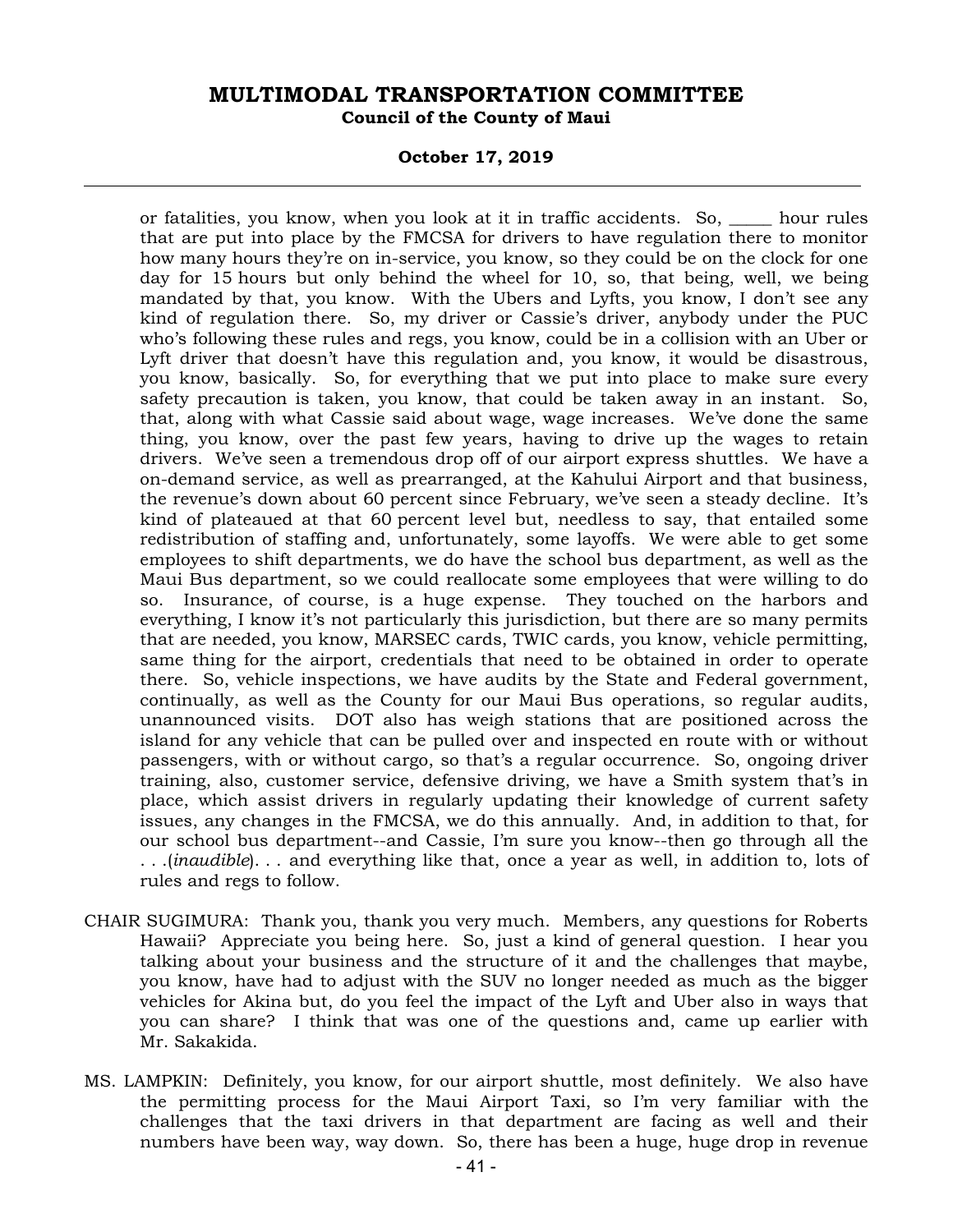### **October 17, 2019**

and, and again, sales. Even though we do prearranged, you know, the on-demand, the drivers are waiting a lot longer, you know, how they, you know, for the rides, so they're standing by, off premise, and once the passengers are ready for pick up, we'll pull them in, so it's now visibly evident, per se, to the general public that there's all these vehicles just sitting around doing nothing, so, 'cause we don't want to congest the area. So, basically, we do hold them off, and then they do wait a tremendously long time. And, then, again, with the hours of service, you know, we pull them off the road. Once they hit their quota, kinda like a airline pilot, you know, if the flight's delayed, once you hit a threshold, you can't send the flight out. So, same thing, we can't let the driver start a run if the driver's gonna end up expiring somewhere midway. So, at that point, he could sit for, all day, not have a run, and we need to send him home without even going out on the road.

CHAIR SUGIMURA: Safety and health of the driver --

MS. LAMPKIN: That's correct.

CHAIR SUGIMURA: --is important.

MS. LAMPKIN: Yes, yes.

CHAIR SUGIMURA: How about Akina?

- MR. CURRY: I also notice, within the corporate incentive business that comes to, like, Wailea, a lot of times I'll do quotes for groups, let's say, that are 150 people large, and it used to be that we would do all arrivals and all departures for them, but now, if they have straggler arrivals or people, you know, that aren't coming in huge groups, they'll say, oh, no, we'll just go and have all those people Uber it, we'll just, you know, and even the corporate incentive travel planner from the mainland, because they have a relationship with Uber, Lyft, more than they have a relationship with Hawaii, that's who they're going to use first. We have to sell them on Hawaii, you understand. So, they're prone to be saying, well, we use Uber, who are you, from their perspective. So, now I'm in a situation where we're only getting the big movements and all the dine-arounds and the little side, ancillary, Cassie used the comment of pre and post, where the group arrives, but there was all this ancillary business that made our final billing, probably, almost twice what it is today, and now we're just doing bulk movements, where Uber and Lyft is really taking a lot of, even the preplanned corporate incentive travel industry, it has impacted us.
- MS. AKINA-ANCOG: Also, when we talk about leveling the playing field, not just on the regulation side, but on the rate side, so the fact that, you know, they're not having to pay, you know, employee benefits, overtime, all that, it allows them to bring their rates down. In that way, we are not competitive at all and, so we've, you know, our clients are not, you know, stupid, they're gonna check the rates and if, you know, we charge \$300 for a transfer to the Grand Wailea, you know, Uber is charging \$30, you know, there is no way we can compete with that, but what we do provide is safe, you know, clean cars, professional drivers that, you know, are drug tested, background checked,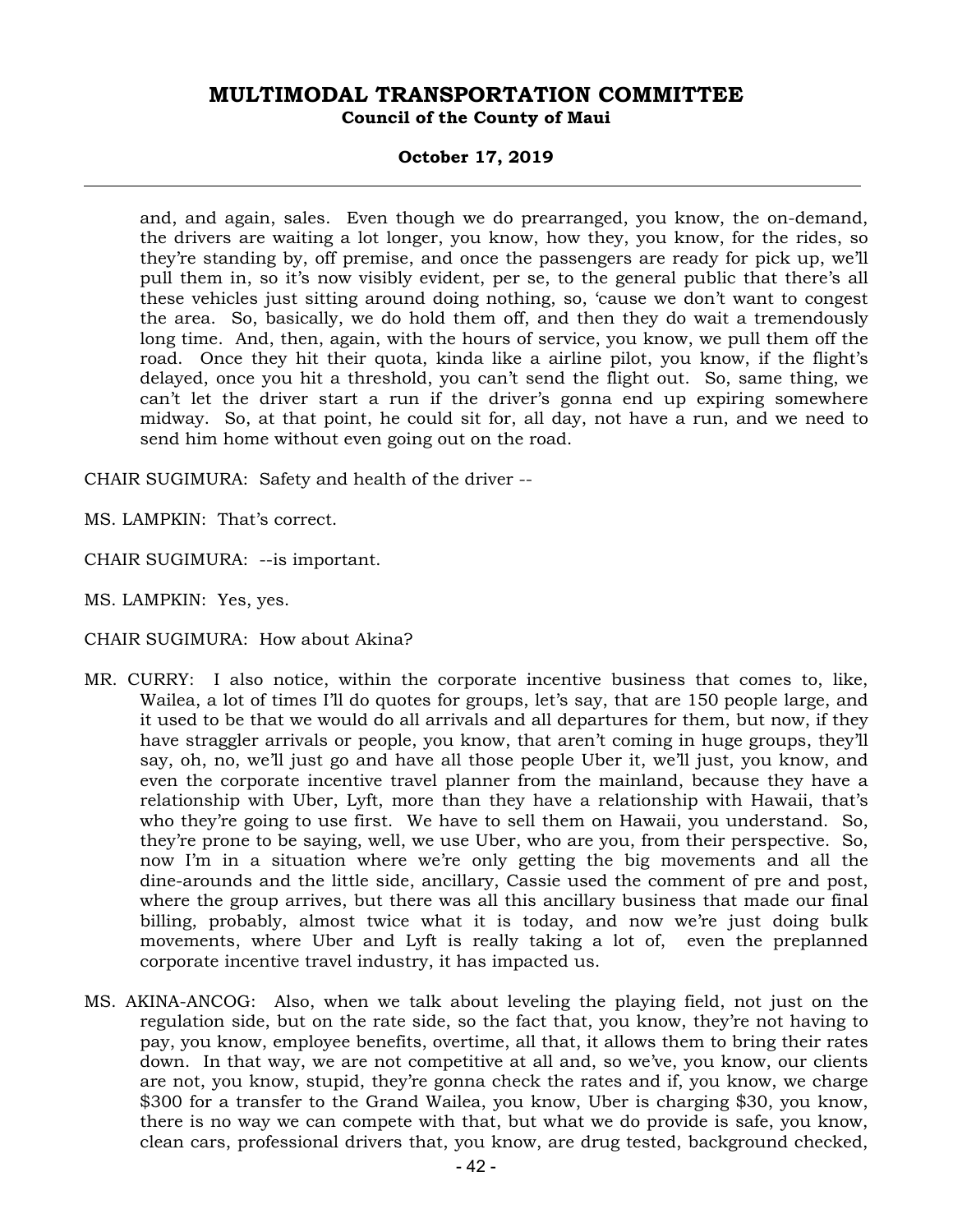### **October 17, 2019**

constantly trained, we do a DIP program several times a year, so, you know, those things come into play and those are things that we're required to do. So, when we talk about level playing field, it's not just on the regulation side, you know, I mean, when they have to start paying, you know, employees as employees and not 1099 employees, which I feel, you know, the tax payers are paying for because they're not having to pay, do their due diligence on the, you know, the State and County side, that will help to raise their prices so that we're, there's, you know, not such of a big gap between our rates and their rates because, right not, you know, I think there drivers are considered 1099, if I'm correct, they're not really employees, they're independent contractors. But, the ruling against, I mean, what a independent contractor really is, is, and employee, if you're told to pick up here and drop off here, then you're given an assignment, then that is considered an employee and not an independent contractor, like a landscaper who just shows up and does his thing and he can come whenever he wants. And, you know, like Uber and Lyft, you're, you get a ping, you say, pick up here, drop off here, then that's considered an employee, they're given instruction on where to be. And, so, to me, you know, they should be paying their drivers as employees and that will help to raise their rates and somehow, you know what I mean --

CHAIR SUGIMURA: Level the playing field.

- MS. AKINA-ANCOG: --level the playing field, because as it is right now, you know, we have high capital expenditures, you know, our equipment, and not just the cost of the equipment, but bringing, shipping them here is very high cost, so we, you know, I would like to see that as well, not just on the regulation side but also on the wages and benefits for their drivers.
- CHAIR SUGIMURA: Thank you. I think I've read that some states have been looking at that for Uber and Lyft, there's a California, they're looking at that too, at the request of the driver, so things are changing and I know this is, is not only in this field but in others that we have felt the network, you know, strength of marketing and, you know, bed and breakfast, short-term vacation rental, all of that is part of the changes that's happening in our economy and Maui, Maui County. So, Members, anybody have any questions here? You know, I want to thank you all for being here, thank you very much for sharing. I will, probably, reach out to you in the interim, as I kind of put this, our plans forward ahead, I will get in touch with, you know, both of you. And, thank you, all of you in the audience who have made the time to be here. I've, again, Nick Crowley was the one who asked if we could do this on a Thursday versus a Monday at nine o'clock, which is my normal meeting time, and thanks to Mr. Hokama for accommodating the change. I am looking at doing a resolution to the Mayor to ask him to put a task force together just to look at this and, of course, it would be rates and fees and other aspects of the industry. I think we haven't looked at this since 2006 for rates and fees. I think it kind of works to your benefit because the Uber and taxi fees are, you know, pretty low in comparison to, you know, what taxis could charge but, yet, we haven't kept up with the economy. So, that will have to be looked at, as well as, I've asked Staff to send questions regarding insurance and other concerns that I heard from the Members and the community, so we'll get, at the next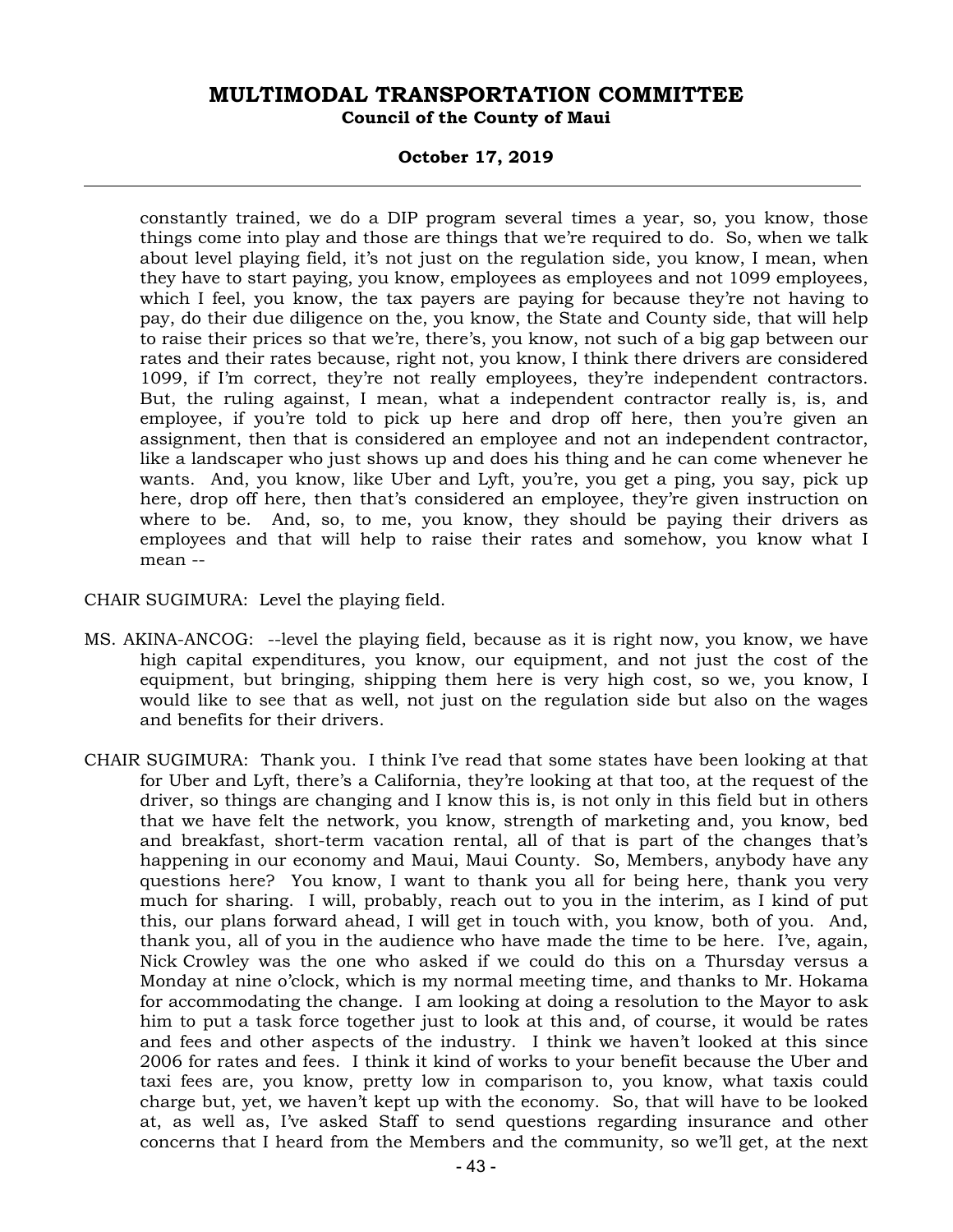## **October 17, 2019**

meeting, you know, we'll have some more answers to this. And, I just want to thank all of you for being here. You drive and you work hard in behalf of the customers who, you know, demand your services. So, as we all sit here, trying to regulate the taxi side, and hearing about Uber and Lyft, I just want to thank everybody for the services you provide the community. And, we do want, public safety is our top of mind and, of course, we are concerned about just balancing the economics of our community.

# **ACTION: DEFER pending further discussion. (excused: RH, KTK, SMS)**

CHAIR SUGIMURA: So, thank you, everybody. This meeting is now adjourned. . . (gavel)...

**ADJOURN: 3:33 p.m.** 

APPROVED BY:

MUIG K. SUGIMURA, Cha Multimodal Transportation Commit

mt:min: 19101 7:alp Transcribed by: Annette L. Perkett